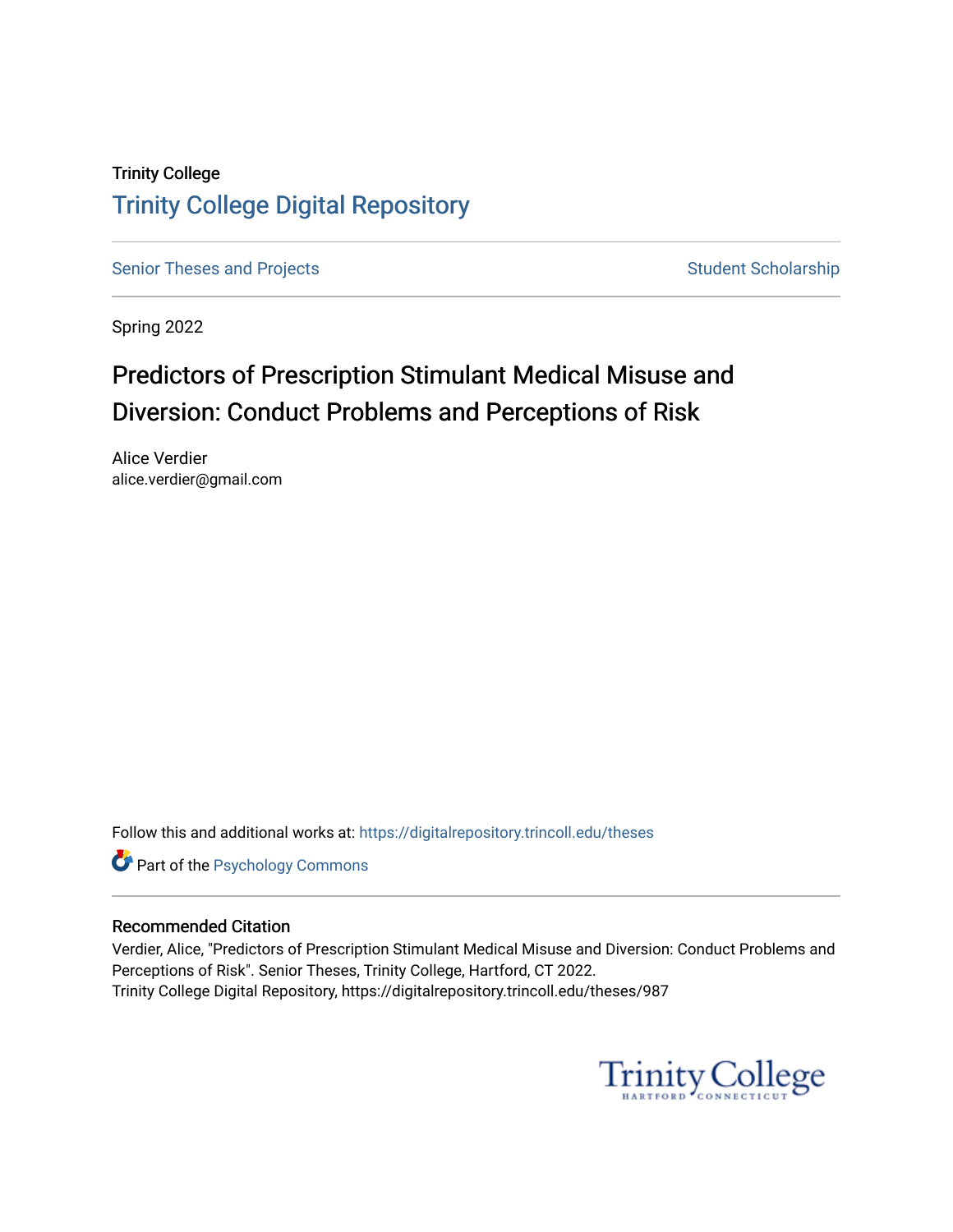# **Predictors of Prescription Stimulant Medical Misuse and Diversion:**

# **Conduct Problems and Perceptions of Risk**

Alice Verdier

Professor Laura Holt

PSYC 499: Senior Thesis

Trinity College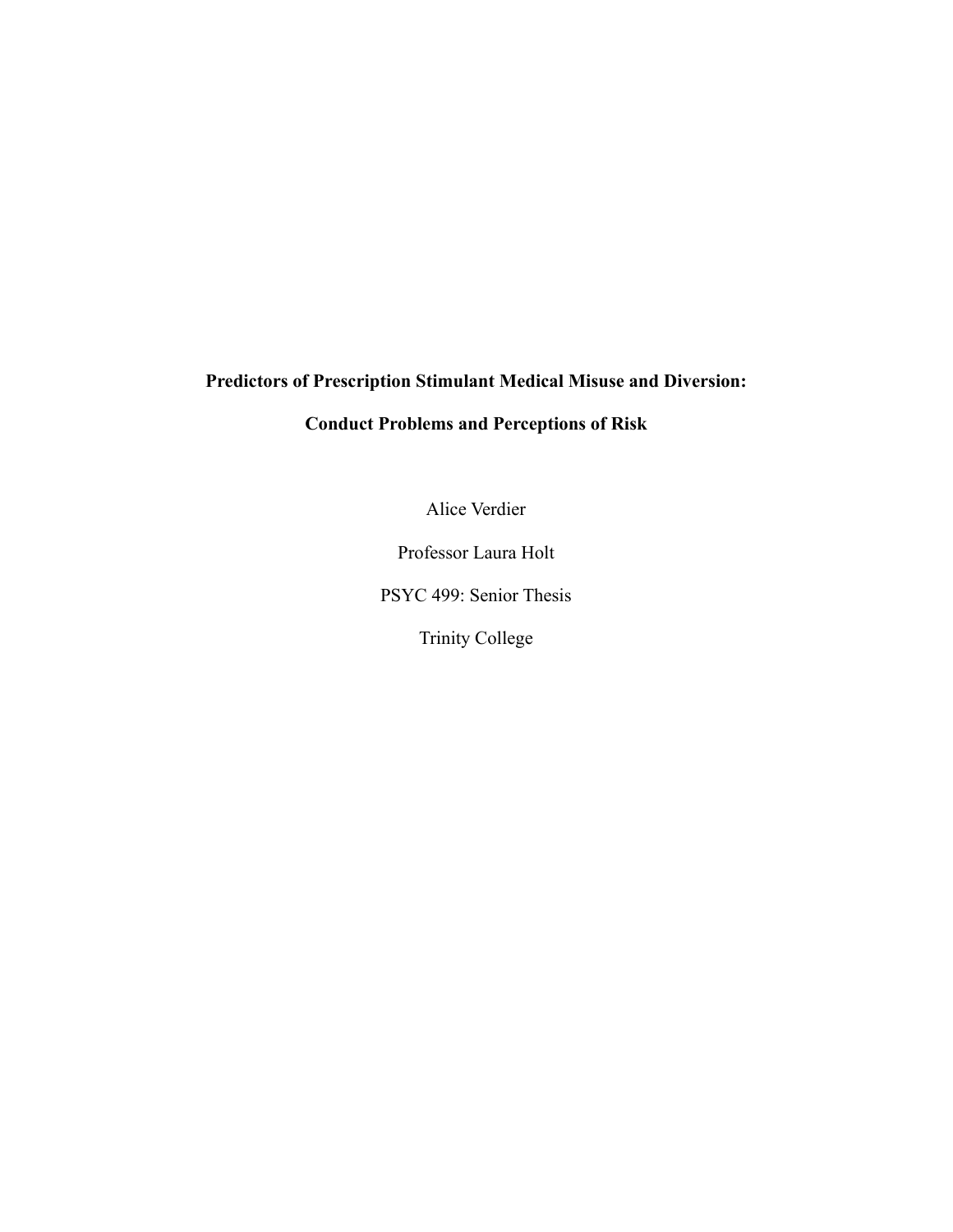#### **Acknowledgements**

Firstly, I would like to thank my fellow thesis students, friends, and family for continuously supporting and motivating me throughout this year-long process.

I would also like to thank Professor Senland for her thoughtfulness and insightfulness throughout the Senior Thesis Colloquium. Furthemore, I would like to thank the Psychology Department and countless professors for encouraging me throughout my four years and pushing me to always achieve my best.

I would like to express my appreciation for Ty Schepis, at Texas State University, and Alison Looby, at the University of Wyoming for their contributions to this study. Furthemore, I would like to thank the National Institutes of Health/National Institute on Drug Abuse R34DA048345 for the funded grant.

Finally, I would firstly like to express my deepest gratitude to my outstanding thesis advisor, Professor Laura Holt, as none of this would have been possible without her. I would not be where I am today without her constant guidance and support through every endeavor over the past four years from freshman year to graduation.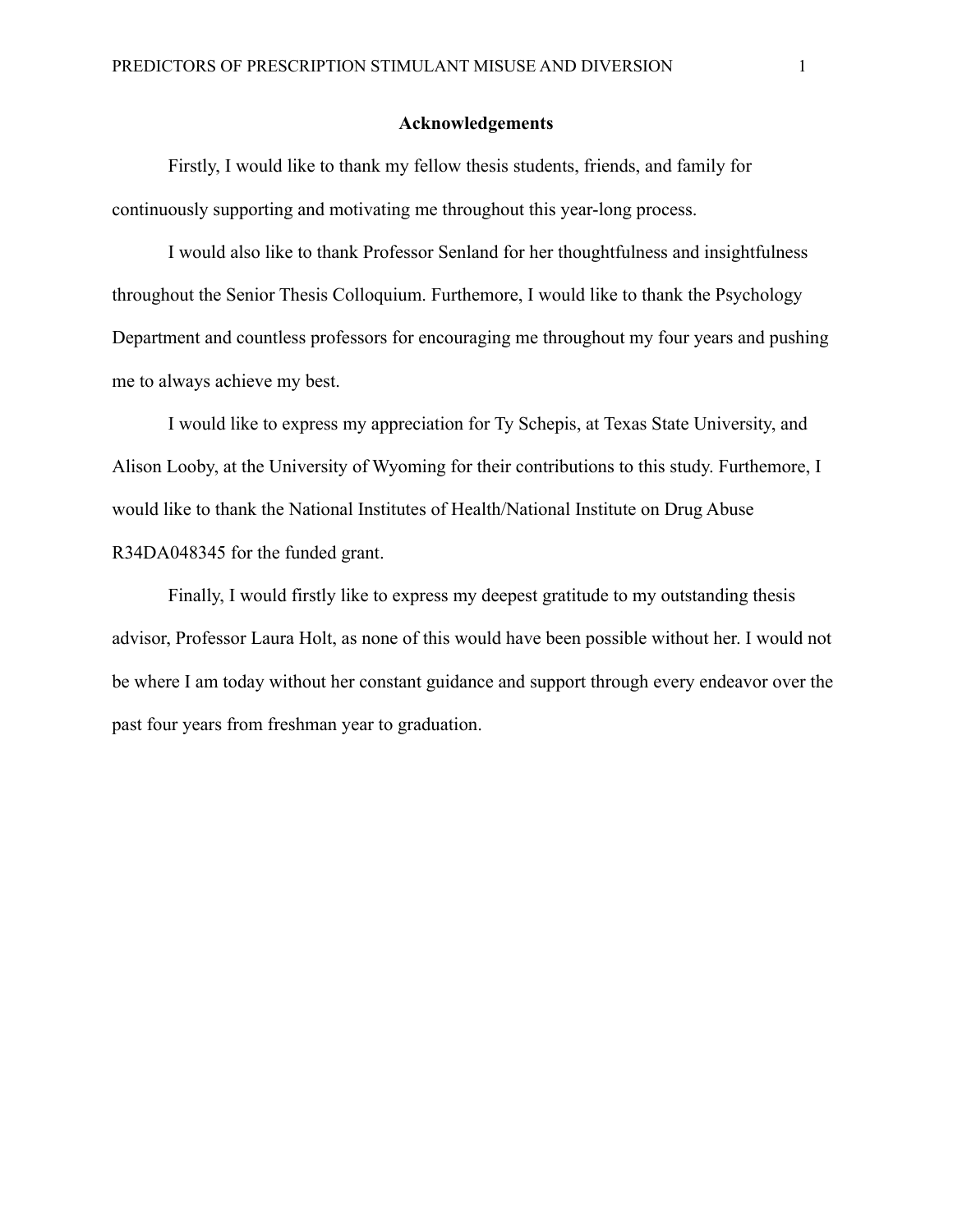# **Table of Contents**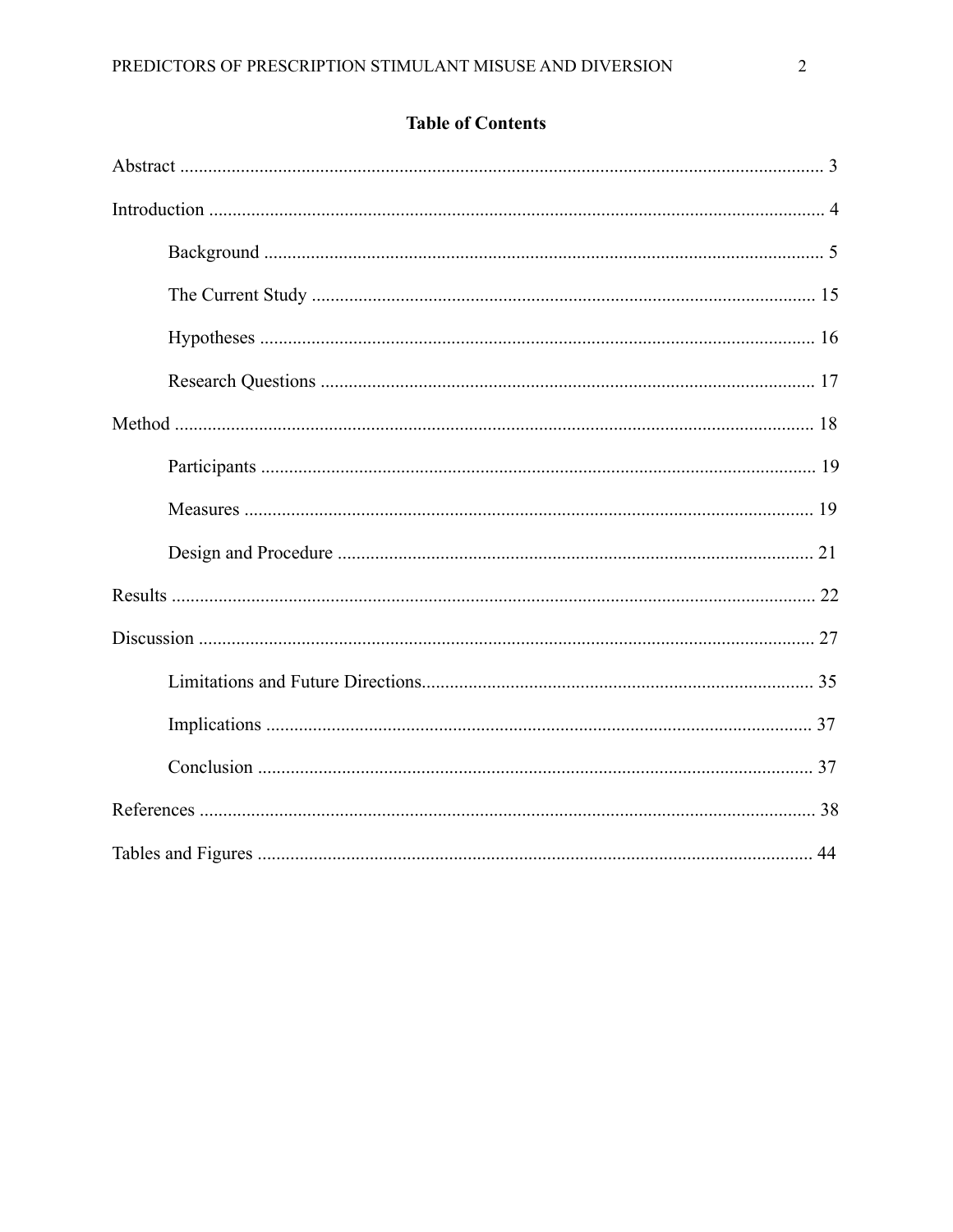#### **Abstract**

For the past decade, researchers have been warning of an impending prescription stimulant crisis and consequently, an epidemic (Faraone et al., 2020). With the rise in legitimate prescriptions for stimulant medications, there is a greater possibility for these medications to be medical misused or diverted. Medical misuse is the "inappropriate use of a stimulant medication that was initially prescribed for the treatment of ADHD" such as taking too much or too little or using through alternative routes of administration (Sepúlveda et al., 2011, p. 551). Diversion is "transfer of medication of one patient for whom it is prescribed to one patient for whom it is not prescribed" (Wilens et al., 2006, p. 408). The purpose of this study was to examine predictors of prescription stimulant misuse and diversion, specifically conduct problems such as lying, stealing, and setting fires, and perceptions of legal, physical, and disciplinary risk. A total of 91 participants (67% identified as female, 21% identified as male) completed a baseline survey for a longitudinal study focused on students with stimulant prescriptions. Most participants denied a history of diversion (*n*=65; 71%), but the majority (*n*=66; 73%) reported medical misuse. As hypothesized, there was an indirect effect of conduct problems on diversion through perceptions of risk, such that students who endorsed more conduct problems perceived fewer risks associated with prescription stimulant misuse and, in turn, were more likely to divert their medication. Conduct problems and perceptions of risk were not associated with medical misuse, as hypothesized. These findings help broaden our understanding of characteristics associated with diversion and may inform future prevention programming.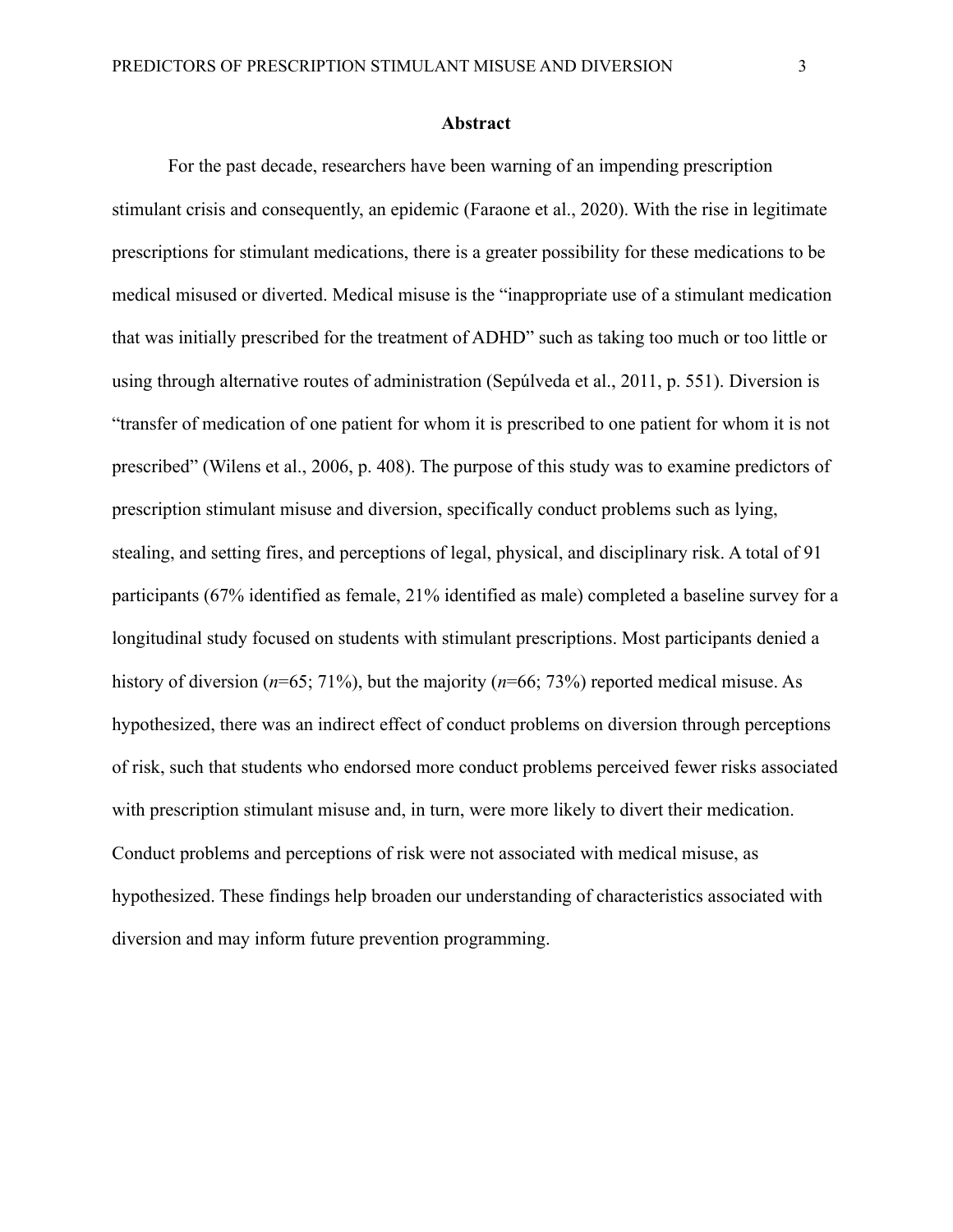# **Predictors of Prescription Stimulant Misuse and Diversion: Conduct Problems and Perceptions of Risk**

"Generation Rx" has been used to describe a generation defined by increased diagnosis of attention deficit-hyperactivity disorder (ADHD) and subsequently, increased accessibility to medications that treat ADHD (Aikins, 2011). ADHD is among the most widely researched diagnoses in the United States (Pastor & Reuben, 2008), and is treated with stimulant medications that serve to alleviate symptoms (Benson  $\&$  Flory, 2015). There has been an immense rise in the production of stimulant medications used to treat ADHD. Within 11 years, from 1987 to 1999, prescription stimulant consumption rose from 60 million to 360 million in the United States (Eisenberg, 2007). Consequently, from 1991 to 1999, prescriptions for these medications rose from 4 million to 11 million (Eisenberg 2007). This exponential rise also is reflected through research by Hall et al. (2005) who found that, from 1990 to 2000, the production of methylphenidate medications such as Ritalin and Concerta rose 900%. Subsequently, between 1993 and 2001, the production of amphetamines such as Adderall and Dexedrine rose almost 6,000% (Hall et al., 2005). Furthermore, the percentage of college students who are prescribed stimulant medications is at its highest in 15 years (Kilmer et al., 2015). For example, the prescription stimulant medication Adderall is the most commonly used within college students and has an annual prescription rate of 9% (Kilmer et al., 2015).

In the past decade, not only has the number of college students who are prescribed stimulants increased, the number of students engaging in the nonmedical use of prescription stimulants also has increased. Non medical use is the "use of a prescription stimulant without a prescription, or in a way other than prescribed" (Faraone et al., 2020, p. 101). McCabe et al. (2014) found that the frequency of both past year and lifetime nonmedical use of prescription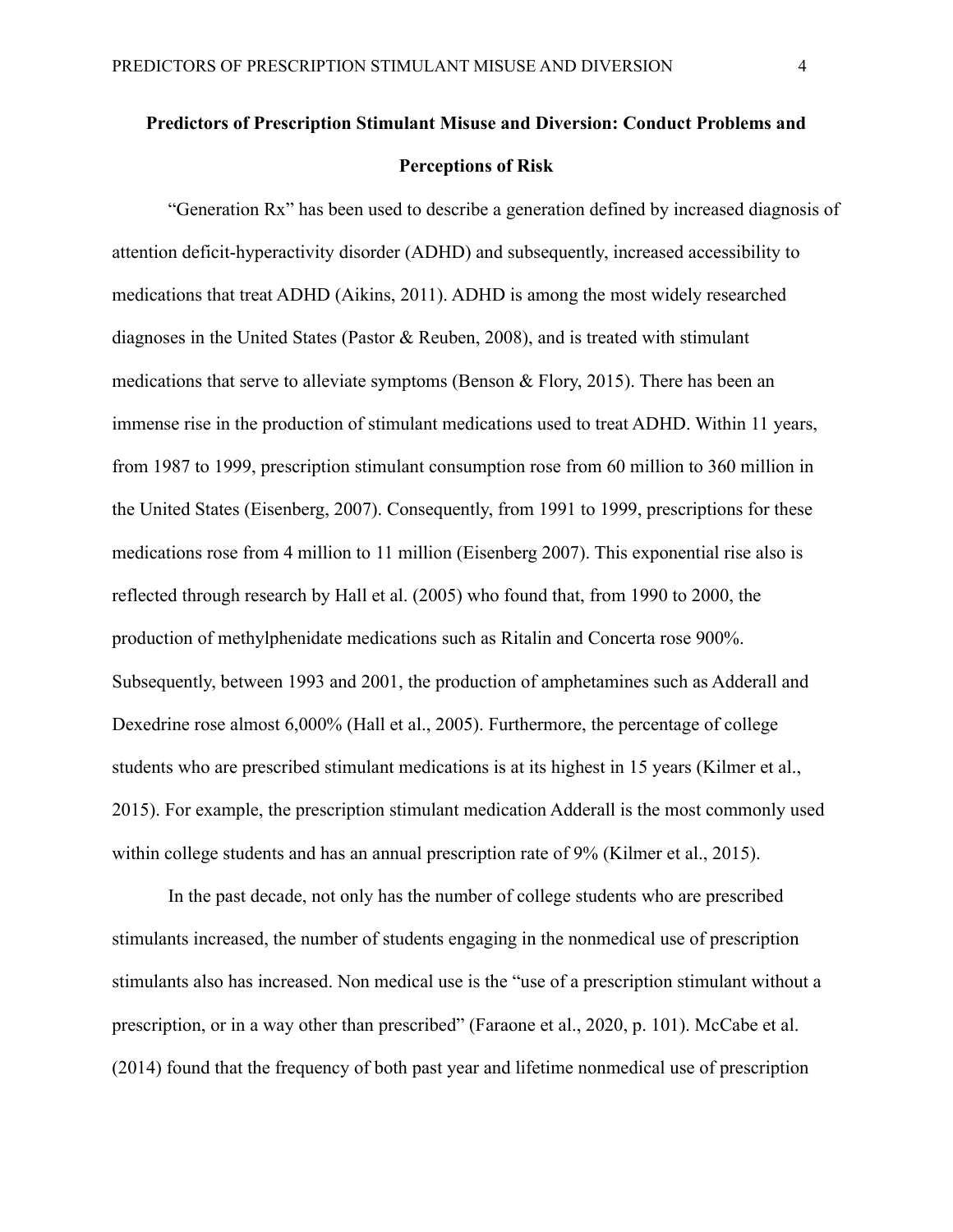stimulants increased significantly between 2003 and 2013. Given that college students are in a time of transition, they are more likely to experiment and engage in risk taking behaviors like substance misuse (Ponnet et al., 2015). Indeed, college students were more likely to use prescription stimulants non-medically than those of the same age who did not attend college (McCabe, 2008; Schepis et al. 2018).

Prescription stimulant misuse (PSM) is the "intentional therapeutic use of a drug product in an inappropriate way and specifically excludes the definition for abuse" (Faraone et al., 2020, p. 11). Up to one third of all college students endorsed the nonmedical use of a prescription stimulant at least once (Ross et al., 2018). Kinman et al. (2017) noted that the rise in prescription stimulant use in college students was also reflected in the number of emergency room visits that rose exponentially. From 2005 to 2010, the number of emergency room visits related to prescription stimulant use increased from 5,212 to 15,585. In 2010, half of these visits were from prescription stimulant use either without a prescription or without an ADHD diagnosis (Kinman et al., 2017). Given the rise in PSM and its negative consequences in college students, the current study examined prescription stimulant misuse and diversion in college students who are prescribed stimulant medication, as well as predictors of these behaviors that have not been widely researched.

#### **Background**

**Prescription Stimulant Medications.** Before the official introduction of ADHD into the DSM III in 1980, individuals with ADHD were often referred to as a "brain-damaged child" (Eiesenberg, 2007, p. 279). However, this supposed brain damage was not empirically supported and solely inferred based on behavioral symptoms (Eisenberg, 2007). Although it was an influential step for researchers to have an established diagnosis for ADHD, they had no idea that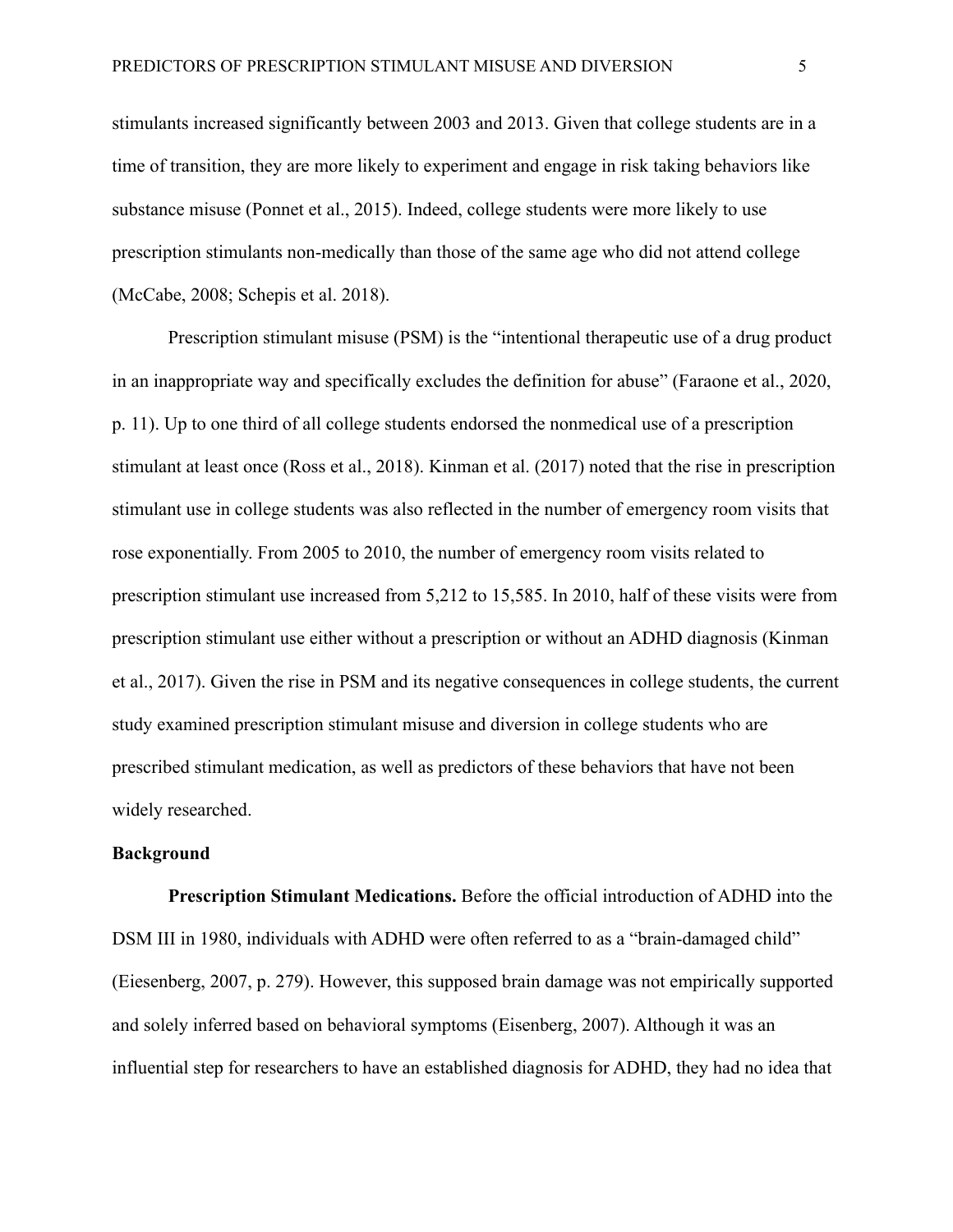diagnoses would exponentially multiply and that the treatment option of psychotropic drugs would soon "become a multibillion dollar market" (Eisenberg, 2007, p. 281). Around forty years ago, ADHD was a relatively uncommon diagnosis, but today it is estimated that around 8% of individuals aged 4-17 are diagnosed (Eisenberg, 2007).

Stimulants have been depicted as the "first line of therapy" for young adults, and specifically college students with ADHD (Weyandt & DuPaul, 2013, p. 77). Thus, for college students, they are the most frequent form of treatment. Prescription stimulant medications are the most studied and effective treatment for ADHD as they increase functioning within neurotransmitter systems, specifically dopamine, which has shown to be crucial in the motivation, reward, and attention systems of the brain (Weyandt & DuPaul, 2013).

Although prescription stimulant medications are classified as a Schedule II drug due to their potential for abuse, misuse, and diversion, 1.4 million individuals aged 12 and up reported non-medical use of prescription stimulants in the United States in 2016. This number is higher than the number of individuals aged 12 and up who use methamphetamine and cocaine combined (Faraone et al., 2020). The current status of prescription stimulant use has not yet reached that of an epidemic, but it has often been described as such. For the past decade, researchers have identified many possibilities that could lead to a prescription stimulant crisis, for example, the prevalence rates of prescription stimulant misuse as well as the use of different routes of administration (Faraone et al., 2020). Indeed, the increasing number of prescriptions for those with an ADHD diagnosis has come with a concurrent rise in public controversy due to concerns about these medications being used for unintended purposes (Rey & Sawyer, 2003). Eisenberg (2007) raised the controversial question of whether the public health gain for treatment of ADHD is greater than the increasingly concerning scale of misuse. Specifically, as more students are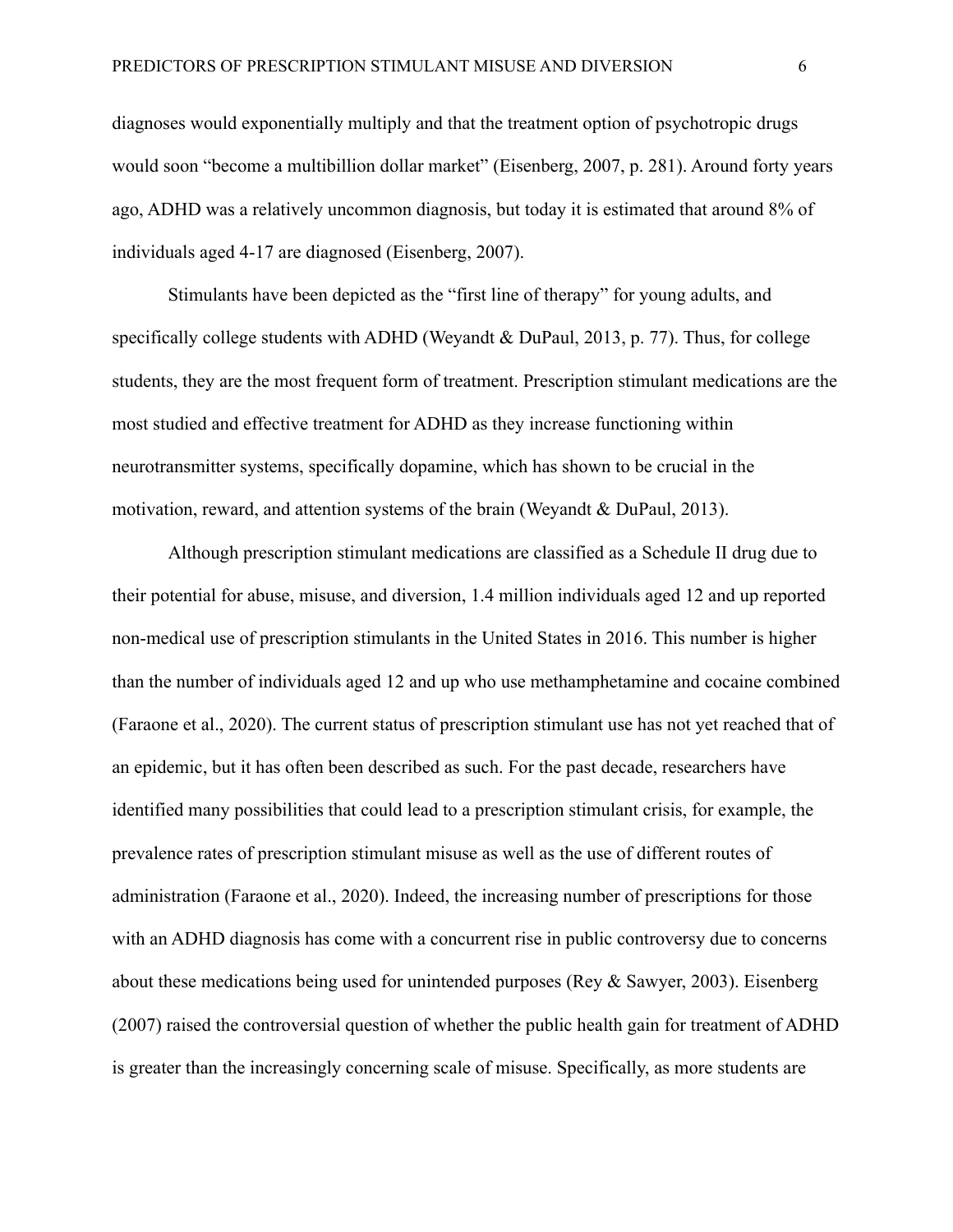prescribed stimulant medications, there is more potential for diversion and misuse of these medications, even by students who are prescribed, a term referred to as "medical misuse." Furthermore, diversion has shown to be more common in those who medically misuse their prescription stimulant medications (Darradeu et al., 2007; Rabiner et al., 2009). Rabiner et al. (2009) further observed that of the college students who had medically misused their prescription stimulants, 56% had been approached in regards to diversion, and 25% had complied with such requests, suggesting that these behaviors may frequently co-occur.

**Medical Misuse**. Despite the effectiveness of stimulant medications as treatment for ADHD, they are the most commonly misused prescription drug in college students (Meisel & Goodie, 2015) and this misuse may be the result of a multitude of different motives (Sepúlveda et al., 2011). Medical misuse is defined as the "inappropriate use of a stimulant medication that was initially prescribed for the treatment of ADHD" (Sepúlveda et al., 2011, p. 551). Therefore, medical misuse differs from nonmedical use as the stimulant medications are being misused by individuals who are prescribed stimulants for the treatment of ADHD. Behaviors that constitute medical misuse include: using alternative routes of administration, taking more or less prescription stimulants than the recommended dose, intentionally using prescription stimulants with other drugs such as alcohol, or intentionally using prescription stimulants to get high (Sepúlveda et al., 2011). Weyandt and DuPaul (2013) noted the key motivations for misuse, which include academic motivations such as to improve academic performance and to improve focus, attention, and concentration. There are also non-academic motivations, which are often deemed to be more concerning, and these include recreational use, such as when drinking alcohol or using other substances (Weyandt & DuPaul, 2013).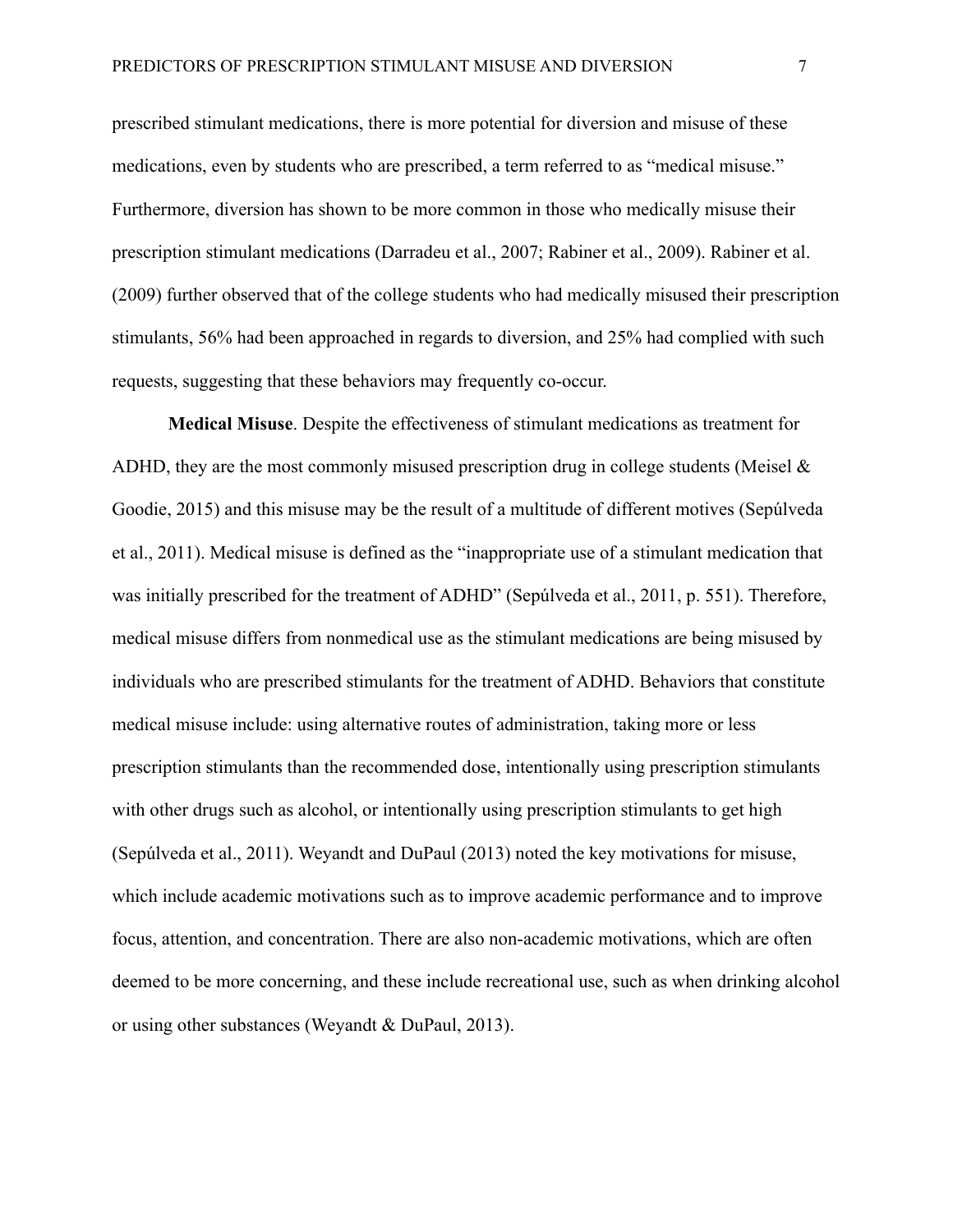Medical misuse is relatively common, as indicated by multiple studies. Sepúlveda et al. (2011) found that 40% of students misused their prescription stimulant medications, similarly to Rabiner et al. (2009) who found that 31% of college students reported misusing their prescription stimulant medications. Furthermore, the most frequent form of misuse was that of using too much of the prescription stimulant, which was also reflected in research by Wilens et al. (2006). The least prevalent form of misuse was that of using prescription stimulants to get high (Sepúlveda et al., 2011).

The method of medical misuse can take on many different forms which can be dependent on the desired outcome of using the stimulant. Darradeu et al. (2007) further noted the different methods of medical misuse, specifically that of alternative routes of administration and intentionally using prescription stimulants with other drugs. This research performed by Darradeu et al. (2007) included sixty-six adult participants, of which 84% reported oral misuse and 74% reported intranasal use. These data conflict with Rabiner et al. (2009), who found that about 8% of college students reported using their prescription stimulant medication intranasally. Rabiner et al. also found that 68% of participants who reported medical misuse and 100% of participants who reported exclusively misusing orally also reported purposefully using their prescription stimulants with alcohol (92%) and/or other illicit substances (Darradeu et al., 2007). The conflicting findings between Darradeu and Rabiner could be due to the discrepancies in participants: Darradeu el al. focused on an adult population, whereas Rabiner et al. focused on a population of college students. Rabiner et al. (2009) found that nearly one third of college students reported either taking their prescription stimulant more often than their prescriber intended or taking more than prescribed. This research demonstrates that medical misuse is prevalent and may increase college students' risks for harmful drug interactions or addiction.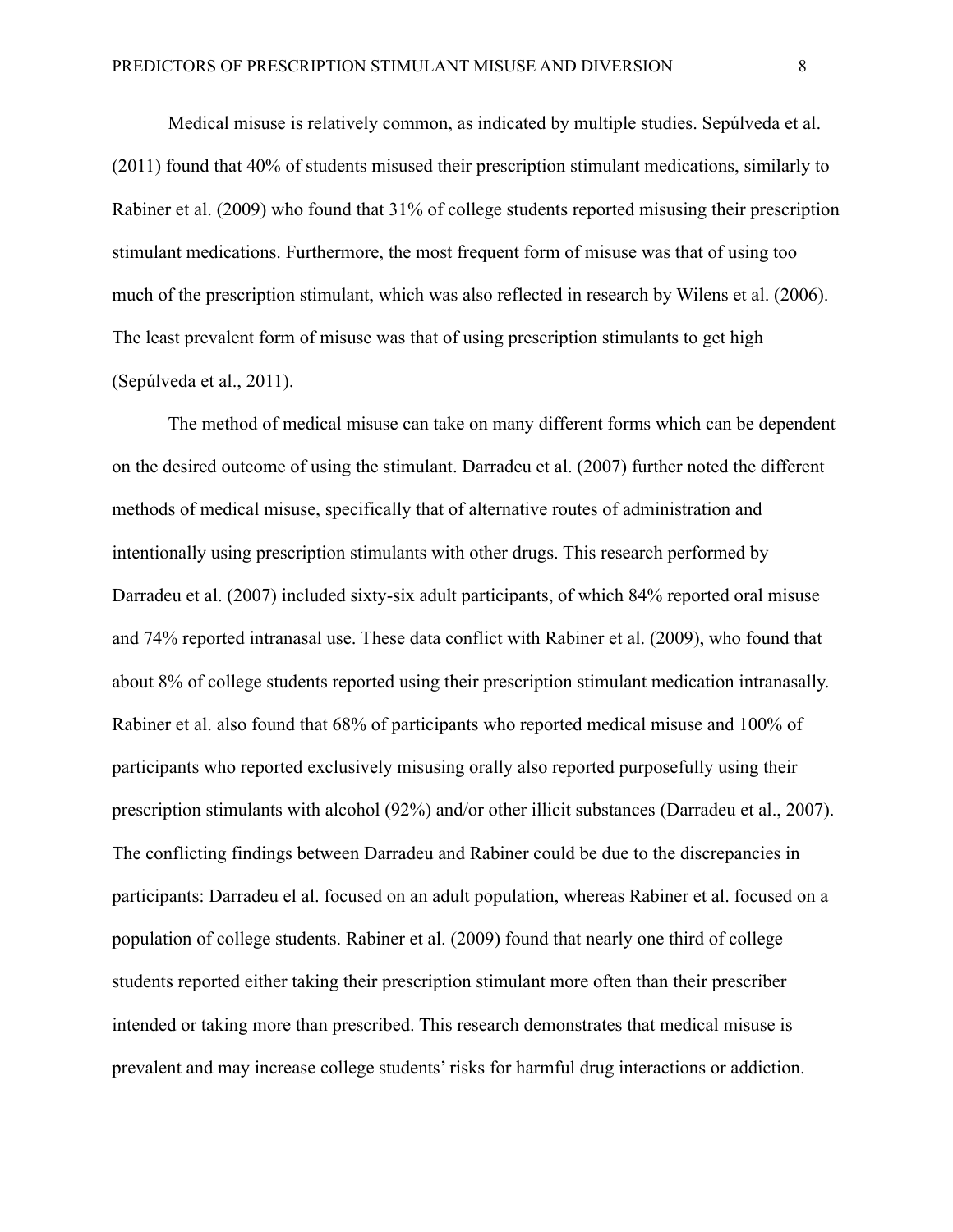There are, however, many limitations regarding previous research on medical misuse. First, many studies do not differentiate between medical misuse and non medical use, or misuse by those who are prescribed and those who are not prescribed a stimulant medication. Although both individuals with and without ADHD have reported misusing prescription stimulant medications, medical misuse has not been the focus of previous research (Wilens et al., 2008). Research regarding medical misuse is also limited due to the fact that medical and nonmedical use of prescription stimulants are often combined in research (Rabiner et al., 2009). Furthermore, Darradeu et al. (2007) note how there is still very little known about misuse specifically by individuals who are prescribed.

**Diversion.** Diversion is defined as the "transfer of medication of one patient for whom it is prescribed to one patient for whom it is not prescribed" (Wilens et al., 2006, p. 408). Of concern, diversion can further "facilitate access to these medications for those without a prescription" (Sepúlveda et al., 2011, p. 552). Diversion is also typically defined as "when an ADHD patient, with a prescription for stimulants, gives or sells any of his/her ADHD medication to nonprescribed users" (DeSantis et al., 2013, p. 455). Garnier et al. (2010) sought to understand prevalence rates, likelihood of diversion, and characteristics of diversion among college students. They found that within a sample of 483 students. 35.8% had diverted medication at least once. Further, the medication diverted most often was prescription stimulants with a 61.7% diversion rate (Garnier et al., 2010). Moreover, being asked to give away or sell one's medication is common: Sepúlveda et al. (2011) found that of students prescribed stimulant medication, over half (54%) were asked to divert in the past year.

Research has underscored the prevalence of diversion and illustrated the methods in which these medications are diverted. Garnier et al. (2010) found that of the students who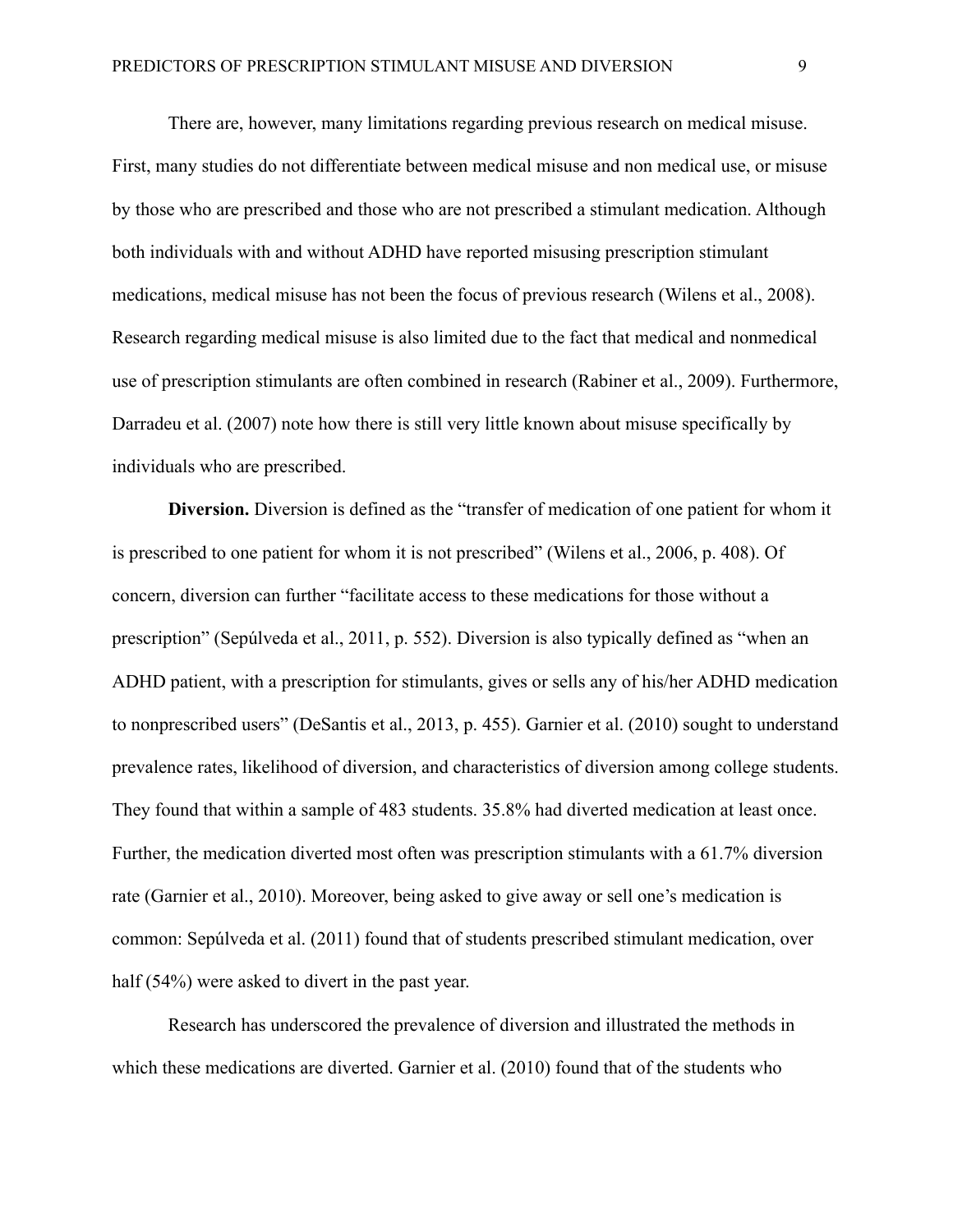diverted their medications, sharing was the most common method (33.6%) followed by selling (9.3%). Sharing is typical on college campuses, specifically among friends and peers. The majority (74%) of students who had non medically used a prescription stimulant had received it from a friend for free, in comparison to 49% who reported that they had bought it from a friend or family member (Ross et al., 2018). One student referred to their sources of prescription stimulant medications as "friends of friends" (DeSantis et al., 2008, p. 320). The most common method of receiving prescription stimulant medications, in particular, is through peers and students generally report that they are very easy to obtain (Benson & Flory, 2015).

Sepúlveda et al. (2011) noted that there are several limitations to the research on diversion as it is still in its infancy and few studies have assessed prescription stimulant diversion on college campuses or within college-aged individuals. Furthermore, Wilens et al. (2006) acknowledged the limited generalizability of the existing research, as most research is performed with males from middle to middle-upper socioeconomic classes. Weyandt and DuPaul (2013) corroborated this limitation noting that "most extant studies have been limited by small samples and an almost exclusive focus on white, male, middle-class students" (Weyandt & DuPaul, 2013, p. 88). In addition, Darradeu et al. (2007) noted that very little is known regarding the factors that are associated with diversion from those who are prescribed prescription stimulant medications. It is crucial to deepen our understanding of diversion given that "the nonmedical use of prescription medications has increased 162% in the past decade and has surpassed all illicit drugs except marijuana" (Fortuna et al., 2010, p. 1109).

Although the research on diversion and misuse is limited, one way to extend this research is to extend beyond solely documenting prevalence rates. Specifically, focusing on potential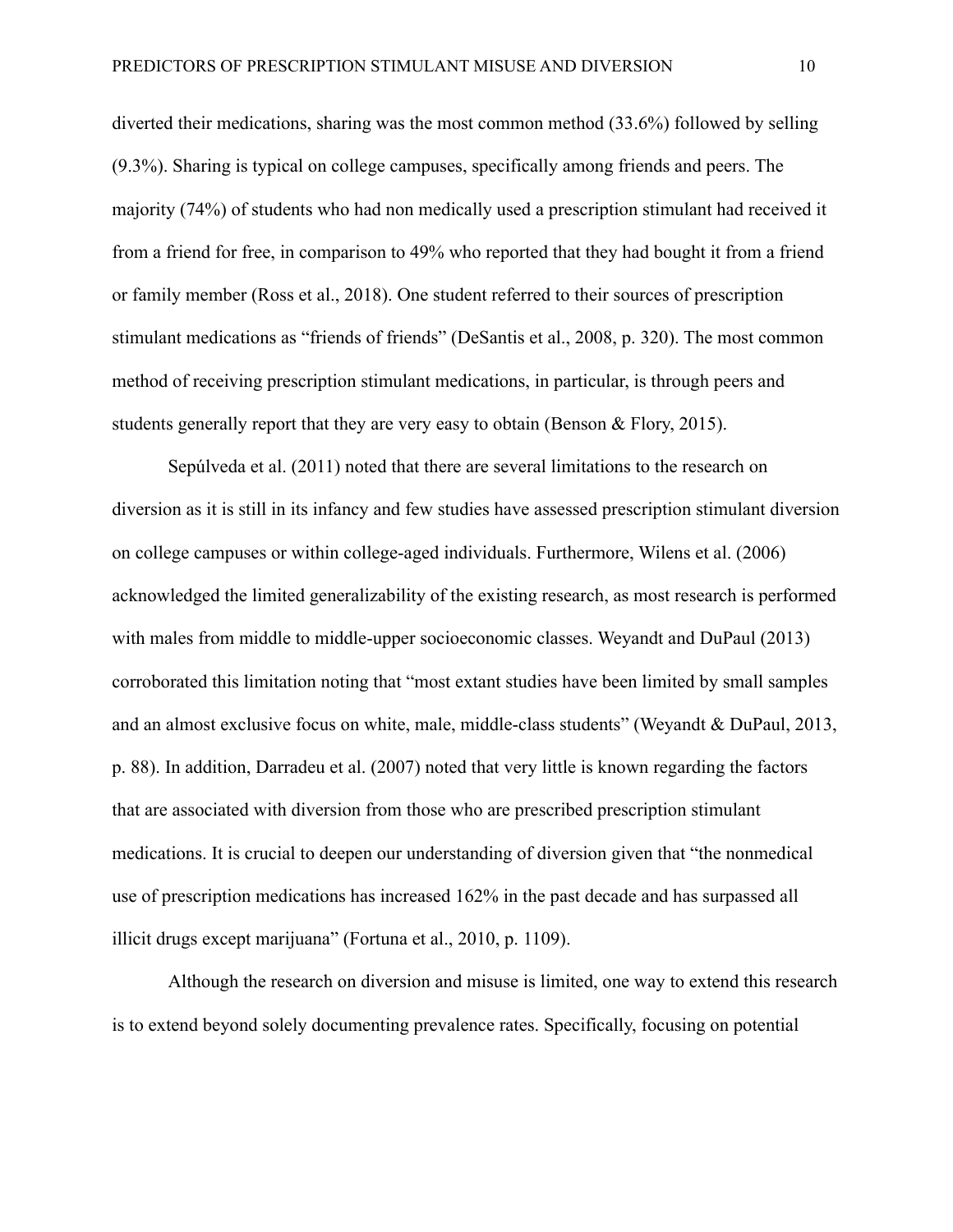distal and proximal predictors of these behaviors is crucial for developing the research on misuse and diversion.

#### **Conduct Disorder**

Problem Behavior Theory helps to explain the nature of problem behaviors as they diverge from societal norms and are considered unacceptable. These behaviors include "substance use, early sexual activity, delinquency, school truancy, and other socially deviant behaviors" (Boyd et al., 2009, p. 544). Impulsiveness has been shown to influence problem behaviors such as substance misuse (Boyd et al., 2009). Problem behaviors also help to explain conduct problems and conduct disorder. Conduct disorder, a behavioral disorder typically diagnosed in adolescence, implies that someone is exhibiting an array of problem behaviors including aggression towards humans and/or animals, the destruction of property, deceitfulness or theft, and other serious violations of rules, such as lying, setting fires, running away from home, destroying others' property, stealing, and using a weapon that can physically harm someone else (American Psychiatric Association, 2013). Weyandt and DuPaul (2013) noted that children who are diagnosed with ADHD present a greater risk for emotional and behavioral disorders such as conduct disorder. This is explained through the association between impulsivity and inattention, two symptoms of ADHD, and an "increased risk of academic, social, and behavioral difficulties" (Weyandt & DuPaul, 2013, p. 7), which may manifest as one or more of the aforementioned problem behaviors.

Problem Behavior Theory may be especially relevant to understanding why some students might be at greater risk for engaging in PSM. This is due to the overlap in problem behaviors and the behavioral aspects of conduct problems such as impulsiveness, school truancy, and early delinquency (Boyd et al., 2009). The relation between PSM and conduct problems is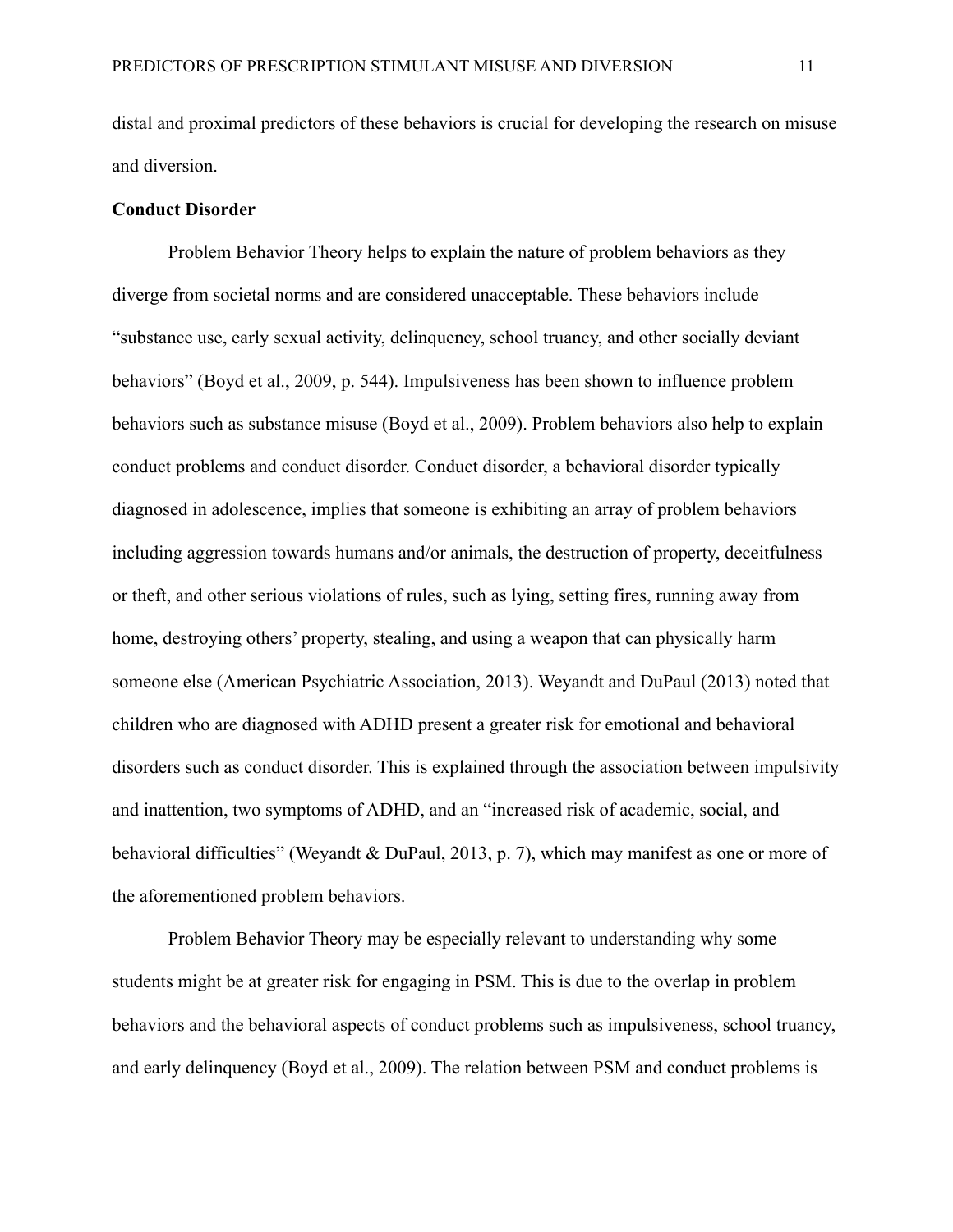supported by Garnier et al. (2010), who found through comparative analyses that of 483 college students, those who diverted their prescription stimulant medications demonstrated more childhood conduct problems than those who did not divert their medications. Further, they found that even independent of demographics and other risk factors, the non-medical use of prescription drugs was significantly associated with diversion. Moreover, each individual conduct problem behavior was shown to increase the risk of prescription stimulant diversion by 13% (Garnier et al., 2010). Wilens et al. (2006) reported similar findings and found that around 80% of the participants, 98 males aged 16 to 27, who misused or diverted their medications had comorbid conduct disorder or substance use disorder.

VanEck et al. (2012) sought to evaluate whether there was an association between college students'ADHD symptoms and prescription stimulant misuse and whether conduct problems moderated that association (i.e., relation between ADHD symptoms and PSM was more pronounced for those higher in conduct problems). They studied 660 students ages 18-25 at a public university and assessed conduct problems through the Self-Reported Delinquency Scale, which included questions that correlate to specific diagnostic criteria from the DSM-IV-TR. They found that the risk of misusing prescription stimulant medications was, in fact, more pronounced at higher levels of ADHD symptoms as well as conduct problem symptoms; that is, as symptoms of both of these disorders increased, so did the risk for PSM (VanEck et al., 2012).

Khoddam and Leventhal (2016) similarly sought to test whether conduct problems serve as a predictor of substance use in high school students. They found that conduct problems were positively associated with any substance use within the past 6 months. Furthermore, they found that conduct problems were associated with fewer alternative reinforcers and more complementary reinforcers, which led to a higher likelihood of substance use (Khoddam &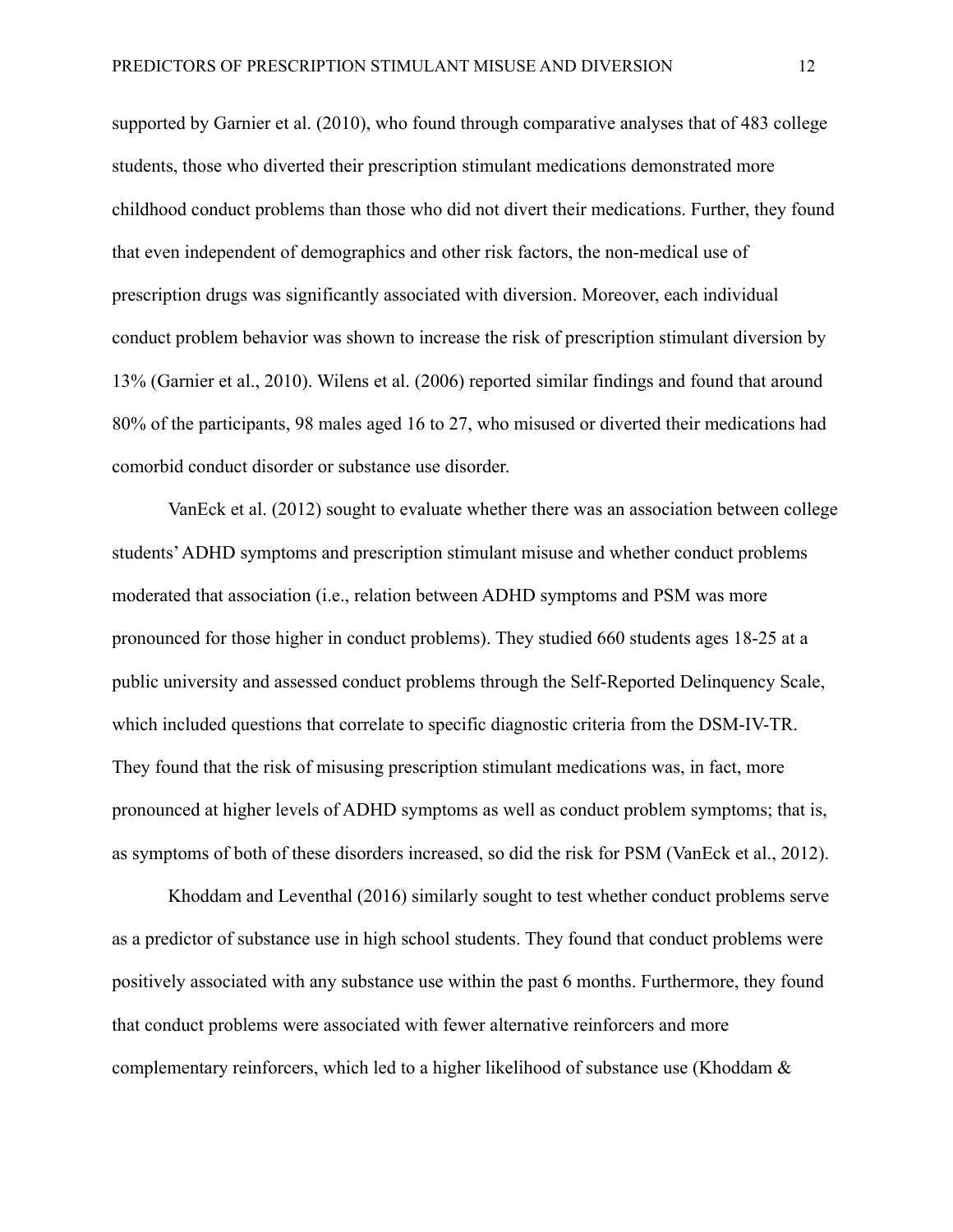Leventhal, 2016). Although this research was performed with a sample of high school students rather than college students, it is still pertinent since we are looking at conduct problems before the age of 18. There is, however, very limited research regarding conduct disorder in relation to prescription stimulant misuse or diversion, and most recent of this research was conducted five or more years ago which demonstrates the significance and cruciality of novel research regarding these factors.

# **Perceived Risk**

Social Norms Theory helps to explain the impact of social norms on prescription drug misuse in college students (Silvestri & Correia, 2016). Specifically, this theory contends that a "certain set of motivational factors, including personal attitudes, subjective norms, and perceived behavioral control affect the intention to perform a behavior" (Ponnet et al., 2015, p. 276). In line with this theory, overestimating the prevalence and acceptance of others' substance use can impact the substance use of an individual (McCabe, 2008). This phenomenon is reflected in research by Kilmer et al. (2015), who found that students who misuse stimulant medications tend to highly overestimate the average substance use of their peers. Through overestimating the prevalence of peer prescription stimulant use, normative perceptions arise. These normative perceptions of peer prescription stimulant use are shown to be positively correlated with the individual's own non medical use of prescription stimulant medications (Kilmer et al., 2015).

Holt and Looby (2018) identified that cognitive and behavioral factors differentiated at-risk non users from those who misused prescription stimulants; perceived safety of prescription stimulants was one key factor that distinguished the groups. Specifically participants who considered prescription stimulant use as harmless were more likely to engage in PSM (Holt & Looby, 2018). Similarly, Holt & Looby (2018) found that concern or worry of being caught,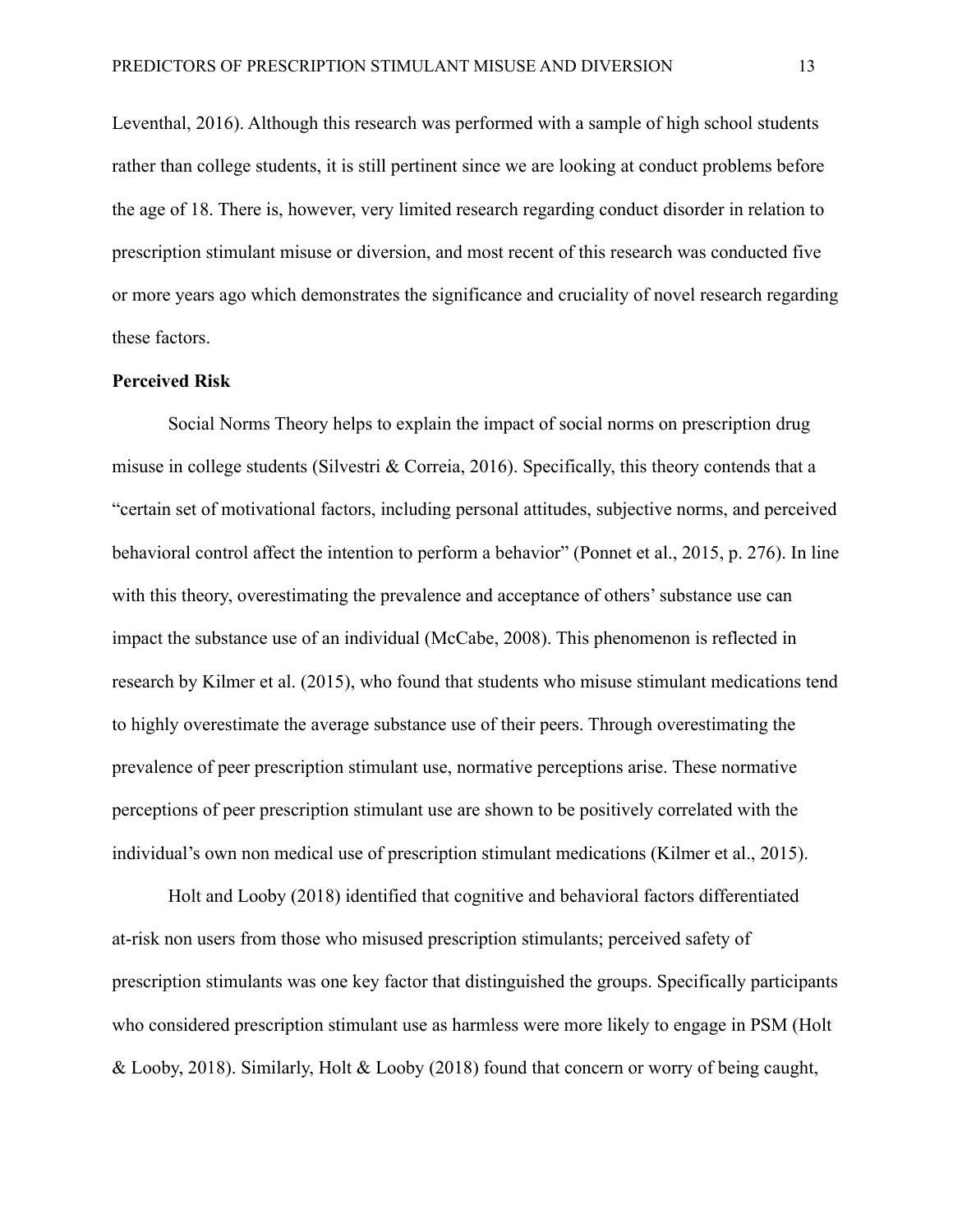including negative reactions from parents or prescribers, was associated with a lower risk for diversion.

DeSantis and Hane (2010) found that college students considered prescription drugs, including stimulants, to be much safer than illicit drugs. They also noted that there is limited research regarding the perceptions of college students surrounding the health and legal risks of stimulant use (DeSantis & Hane, 2010). Regarding health risks, one study found that of the students who endorsed misusing prescription stimulants, none pursued any information from medical or health professionals or the internet before using (DeSantis et al., 2008). This "general lack of guilt or dissonance over taking illegal stimulants" may stem from the perception that prescription stimulants are "not only physically and psychologically harmless, but also morally acceptable" when used for academic purposes (DeSantis et al, 2008, p. 322). These findings suggest that college students may not discern any health risks with prescription stimulant use, may not recognize the potential severity of these health risks, or may believe the potential benefits to their academic performance outweigh any risks (Kinman et al., 2017).

Prescription stimulants are classified as a Schedule II Drug due to their potential for abuse and misuse, and are only obtainable legally through a prescription due to the risk of dependence (Desantis et al., 2008). Desantis et al. (2008) found that despite this public information, college students tend to have insufficient knowledge of the legal repercussions related to diversion, such as possible imprisonment. Destantis et al. (2008) also found that The Drug Enforcement Administration (DEA) has stated the legalities of prescription stimulant misuse, however, college students still do not deem it illegal to use stimulant medication without a prescription (Drug Enforcement Administration, 2014). One student was quoted to say "the stuff is everywhere. Just ask anybody, and they will either have it or know somebody that has it.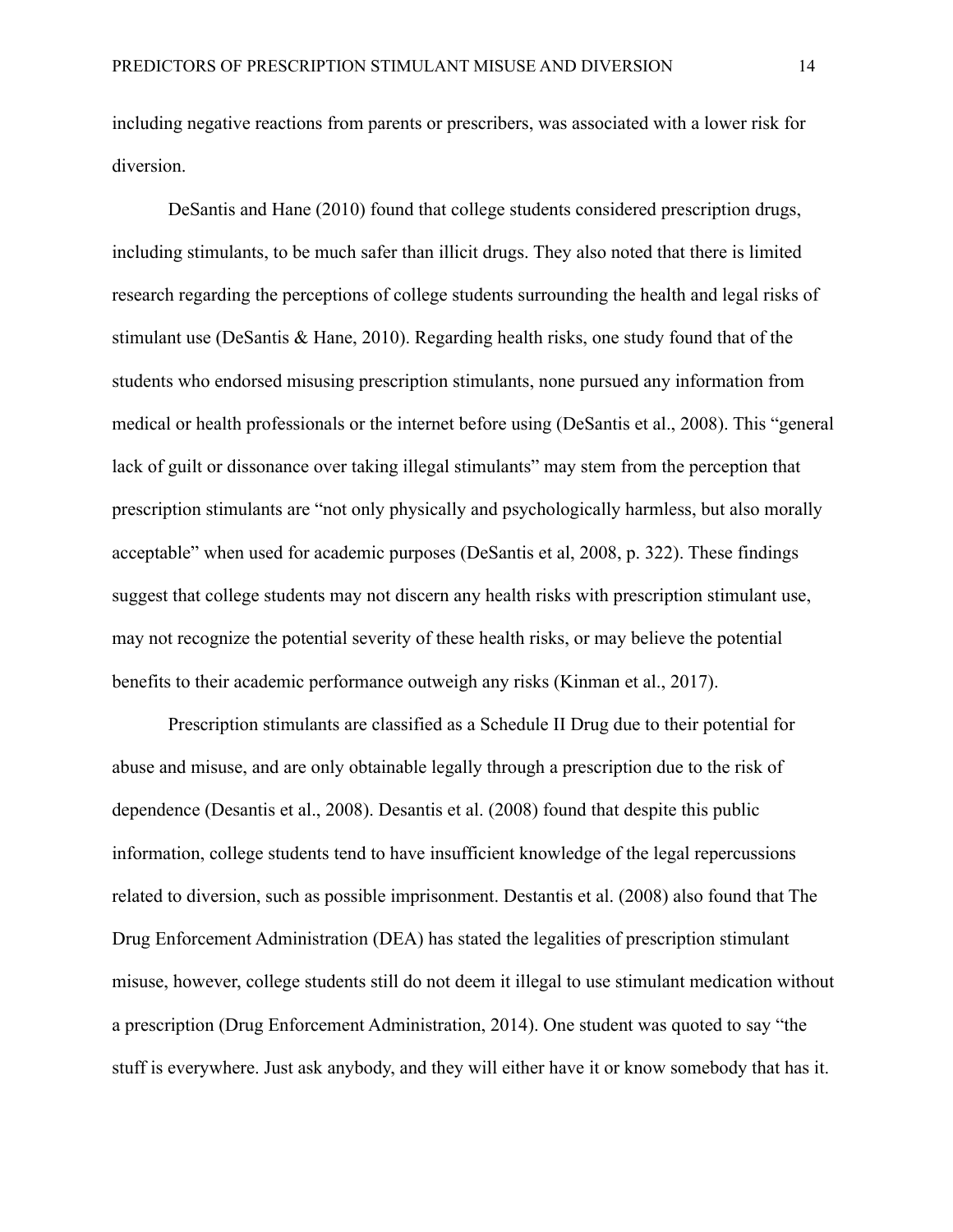It's really no biggie" (DeSantis et al., 2008, p. 320). The ignorance or lack of legal knowledge or perceptions of danger surrounding prescription stimulant use within college students serves as a hindrance to public health (Kinman et al., 2017).

Regarding disciplinary consequences in an academic setting, there has been very limited research evaluating the efficacy of institutional policies in deterring the prevalence of prescription stimulant misuse (Faraone et al., 2020). Policies regarding academic integrity have demonstrated that institutions of higher education tend to approach PSM as a legal problem rather than taking disciplinary action (Faraone et al., 2020). This gap in previous research is confirmed through the definitions of risk, which typically omit disciplinary risk, and include physical harmfulness, health risks, and safety risks (Benson & Flory, 2015). Including the academic domain when discussing perceptions of risk is crucial because of the emphasis on academic performance in a college environment (Kinman et al., 2017). Furthermore, if college students are not observing any consequence for their peers' prescription stimulant use, they may perceive prescription stimulants as less harmful specifically in regard to the college environment (Kinman et al., 2017). Academic penalties could serve as a preventative measure to combat the use of prescription stimulants, but further research must be performed to determine if such penalties have any effect on behavior (Kinman et al., 2017).

### **The Current Study**

The widespread availability of prescription stimulants has led to the looming possibility of a prescription stimulant crisis for many years (Faraone et al., 2020). Benson and Flory (2015) noted the dire need to continue research regarding prescription stimulant misuse as the prevalence rates continue to rapidly rise. Faraone et al. (2020) noted that "more research is urgently needed" as much of the previous literature is only scratching the surface regarding the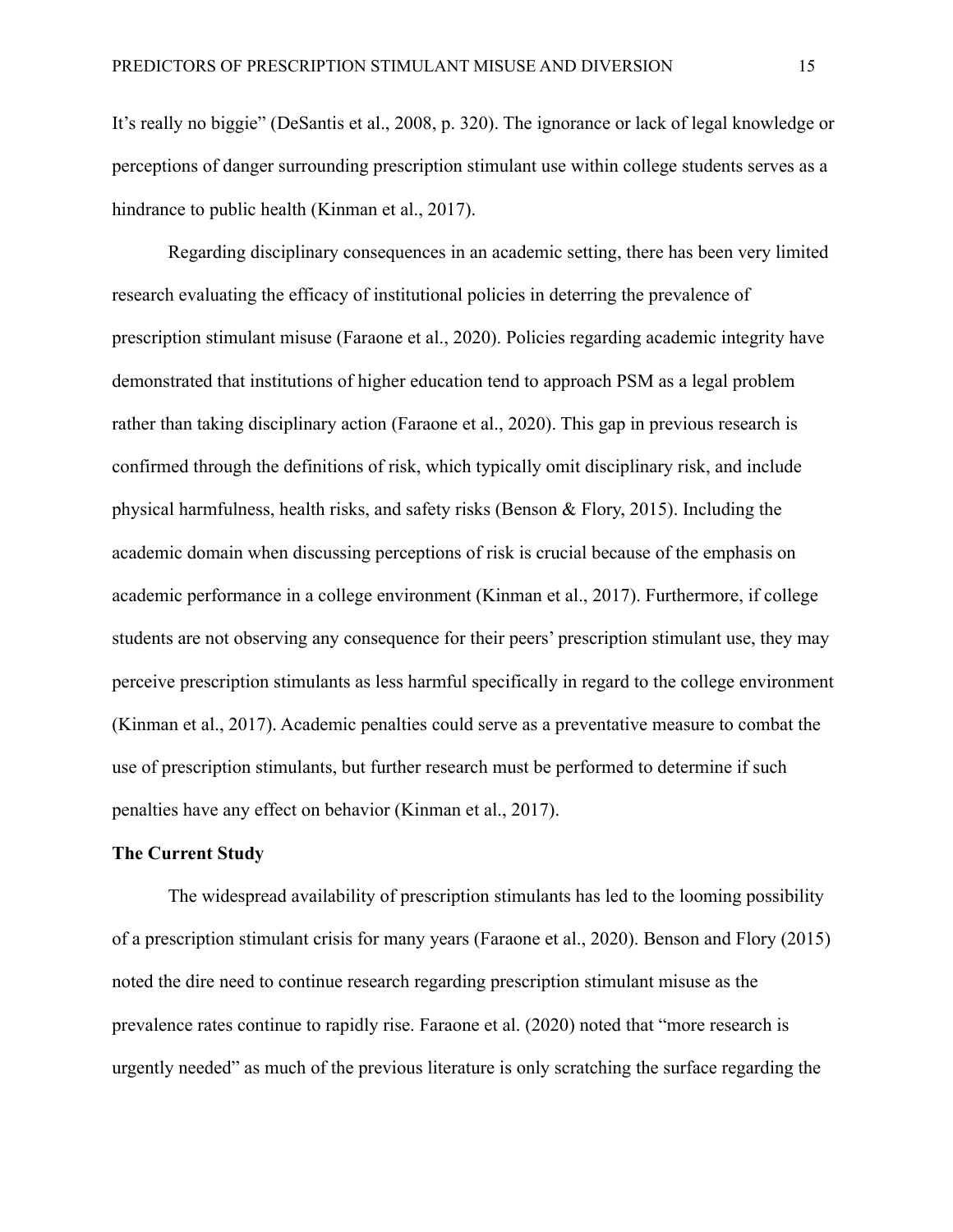predictors, motives, and consequences of prescription stimulant use. College environments provide constant and convenient access to prescription stimulant medications and this is demonstrated through the rising prevalence rates among college students (Benson & Flory, 2015). Furthermore, it would be beneficial from a clinical viewpoint for clinicians and prescribers to better understand specific precursors, predictors, or characteristics of medical misuse and diversion when treating ADHD (Sepúlveda et al., 2011).

In recent years there have been influential discoveries regarding ADHD, medical misuse, and diversion in college students; nonetheless, there are still countless gaps and crucial areas that require further research (Weyandt & DuPaul, 2013). This study addresses several gaps in the previous literature. First, there is very limited research regarding conduct disorder or conduct problems in relation to medical misuse and diversion. This is an essential facet to study when considering the implementation of interventions that could prevent or decrease the prevalence rates of medical misuse and diversion. Furthermore, in comparison to other predictors, such as descriptive norms and demographic characteristics, perceptions of risk have been researched much less (Benson & Flory, 2015). It is imperative to study these factors in relation to medical misuse and diversion in order to understand more about the factors that may be fueling the uptick in prescription stimulant misuse in college students.

## **Hypotheses**

Hypothesis 1: College students who present with more conduct problems will be more likely to medically misuse and divert their prescription stimulant medication.

Hypothesis 2: College students who present with higher perceptions of risk will be less likely to medically misuse and divert their prescription stimulant medication.

Hypothesis 3: Conduct problems will be inversely associated with perceptions of risk.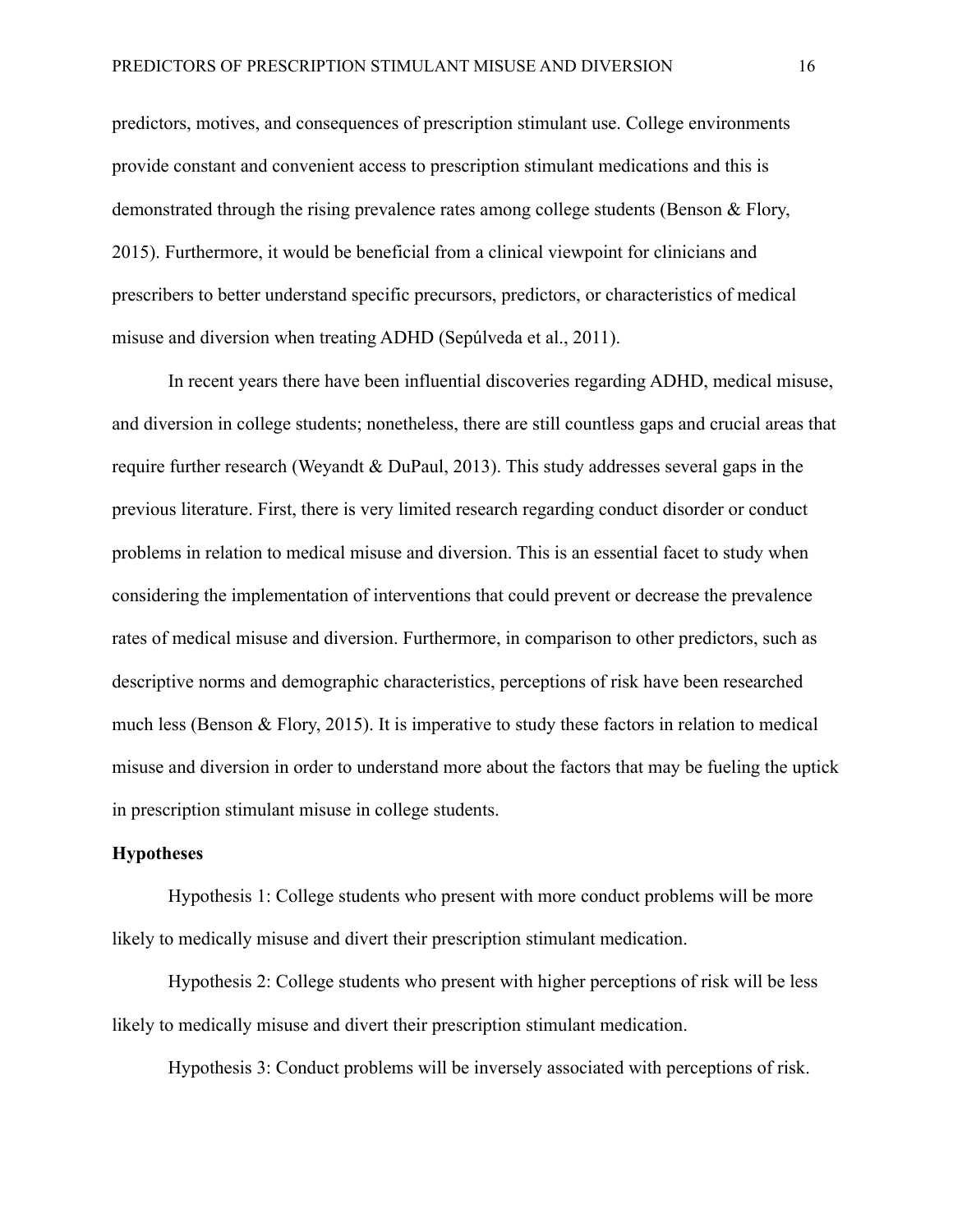Hypothesis 4: College students who present with more conduct problems will be less likely to medically misuse and divert their prescription stimulant medication if they have higher perceptions of risk.

### **Research Questions**

Previous research by Garnier-Dykstra et al. (2012) found that the time between the first opportunity to use a prescription stimulant and first use was approximately one year, so I formulated a research question to examine any associations between class year and perceptions of risk. Previous research by Pérez-Marfil et al. (2020) found that differences in socioeconomic status were significantly associated with differences in rule-breaking behaviors and aggressive behaviors. Furthermore, they found that those with lower socioeconomic status presented with more conduct problems (Pérez-Marfil et al., 2020). Thus, I formulated another research question to examine any relationships between conduct problems and socioeconomic status. Previous research by Arria et al. (2008) found that participants with a 4-year college degree had higher perceptions of harmfulness of prescription stimulants than those who had attended less than 4 years of college. Thus, I formulated a research question to examine any associations between perceptions of risk and socioeconomic status. To my knowledge, there is no previous research regarding relationships between socioeconomic status and prescription stimulant diversion, so I formulated a research question to examine any associations.

Research Question 1: How do perceptions of risk differ by participants' class year? Research Question 2: Are conduct problems associated with socioeconomic status? Research Question 3: Are perceptions of risk associated with socioeconomic status? Research Question 4: Does diversion differ based on socioeconomic status?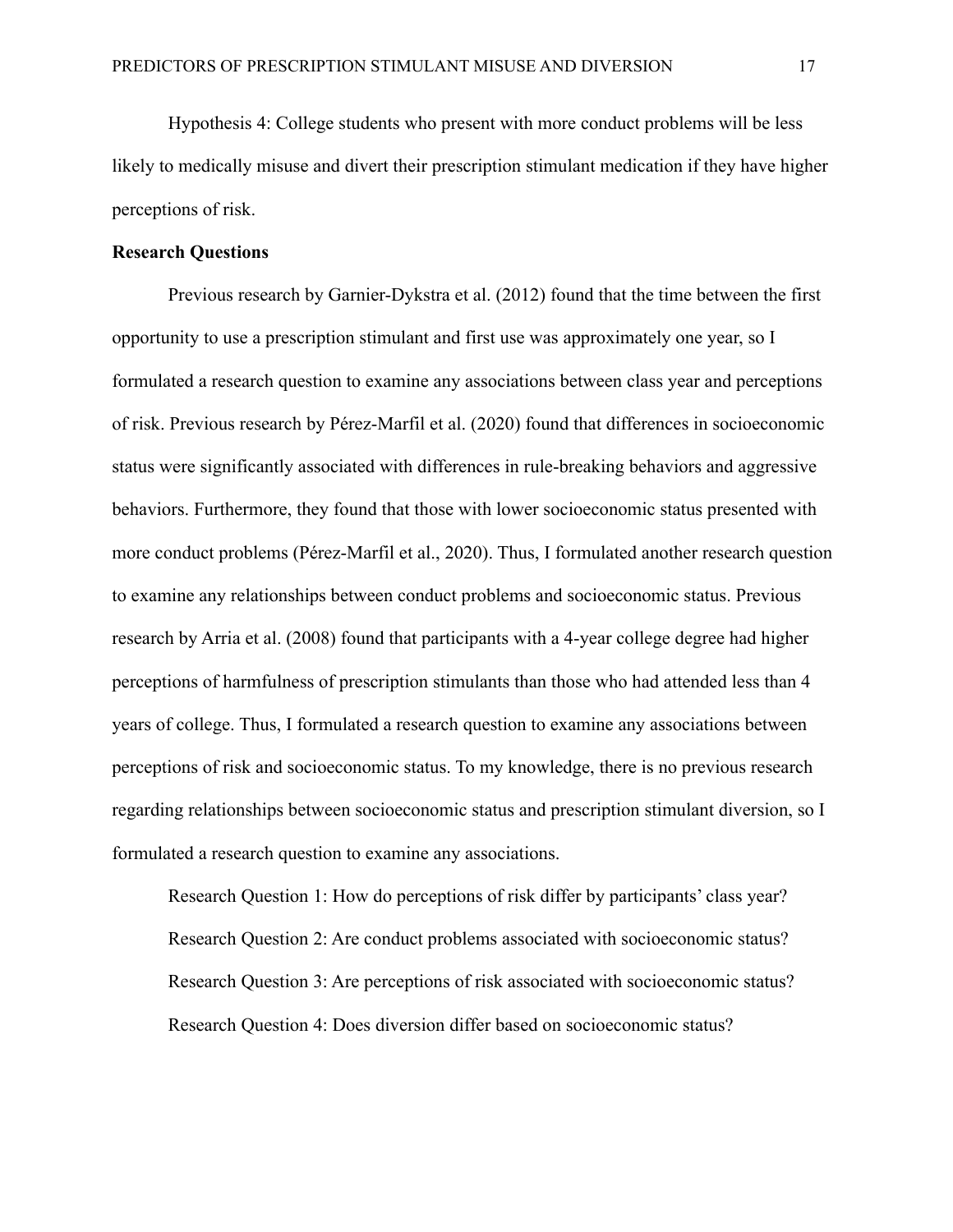#### **Method**

## **Participants**

A total of 91 college students completed the online survey: 39 (42.9%) attended Trinity College, 34 (37.4%) attended Texas State University, and 18 (19.8%) attended University of Wyoming. The average participant was 20.31 years old (*SD*=1.74) with 19 (20.9%) assigned male sex at birth and 72 (79.1%) assigned female sex at birth. Gender identity was as follows: 19 (20.9%) identified as male, 61 (67%) identified as female, 6 (6.6%) identified as gender variant or gender nonconforming, 1 (1.1%) identified as genderqueer, 1 (1.1%) identified as transgender, 2 (2.2%) identified as other or nonbinary, and 1 (1.1%) declined to answer. 1 (1.1%) participant was a graduate student and 90 (98.9%) participants were undergraduate students, of which 19 (20.9%) were freshmen, 24 (26.4%) were sophomores, 23 (25.3%) were juniors, and 24 (26.4%) were seniors. 18 (19.8%) participants were a member of Greek life (fraternity/sorority) and 73 (80.2%) were not. Participants rated their socioeconomic status on a scale from 1 to 9 and the average participant reported a  $4.98$  (*SD* = 1.81). For more detail on the participants' demographic characteristics, see Table 1.

## **Measures**

**Medical misuse.** Medical misuse was measured through questions adapted from Sepúlveda et al. (2011) and Wilens et al. (2006) in which participants indicated how many times they had engaged in specific misuse behaviors in the past 3 months. These behaviors included:

- Taking medication through alternative routes of administration
- Taking more or less than the recommended dose
- Taking someone else's prescribed stimulants
- Taking stimulants with other drugs in order to experience intoxicating effects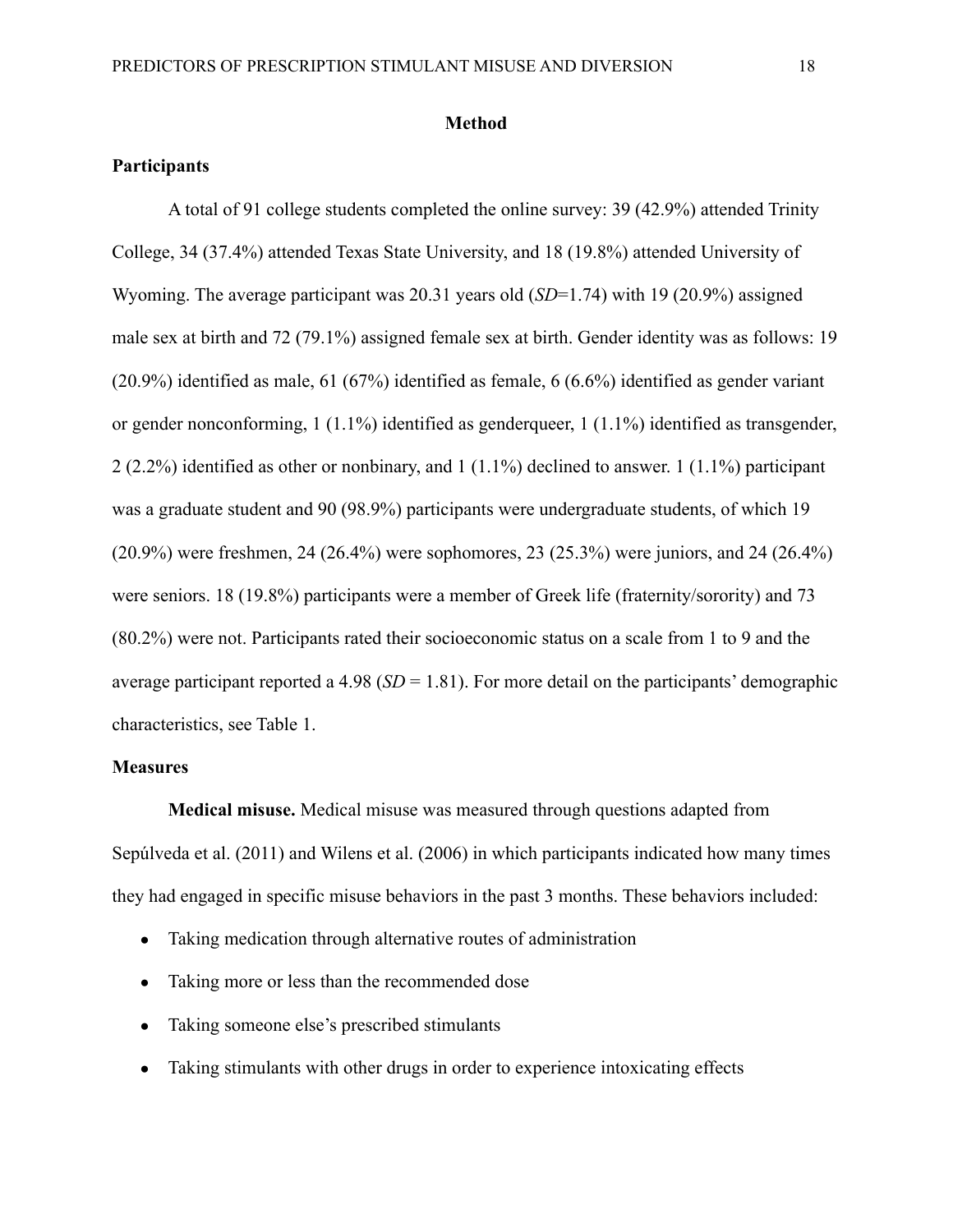• Intentionally getting high off of stimulants.

**Diversion**. Diversion was measured through questions adapted from DeSantis et al. (2013, p. 448) in which participants indicated how many times they have engaged in specific behaviors related to diversion in the past 3 months. These questions asked about how often students had sold, traded, or given away their medication. These questions included:

- $\bullet$  "Approximately how many times in the past three months (if any) have you given away your stimulant medication for free?"
- "Approximately how many times in the past three months (if any) have you sold your stimulant medication or traded it for something else?"
- "Approximately how many times in the past month (if any) have you given away your stimulant medication for free?"
- "Approximately how many times in the past month (if any) have you sold your stimulant medication or traded it for something else?"

**Conduct Problems.** Conduct problems were measured based on a measure adapted from Garnier et al. (2010) and Johnson et al. (1995) in which participants indicated how often they engaged in specific behaviors before the age of 18. Participants were asked "How many times did you engage in the following behaviors before you turned 18?" and then reported the frequency with which they engaged in those eleven behaviors using a five-point response scale of never, once, twice, three times, and more than three times (Johnson et al., 1995, p. 663-664). The eleven behaviors included:

- 1. Took property belonging to others
- 2. Damaged other people's property on purpose
- 3. Lied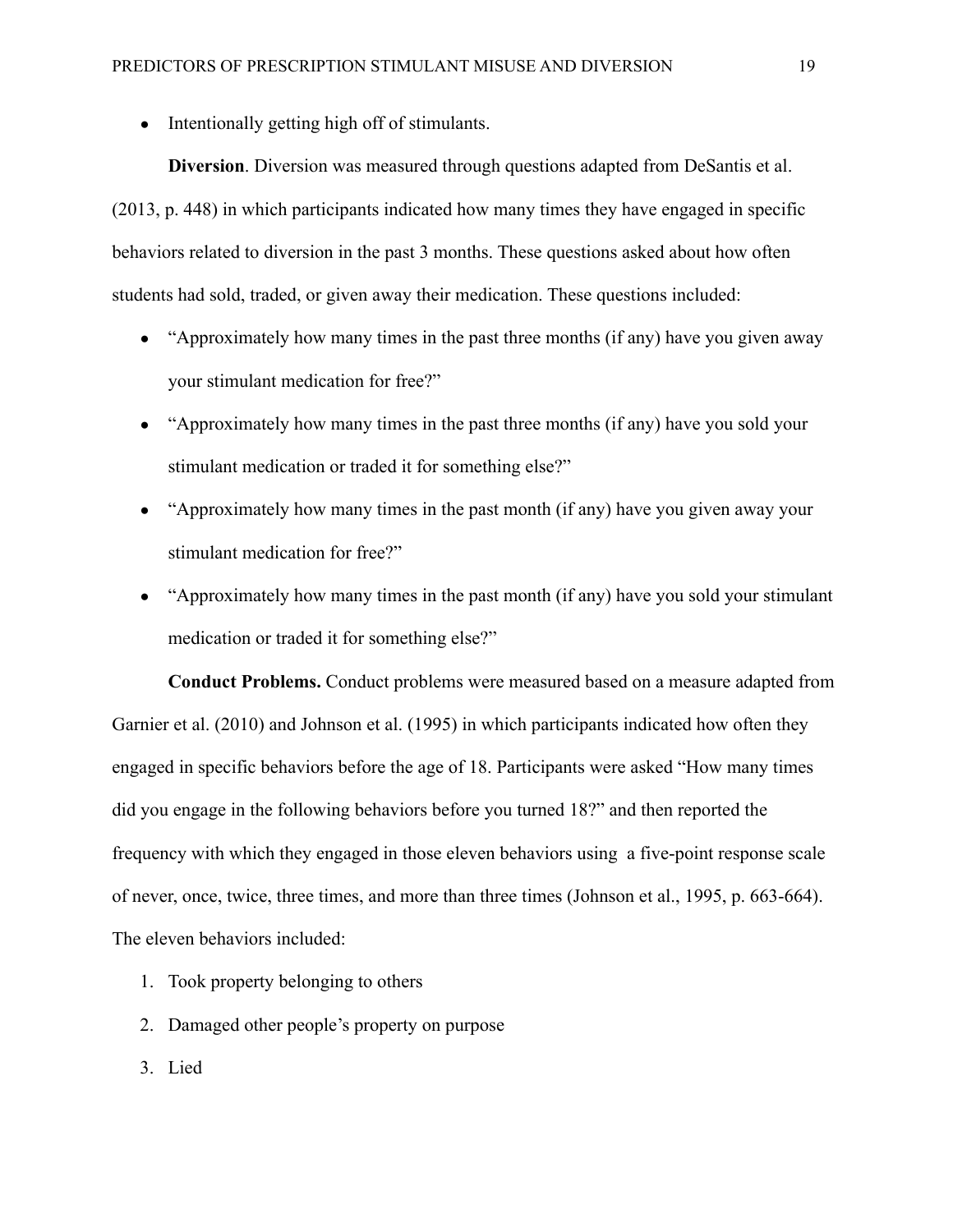- 4. Started physical fights with others
- 5. Broke rules
- 6. Hurt others physically
- 7. Skipped school
- 8. Ran away from home overnight
- 9. Used a weapon in a fight
- 10. Broke into someone's house/building/or car
- 11. Set fires

These eleven behaviors were weighted differently based on severity and depending on the number of times that each behavior was engaged in. Consistent with the approach of Johnson et al. (1995), we counted 1 point for the item(s) "took property belonging to others; damaged other people's property on purpose; lied; started physical fights with others; broke rules" if they were engaged in three times or more than three times. We counted 1 for "hurt others physically; skipped school; ran away from home overnight; used a weapon in a fight; broke into someone's house/building/or car; set fires" if they were engaged in two times, three times, or more than three times. Conduct problem scores could range from 0-11.

**Perceived Risk.** Perceived risk was measured based on five questions regarding the legal, physical, and disciplinary risks associated with the misuse or diversion of prescription stimulants. The questions were adapted from Harris et al. (2015) and Arria et al. (2008). Each item was measured using a four-point response scale from perceiving no risk, a slight risk, a moderate risk, or a great risk ( $\alpha$  = .71).

*Legal Risk.* Legal risk was measured through two questions adapted from Harris et al. (2015). Participants were asked "How much legal risk do you think is associated with: buying,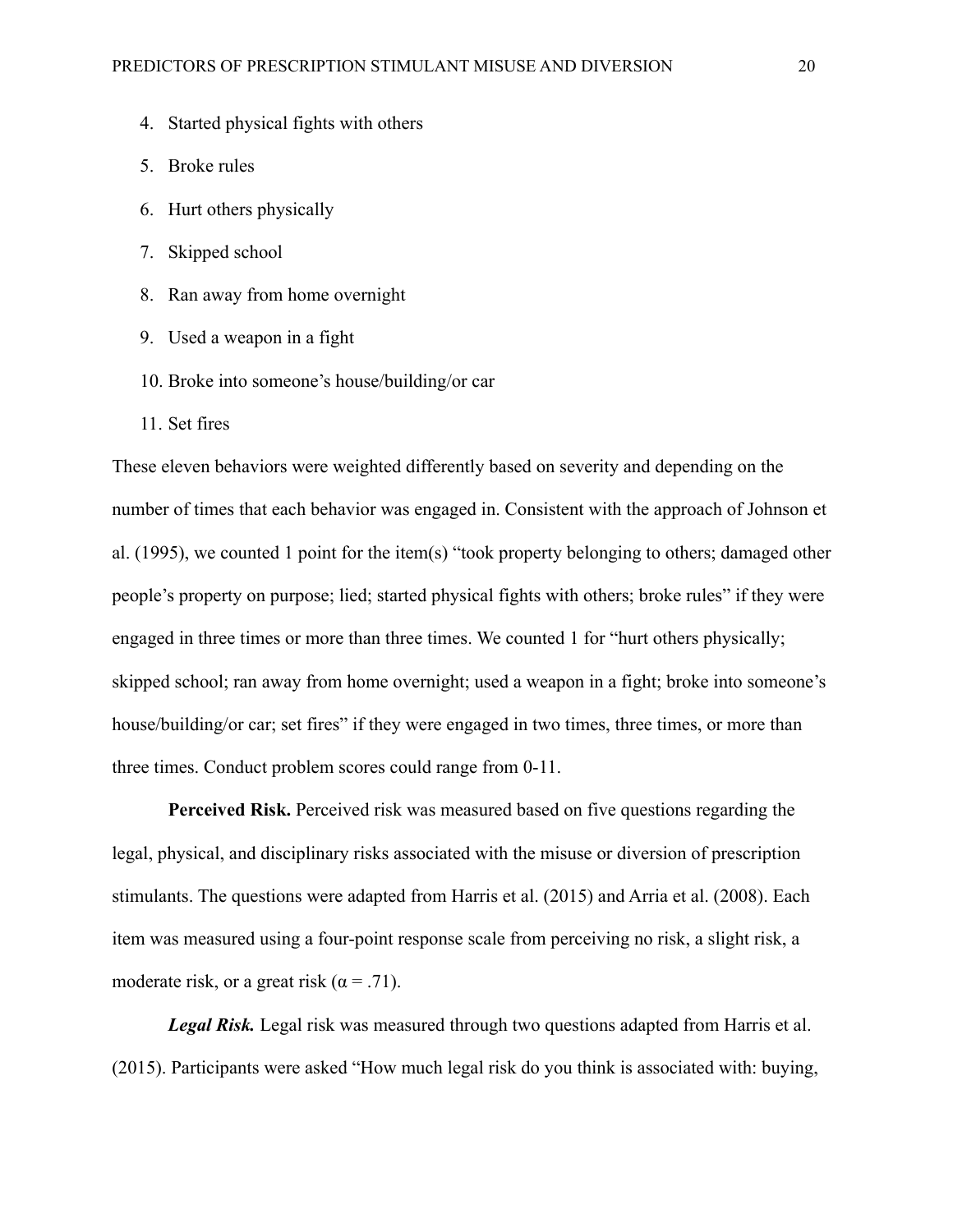selling, trading, or giving away your prescription stimulant medication" and "How much legal risk do you think is associated with: approaching a doctor for prescription stimulant medication for nonmedical use" (Harris et al., 2015, p. 6). Responses to these two items were averaged to produce a legal risk composite score.

*Physical Risk.* Physical risk was measured through two questions adapted from Arria et al. (2008). Participants were asked "How much do you think people risk harming themselves (physically or in other ways) if they take stimulants without a prescription" and "How much do you think people risk harming themselves (physically or in other ways) if they use their prescription in a way a prescriber did not intend (ex: taking too much, snorting, mixing with other drugs)" (Arria et al., 2008, p. 194). Responses to these two items were averaged to produce a physical risk composite score.

*Disciplinary Risk.* Disciplinary risk was measured with a single question that was investigator derived: "How much risk for disciplinary consequences from your college/university do you think is associated with buying, selling, trading, or giving away your prescription stimulant medication?"

# **Design and Procedure**

We recruited students through posting flyers throughout campus (including dining halls, the library, coffee shops, the student academic accommodations center, and the counseling center), distributing business cards, giving announcements in classes, asking professors to share information with students via email, and sending emails to randomly selected students . The inclusion criteria for participation include being prescribed a stimulant medication such as Adderall, Concerta, Ritalin, or Vyvanse. Students had to be 18 or older to complete the informed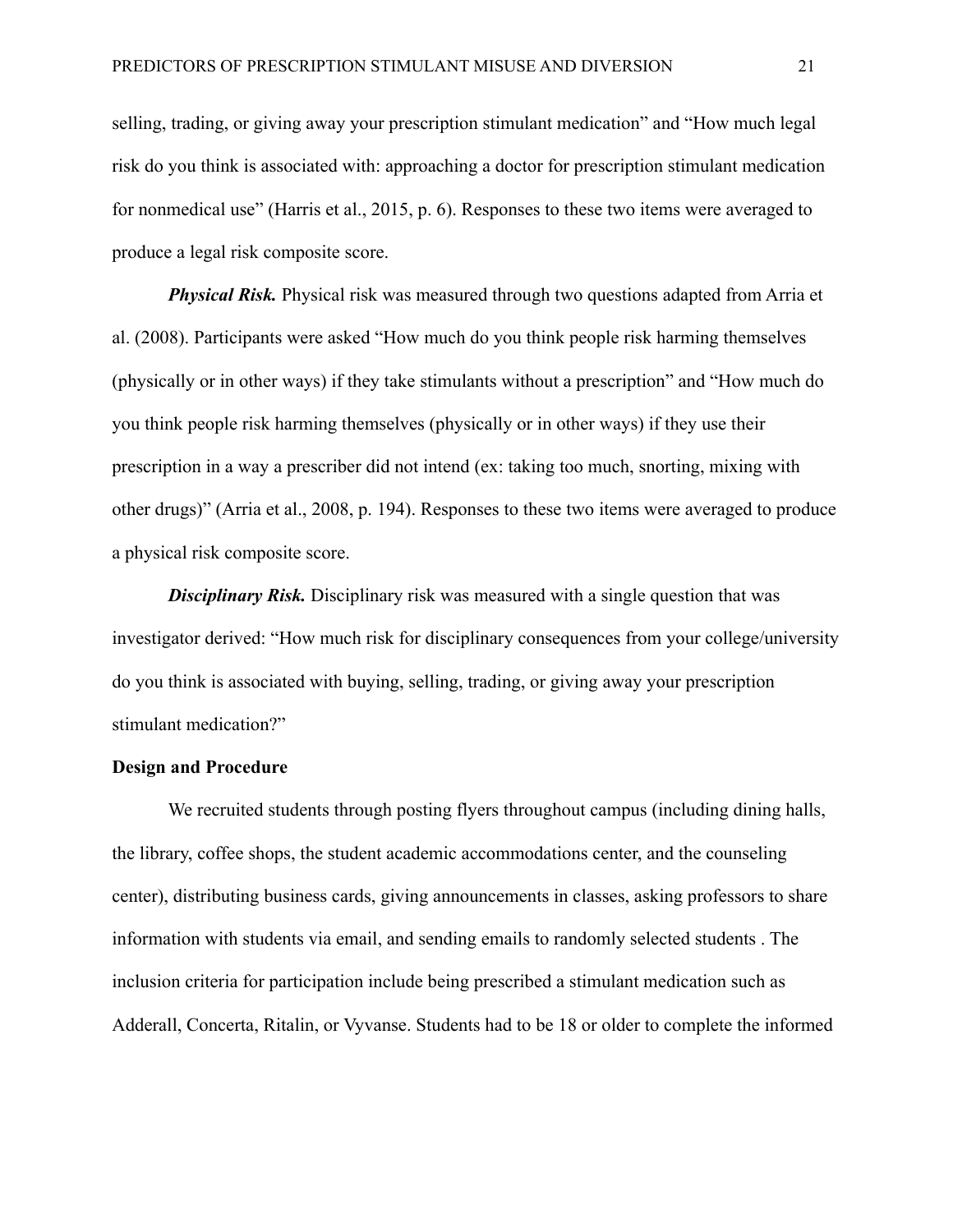consent form, and if they were under 18, we provided an assent form including consent from a parent/guardian.

Study participation was completely remote to avoid the risk of COVID-19 transmission. Students who were interested in participating initially completed our screening survey to confirm their eligibility (ages 17-25, current stimulant prescription, would be enrolled at their institution in six months). Informed consent was received prior to starting the study. The participants then completed a Zoom session with a research assistant in which they completed the baseline survey and viewed a web based presentation. Participants earned \$25 via an e-gift card for participating in this session. Although this study followed participants longitudinally for six months, my study focused on the baseline data since the study is ongoing and there was not yet a sufficient number of longitudinal records to analyze.

#### **Results**

#### **Prevalence of Diversion and Medical Misuse**

In a sample of 91 participants, 26 (29%) reported any diversion in the previous three months which could include giving away their prescription stimulant medication for free, and/or selling or trading their prescription stimulant medication for something else. When looking at the different forms of diversion, 26% reported giving it away for free, 13% reported selling or trading, and 11% endorsed both behaviors. Of those who reported giving away their prescription stimulant medication for free,  $5 (6\%)$  reported once, 1 (1%) twice, 6 (7%) three times, 1 (1%) four times, 3 (3%) five times, and 2 (2%) ten or more times. When looking at diversion in the form of selling or trading medication for something else, 79 (87%) reported that they had not sold or traded their prescription stimulant medication in the past 3 months, 4 (4%) reported that they had not in the past 3 months but that they had in the past year. Out of those who reported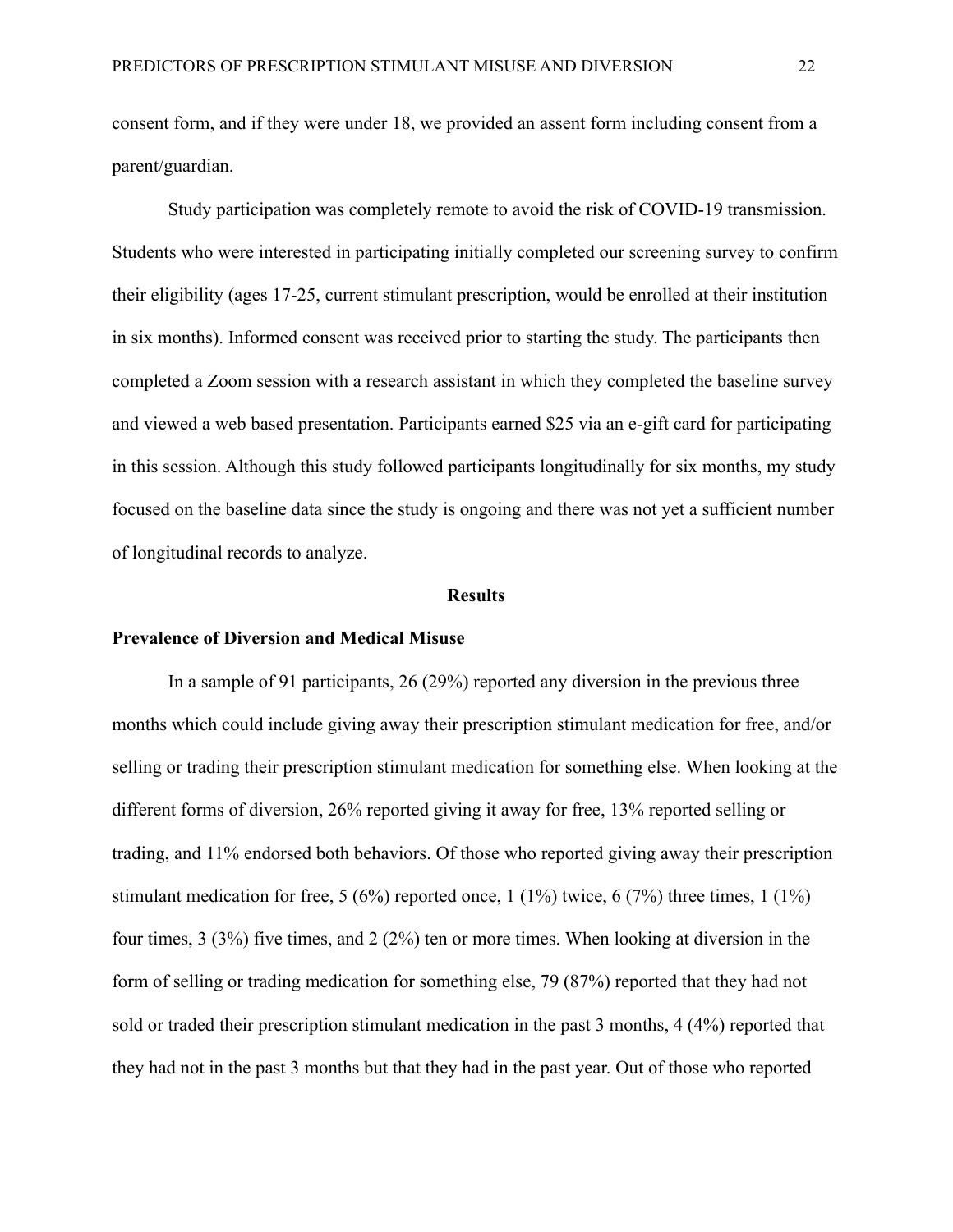selling or trading their prescription stimulant medication for something else, 3 (3%) reported once,  $2(2\%)$  twice,  $1(1\%)$  three times,  $1(1\%)$  four times,  $1(1\%)$  six times, and  $1(1\%)$  seven times.

Regarding frequency of medical misuse, 66 (73%) reported any medical misuse. However, this percentage included students who reported taking less than their recommended dose. Excluding participants who reported taking less than their recommended dose, less than half (45%, *n*=41) reported medical misuse. Within the measure of medical misuse, 4 (4%) reported using through alternative routes of administration such as snorting, 33 (36%) reported taking more than their recommended dose, 56 (62%) reported taking less than their recommended dose, 13 (14%) reported taking someone else's prescription, 6 (7%) reported taking with other drugs, and 4 (4%) reported taking their medication to intentionally get high. Figure 1 shows the reported frequencies of different types of medical misuse of prescription stimulants.

#### **Hypotheses**

**Conduct problems and medical misuse and diversion.** To test my first hypothesis that college students who presented with a history of more conduct problems would be more likely to medically misuse and divert their prescription stimulant medication, I conducted a correlational analysis. I found a positive correlation between conduct problems and medical misuse  $(r = .222, )$  $p = 0.035$ ). Here, medical misuse excluded the students who reported taking less than their recommended dose of prescription stimulant medication. There was no correlation between conduct problems and medical misuse when including students who just endorsed taking less than their recommended dose  $(r = .131, p = .216)$ . Furthermore, I did not find a correlation between conduct problems and diversion ( $r = .108$ ,  $p = .310$ ) or between intentions to divert and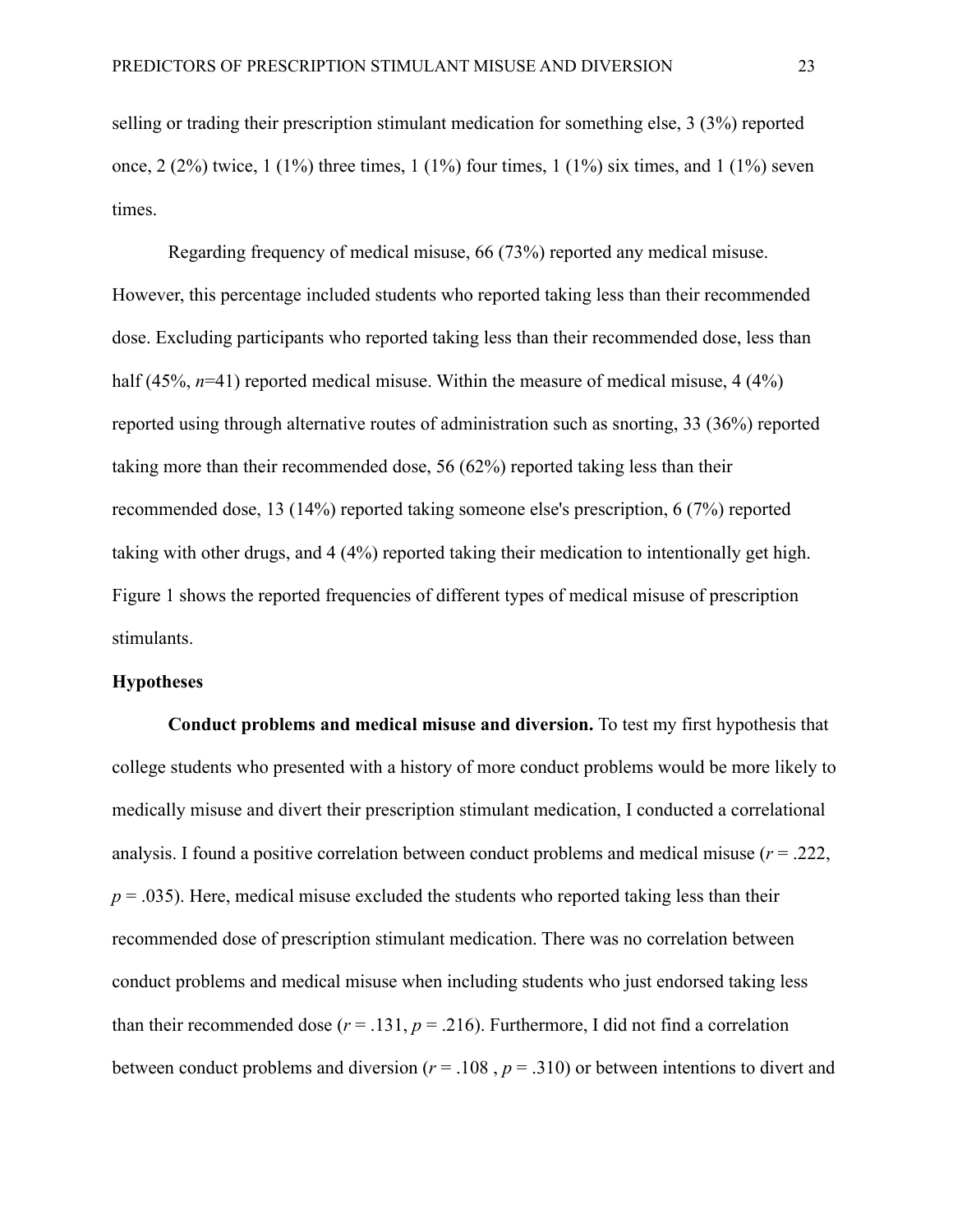giving away for free ( $r = .051$ ,  $p = .635$ ) or intentions to divert and selling or trading ( $r = .024$ ,  $p = .024$ ) = .818). Thus, my first hypothesis is partially supported. Figure 2 shows differences in conduct problems by medical misuse. I followed up on the initial analysis by examining how the groups differed by item and found that there was a significant difference between the response for "broke rules" between those who endorsed misusing their prescription stimulants and those who did not.

**Perceptions of risk and medical misuse and diversion.** To test my second hypothesis that college students who endorsed greater perceptions of risk would be less likely to medically misuse and divert their prescription stimulant medication, I conducted a correlational analysis. I found a significant, inverse correlation between perceptions of risk and medical misuse including participants who reported taking less than their recommended dose  $(r = -0.234, p = 0.025)$ . I also found a significant inverse correlation between perceptions of risk and diversion ( $r = -0.278$ ,  $p =$ .008). Thus, my second hypothesis was supported. Figure 3 shows the mean perceptions of legal, physical, and disciplinary risk. The highest perception of risk reported was that of "physical risk for taking in a way prescriber did not intend". The lowest perception of risk reported was that of "physical risk for taking without a prescription". Figure 4 shows the differences in perceptions of legal, physical, and disciplinary risk by diversion. Between those who reported diversion and those who did not, there was a significant difference in the perceptions of legal risk regarding buying, selling, or giving away prescription stimulant medications.

**Conduct problems and perceptions of risk.** To test my third hypothesis that a history of conduct problems would be inversely associated with perceptions of risk, I conducted a correlational analysis. This hypothesis was supported, as I found a significant inverse correlation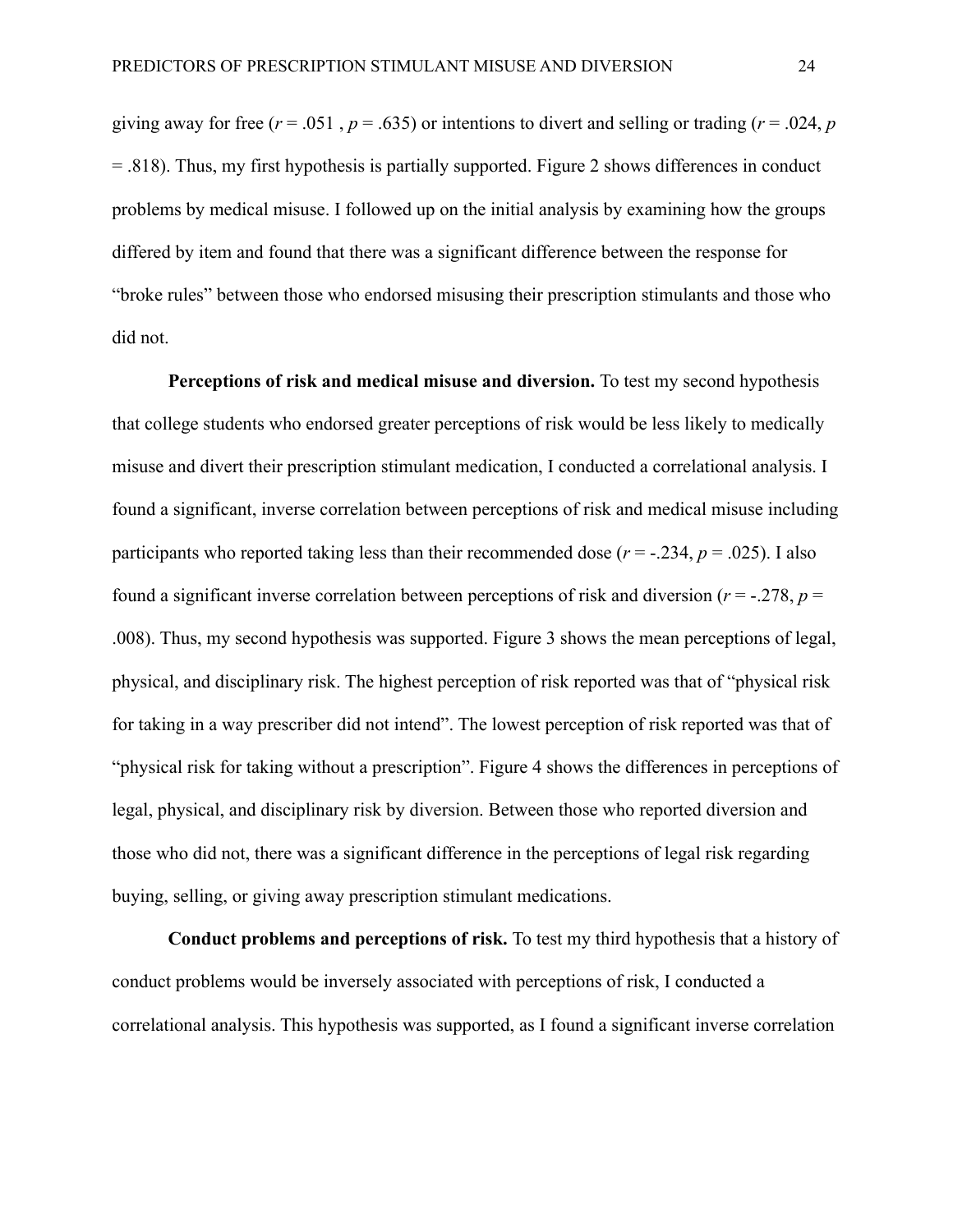between perceptions of risk and conduct problems ( $r = -0.245$ ,  $p = 0.019$ ). Thus, higher perceptions of risk were associated with fewer conduct problems before the age of 18.

**Medical misuse, diversion, conduct problems, and perceptions of risk.** To test the first part of my fourth hypothesis that participants who endorsed more conduct problems before the age of 18 would be less likely to divert their prescription stimulant medication due to higher perceptions of risk, I conducted a mediational analysis in two steps using the PROCESS macro version 3.4 for SPSS (Hayes, 2013). In the first step, I examined associations between conduct problems and the covariates, sex assigned at birth and class year, with the outcomes of perceptions of risk and diversion, respectively. The models predicting perceptions of risk  $(R^2 =$ .1829) and diversion (Nagelkerke  $R^2 = .2438$ ), respectively, were significant (both  $p < .05$ ). There was a significant positive association between sex assigned at birth and perceptions of risk (standardized coefficient = .4568,  $p = .0006$ ), as well as conduct problems and perceptions of risk (standardized coefficient =  $-0.0785$ ,  $p = 0.0132$ ). Class year, however, was not significant predictors of perceptions of risk.

In the second step of the mediational analysis, the dichotomous outcome of diversion was regressed onto the independent variable (conduct problems), the hypothesized mediator (perceived risks), and the covariates (sex assigned at birth and class year). Although conduct problems were not associated with diversion directly, there was an indirect effect of conduct problems through perceptions of risk [indirect effect= .1155, *SE* (.0741), 95% CIs [.0024 .2283]. Table 2 shows the model coefficients for hypothesized mediation model predicting diversion.

To test the second part of my fourth hypothesis that participants who endorsed more conduct problems before the age of 18 would be less likely to medically misuse their prescription stimulant medication due to higher perceptions of risk, I conducted a mediational analysis in two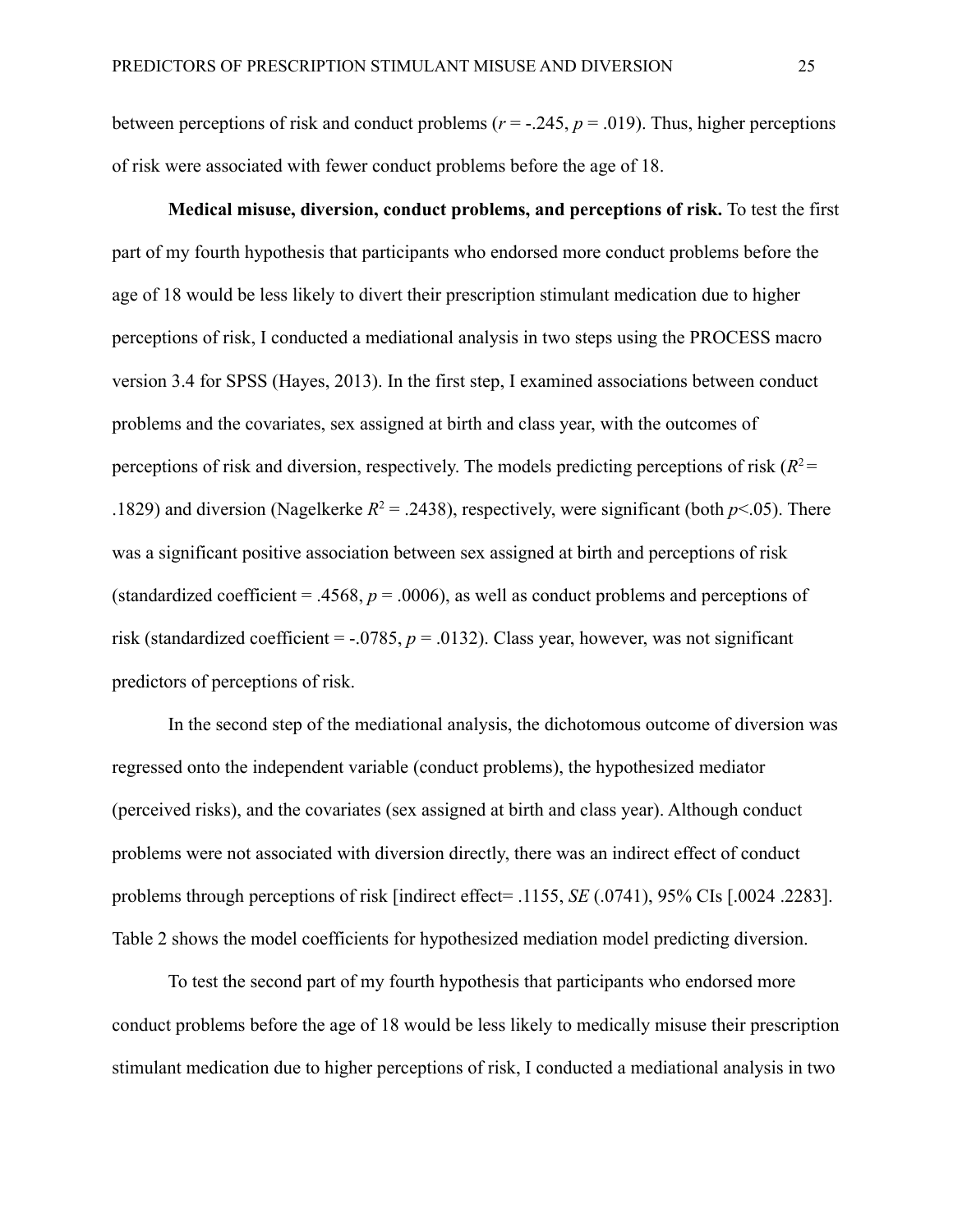steps using the PROCESS macro version 3.4 for SPSS (Hayes, 2013). I also ran a mediational analysis to examine the associations between conduct problems with the outcomes of perceptions of risk and medical misuse, respectively. The models predicting perceptions of risk  $(R^2 = .0309)$ and medical misuse (Nagelkerke  $R^2 = .0947$ ), respectively, were not significant.

In the second step of the mediational analysis, the dichotomous outcome of medical misuse was regressed onto the independent variable (conduct problems) and the hypothesized mediator (perceived risks). There were no indirect effects of medical misuse through perceptions of risk [indirect effect= .0621, *SE* (.0577), 95% CIs [-.0411 .1936].

My fourth hypothesis that participants who endorsed more conduct problems before the age of 18 would be less likely to medically misuse or divert their prescription stimulant medication due to higher perceptions of risk was partially supported. There was an indirect effect of conduct problems through perceptions of risk, but not an indirect effect of medical misuse through perceptions of risk. Figure 5 shows the test of the mediation model, with solid lines indicating significant paths.

#### **Research Questions**

**Perceptions of risk and class year.** To test my first research question regarding how perceptions of risk differ by class year, I conducted an ANOVA. I did not find any significant associations between class year and perceptions of risk  $(F(3, 86) = .131, p = .941)$ .

**Conduct problems and socioeconomic status.** To test my second research question regarding whether conduct problems differ based on socioeconomic status, I conducted a correlational analysis. There was no significant correlation between conduct problems and socioeconomic status  $(r = -.122, p = .248)$ .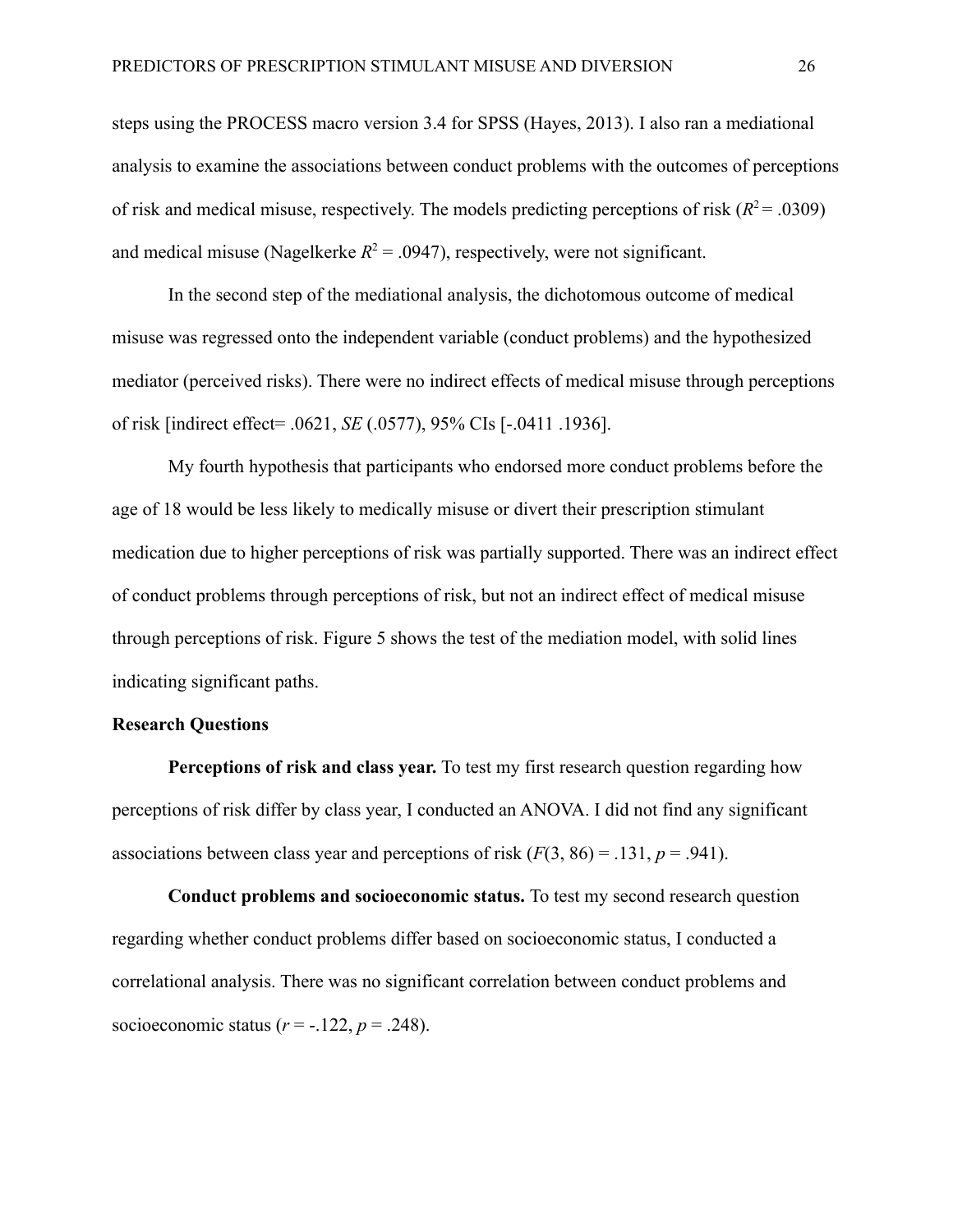**Perceptions of risk and socioeconomic status.** To test my third research question regarding whether perceptions of risk differ based on socioeconomic status, I conducted a correlational analysis. I found a significant positive correlation between perceptions of risk and socioeconomic status ( $r = .378$ ,  $p = < .001$ ). Higher perceptions of risk were associated with a higher socioeconomic status.

**Diversion and socioeconomic status.** To test my fourth research question regarding whether diversion differs based on socioeconomic status, I conducted a correlational analysis. I found a significant inverse correlation between diversion and socioeconomic status (*r* = -.289, *p* = .005). Thus, higher socioeconomic status was associated with less diversion. Specifically, when examining both types of diversion assessed, socioeconomic status was associated with both selling or trading ( $r = -0.275$ ,  $p = 0.014$ ) and giving away for free ( $r = -0.271$ ,  $p = 0.009$ ).

#### **Discussion**

The aim of the current study was to address gaps in the literature regarding predictors of prescription stimulant medical misuse and diversion, and to examine predictors of these behaviors including conduct problems and perceptions of risk. I examined the prevalence of diversion and medical misuse in a sample of college students, and how conduct problems and perceptions of risk were associated with these behaviors. My key findings were that there was an indirect effect of conduct problems on diversion through perceptions of risk, such that students who endorsed more conduct problems perceived fewer risks associated with prescription stimulant misuse and, in turn, were more likely to divert their medication. These findings help to fill gaps in the literature and broaden our understanding of characteristics associated with diversion, which may inform future prevention programming.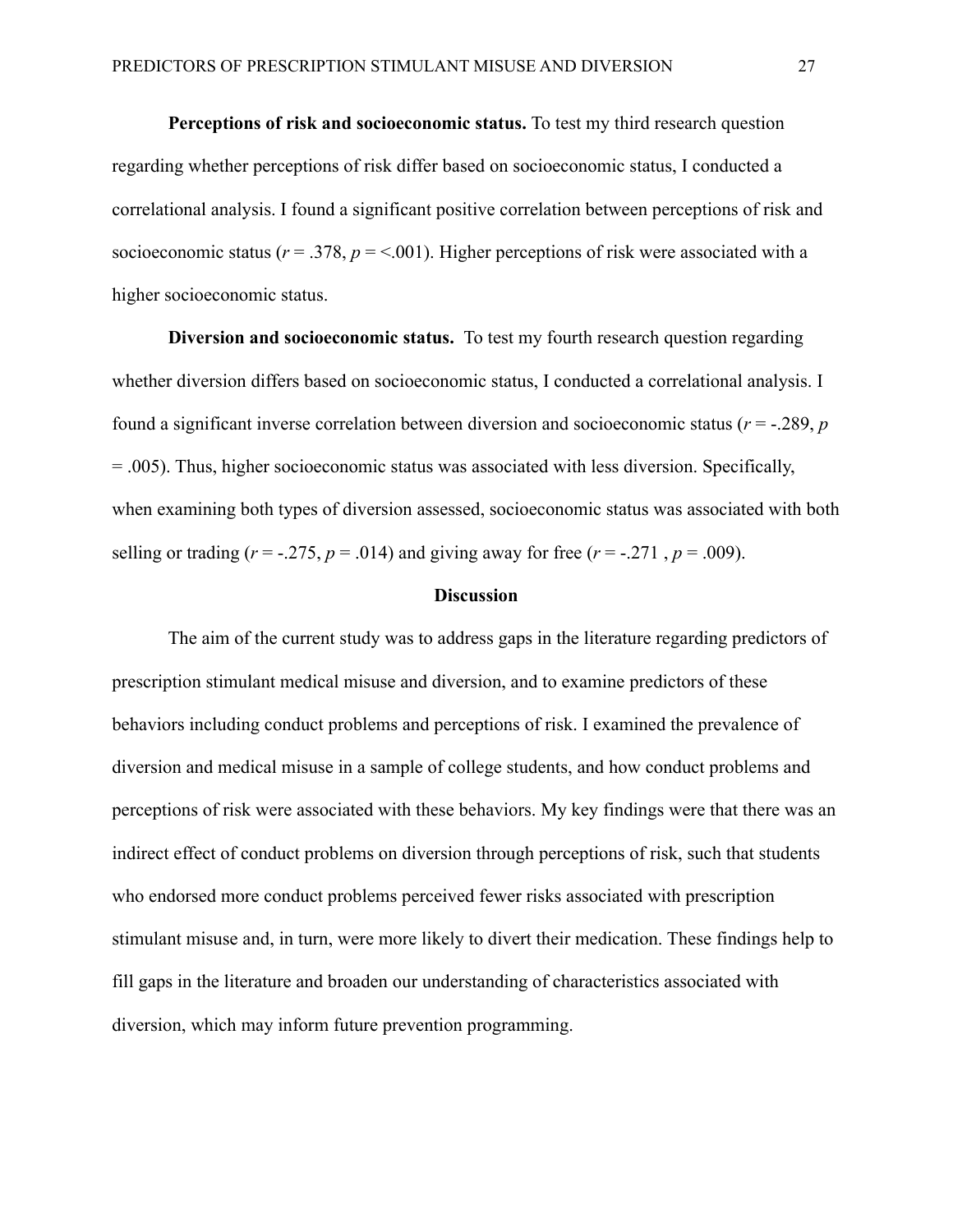#### **Medical Misuse**

I expected to replicate previous findings regarding the prevalence rates of medical misuse within college students. Sepúlveda et al. (2011) found that 40% of students misused their prescription stimulant medications, similarly to Rabiner et al. (2009), who found that 31% of college students reported misusing their prescription stimulant medications. We found, however, that 66 (73%) reported medical misuse. This percentage may be higher than previous studies because we included "taking less than their recommended dose" in our measure of medical misuse. Furthermore, taking less than the recommended dose was the most frequent form of medical misuse (*n*=56; 62%). However, many may not consider taking less than the recommended dose as a form of misuse. When excluding participants who reported taking less than their recommended dose from the measure of medical misuse, less than half  $(n=41; 45%)$ reported medical misuse which was more consistent with previous research by Sepúlveda el al. (2011) and Rabiner et al. (2009). The second most prevalent form of misuse was that of taking more than one's recommended dose ( $n=33$ ; 36%). This is concordant with previous data from Rabiner et al. (2009), who found that nearly one third of college students reported either taking their prescription stimulant more often than their prescriber intended or taking more than prescribed. Furthermore, Wilens et al. (2006) found that the most frequent form of misuse was taking more than their recommended dose. Previous research has suggested that the least common form of misuse is using prescription stimulants to get high (Sepúlveda et al., 2011). Our results support these findings, as only 4 (4%) participants reported using prescription stimulants to get high. Similarly, we found that 4 (4%) participants reported using prescription stimulants through alternative routes of administration, somewhat lower than Rabiner et al. (2009), who found that about 8% of college students reported using their prescription stimulant medication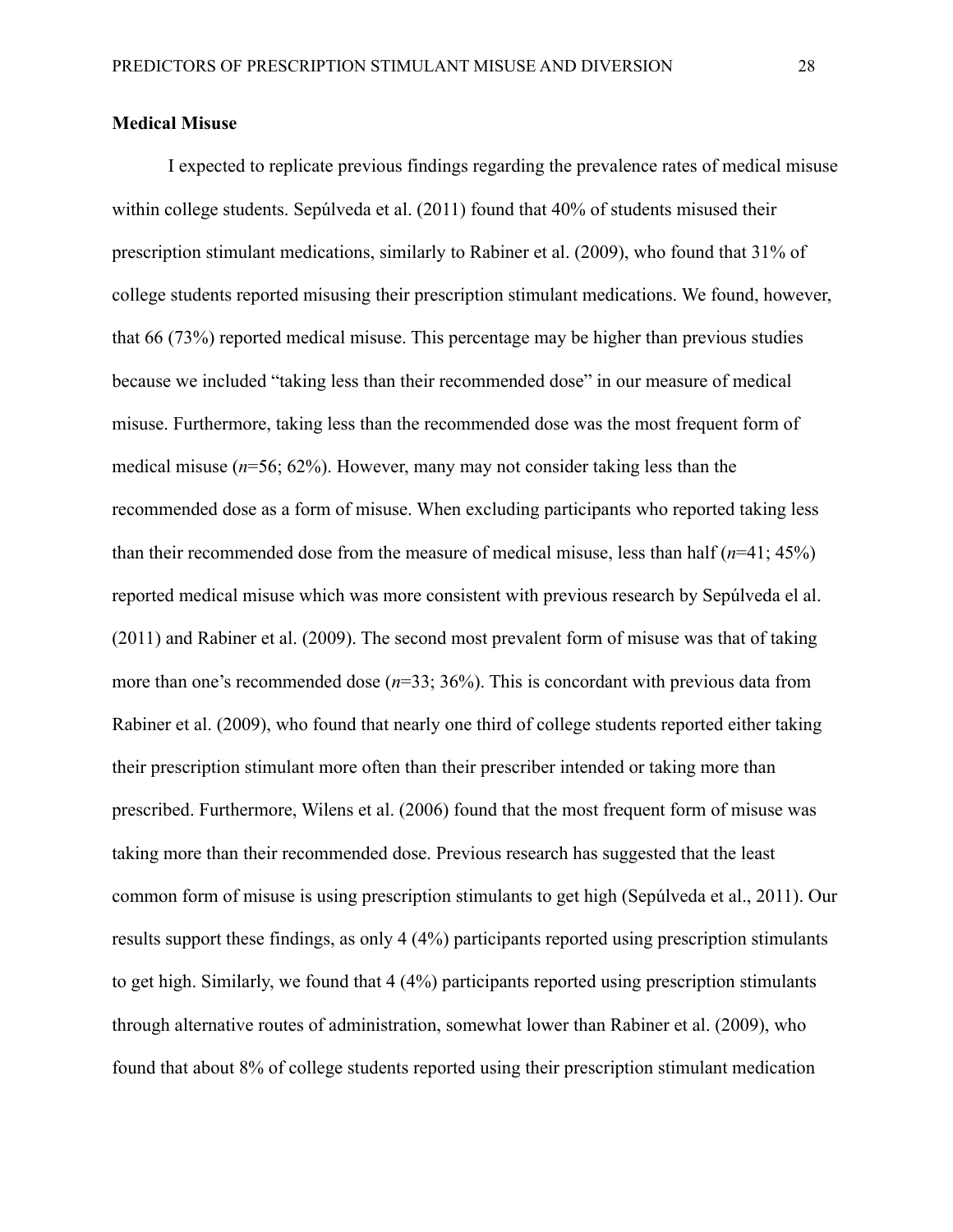intranasally. Rabiner et al. (2009) also found that 68% of participants who reported medical misuse also reported purposefully using their prescription stimulants with alcohol (92%) and/or other illicit substances. However, we found that only 6 (7%) participants reported taking prescription stimulants with other drugs. Discrepancies in these findings may be due to the wording of our measure as we asked about prescription stimulant use with other drugs rather than specifying alcohol. Furthermore, participants who use illicit drugs may be less likely to participate in a longitudinal study regarding their experiences in college.

#### **Diversion**

I expected to replicate previous findings regarding the prevalence rates of diversion within college students. Garnier et al. (2010) found that within a sample of 483 students. 35.8% had diverted medication at least once. Our results found, however, that only 26 (29%) reported any diversion. Our prevalence rate may be slightly lower due to the fact that our sample size is significantly smaller than that of Garnier et al. (2010). Furthermore, those endorsing diversion may be less likely to participate in a study regarding their use of prescription stimulant medications. Those who do elect to take part in a longitudinal study may be less likely to engage in diversion.

When looking at methods of diversion, previous research has found that the most common method was sharing (33.6%) followed by selling (9.3%) (Garnier et al., 2010). Within our sample, 26% reported giving it away for free, 13% reported selling or trading, and 11% reported endorsing both behaviors. These results support previous research that found the most common method to be sharing followed by selling. The number of those who endorsed both behaviors is similar to the percentage of those who endorsed selling their prescription stimulant medication. This may be due to the fact that those who sell their medications are also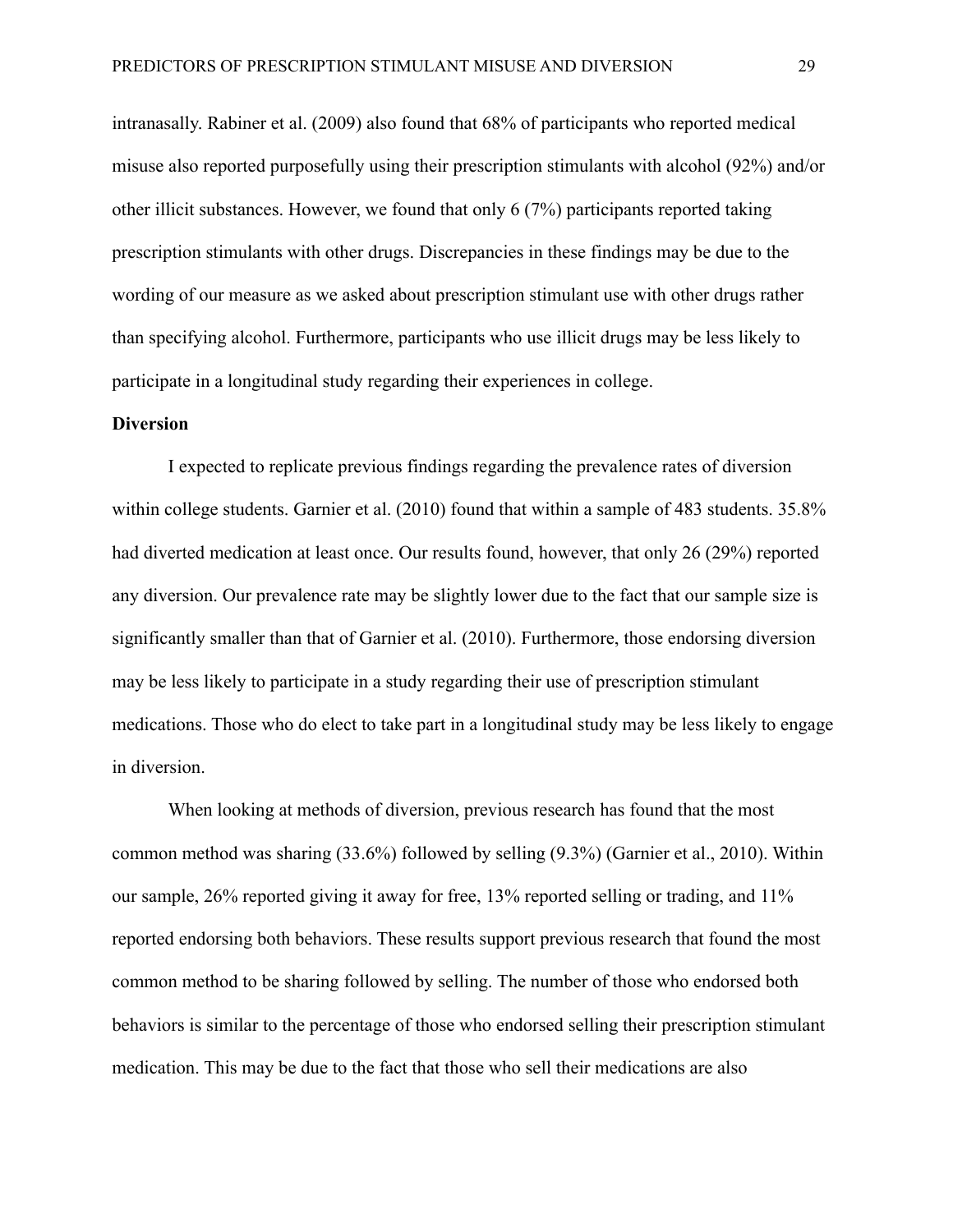comfortable with giving them away for free since the risk for selling may be deemed higher than the risk for giving away for free.

#### **Conduct problems and medical misuse and diversion**

My hypothesis that college students who present with more conduct problems will be more likely to medically misuse and divert their prescription stimulant medication was partially supported. I found a positive correlation between conduct problems and medical misuse, meaning that more conduct problems was associated with more medical misuse. This supports previous research by VanEck et al. (2012), who found that higher levels of conduct problems increased the risk of misusing prescription stimulant medications. However, our measure for medical misuse excluded participants who reported taking less than their recommended dose as there was no correlation between conduct problems and medical misuse when including students who just endorsed taking less than their recommended dose. Out of the 11 conduct problem behaviors, a significantly greater number of participants who reported medical misuse also reported that they broke rules than the number of participants who reported no misuse.

I did not find a correlation between conduct problems and diversion. Therefore, I performed exploratory analyses to examine whether conduct problems were associated with intentions to divert. However, I did not find a correlation between conduct problems with intentions to divert whether giving away for free, selling, or trading. These results conflict with prior findings showing that conduct problems were associated with a greater likelihood of diversion (Garnier et al., 2010). In addition, Garnier et al. (2010) found that each individual conduct problem behavior increased the risk of diversion by 13%. Our results may be due to having a sample size almost a quarter of the size of Garnier et al. (2010). Similarly to Garnier et al. (2010), Wilens et al. (2006) reported that of their participants, 98 males aged 16 to 27, around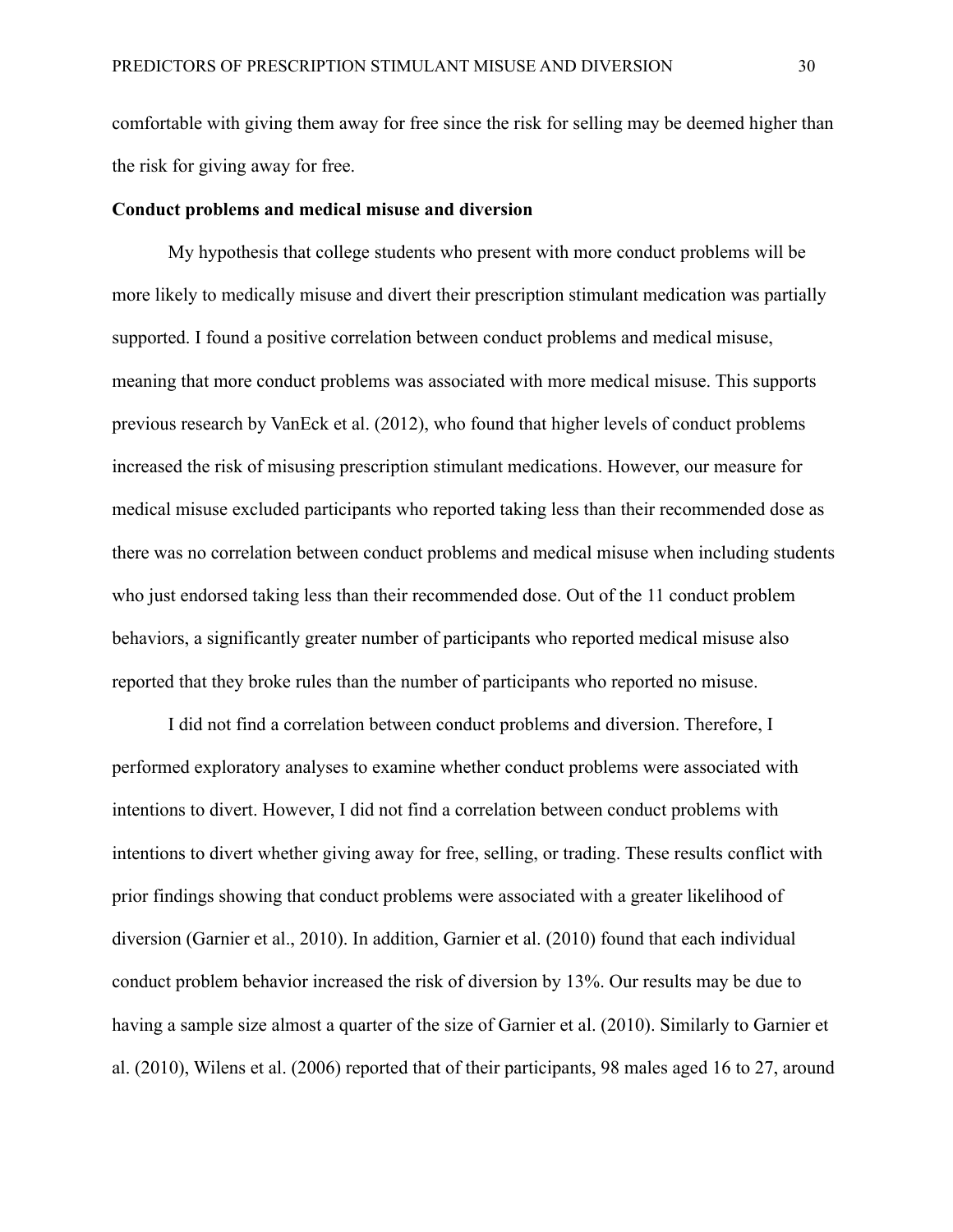80% of the participants who misused or diverted their medications had comorbid conduct disorder or substance use disorder. Although we found support for medical misuse, the discrepancy regarding diversion could be due to gender differences as Wilens et al. (2006) had all male participants and we had a majority of female participants. The lack of association between conduct problems and diversion in this study may be due to the fact that we had a majority of female participants because conduct problems are less prevalent in females than in males.

### **Perceptions of Risk and Medical Misuse and Diversion**

The hypothesis that college students who endorse greater perceptions of risk will be less likely to medically misuse and divert their prescription stimulant medication was supported. There was significant inverse correlation between perceptions of risk and medical misuse as well as a significant inverse correlation between perceptions of risk and diversion. Similarly, Holt and Looby (2018) found that participants were more likely to engage in prescription stimulant misuse if they considered it more harmless. Furthermore, they found that concern or worry of being caught, including negative reactions from parents or prescribers, was associated with a lower risk for diversion (Holt & Looby, 2018). Our findings show that for legal, physical, and disciplinary risks, those who reported no diversion had higher perceptions of risks while those who reported diversion had lower perceptions of risk.

*Legal Risks.* There was a significant difference in the perceptions of legal risk regarding buying, selling, or giving away prescription stimulant medications between those who reported no diversion and those who reported any diversion. Previous research suggests that despite public information regarding the legal repercussions related to diversion, college students are less educated on this topic (Desantis et al., 2008) However, our findings suggest that college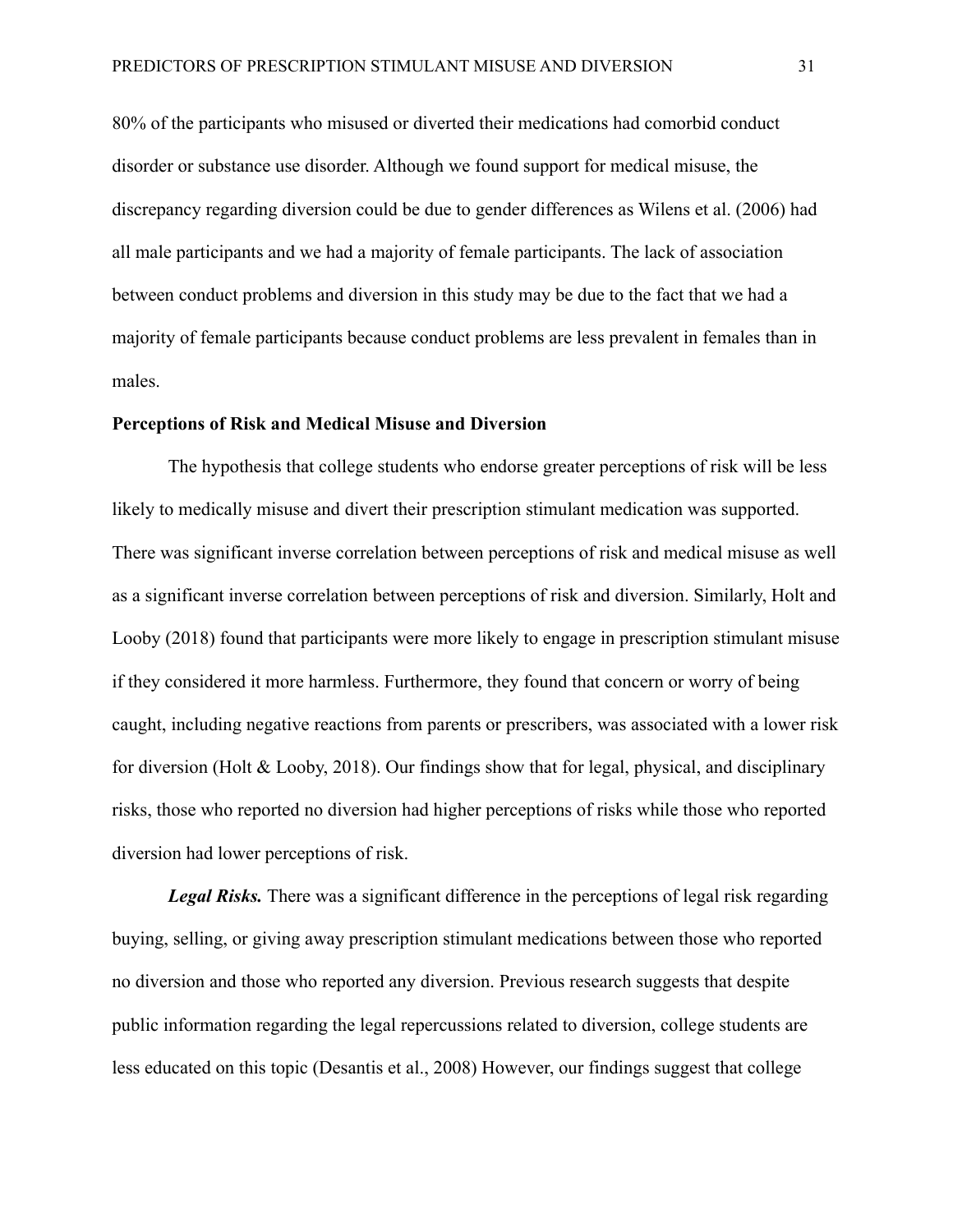students perceive legal risks to be the most prominent in comparison to physical and disciplinary risks.

*Health Risks.* DeSantis et al. (2008) found that of the students who endorsed misusing prescription stimulants, none pursued any information from medical or health professionals or the internet before using. Our findings suggest no significant difference in diversion based on perceptions of health risks. This may indicate that students either did not pursue information about the health risks as stated by DeSantis et al. (2008), or they don't believe that these health risks are of enough concern to prevent diversion. Previous research by DeSantis and Hane (2010) found that college students reported considering prescription drugs including stimulants as much safer than illicit drugs. Thus, since prescription stimulant medications are so readily available, they may appear as more safe in comparison to other drugs.

*Disciplinary Risks***.** One of the most predominant gaps in the literature is that of disciplinary risks. Faraone et al. (2020) note that institutions of higher education tend to focus on the legal risks rather than academic penalties that would imply disciplinary risks. This is the first study, to my knowledge, that includes disciplinary risk in the definition and measure of perceptions of risk. Although we did not find a significant difference in diversion based on perceptions of disciplinary risk, it is imperative that it be further studied, especially with a population of college students.

#### **Conduct Problems and Perceptions of Risk**

The hypothesis that conduct problems will be inversely associated with perceptions of risk was supported. I found a significant inverse correlation between perceptions of risk and conduct problems, meaning that higher perceptions of risk were associated with lower conduct problems. This study made a novel contribution by examining this link since to my knowledge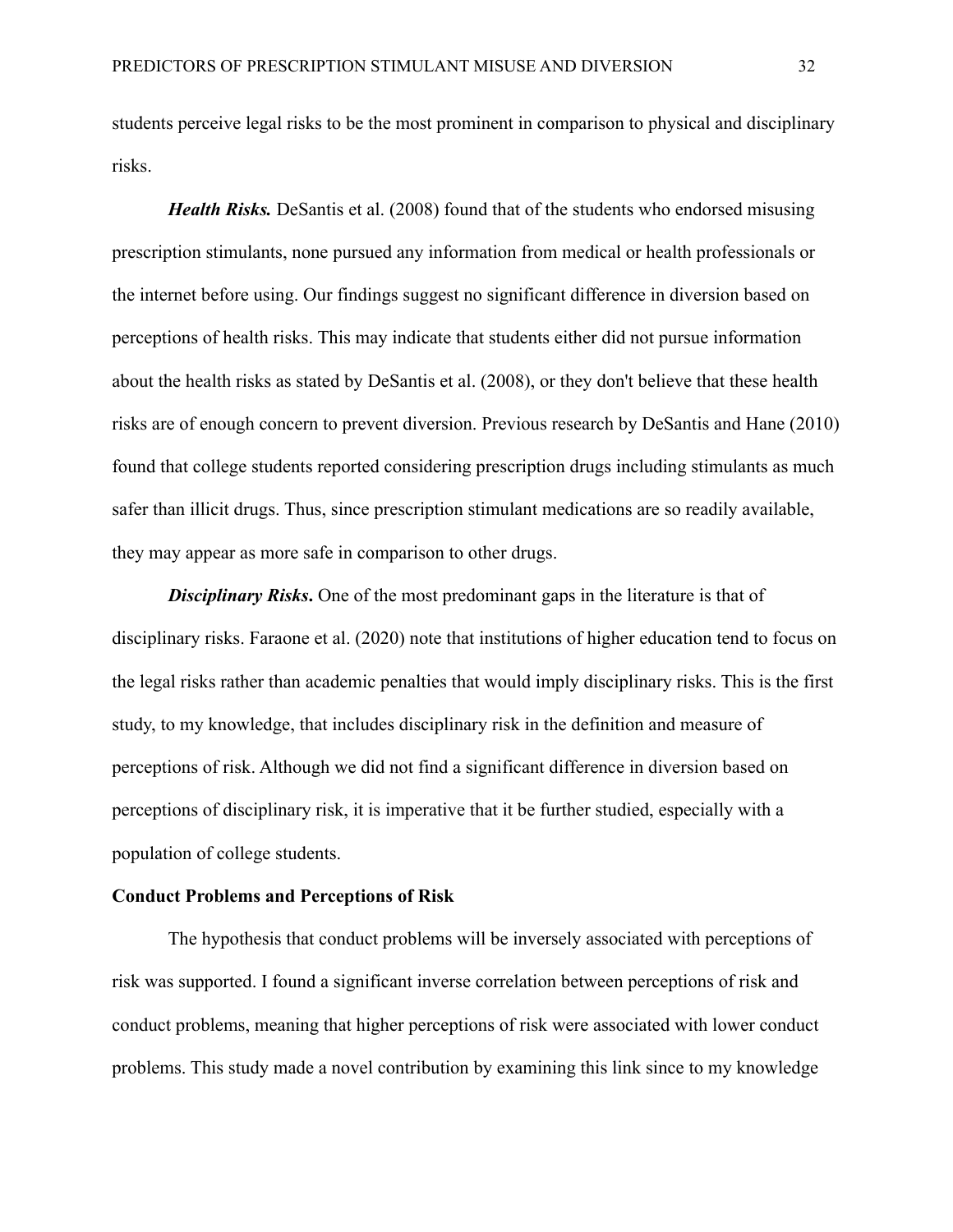there is no previous research regarding this association. These results are particularly influential since perceptions may be modifiable, while past conduct problems are not.

# **Medical Misuse, Diversion, Conduct Problems, and Perceptions of Risk**

The hypothesis that participants who endorse more conduct problems before the age of 18 will be less likely to medically misuse or divert their prescription stimulant medication due to higher perceptions of risk was partially supported. There was an indirect effect of conduct problems on diversion through perceptions of risk, such that students who endorsed more conduct problems perceived fewer risks associated with prescription stimulant misuse and, in turn, were more likely to divert their medication. This type of mediation model is a novel contribution to the literature and helps to explain why conduct problems have been associated with diversion in previous research.

Conduct problems and perceptions of risk were not associated with medical misuse, as hypothesized. This could be due to the fact that college students may deem diversion as more problematic than medical misuse because medical misuse is of their stimulant medication that they are prescribed.

## **Exploratory Analyses**

I sought to examine whether there were any demographic characteristics that could influence the variables of diversion, perceptions of risk, and conduct problems, and further their relationships with each other. My first research question examined a relationship between perceptions of risk and class year. I expected that perceptions of risk would differ based on time spent in a college environment, but I did not find any significant relationships between class year and perceptions of risk. This may be due to the prevalence of prescription stimulant misuse and diversion in college regardless of class year. My second research question examined a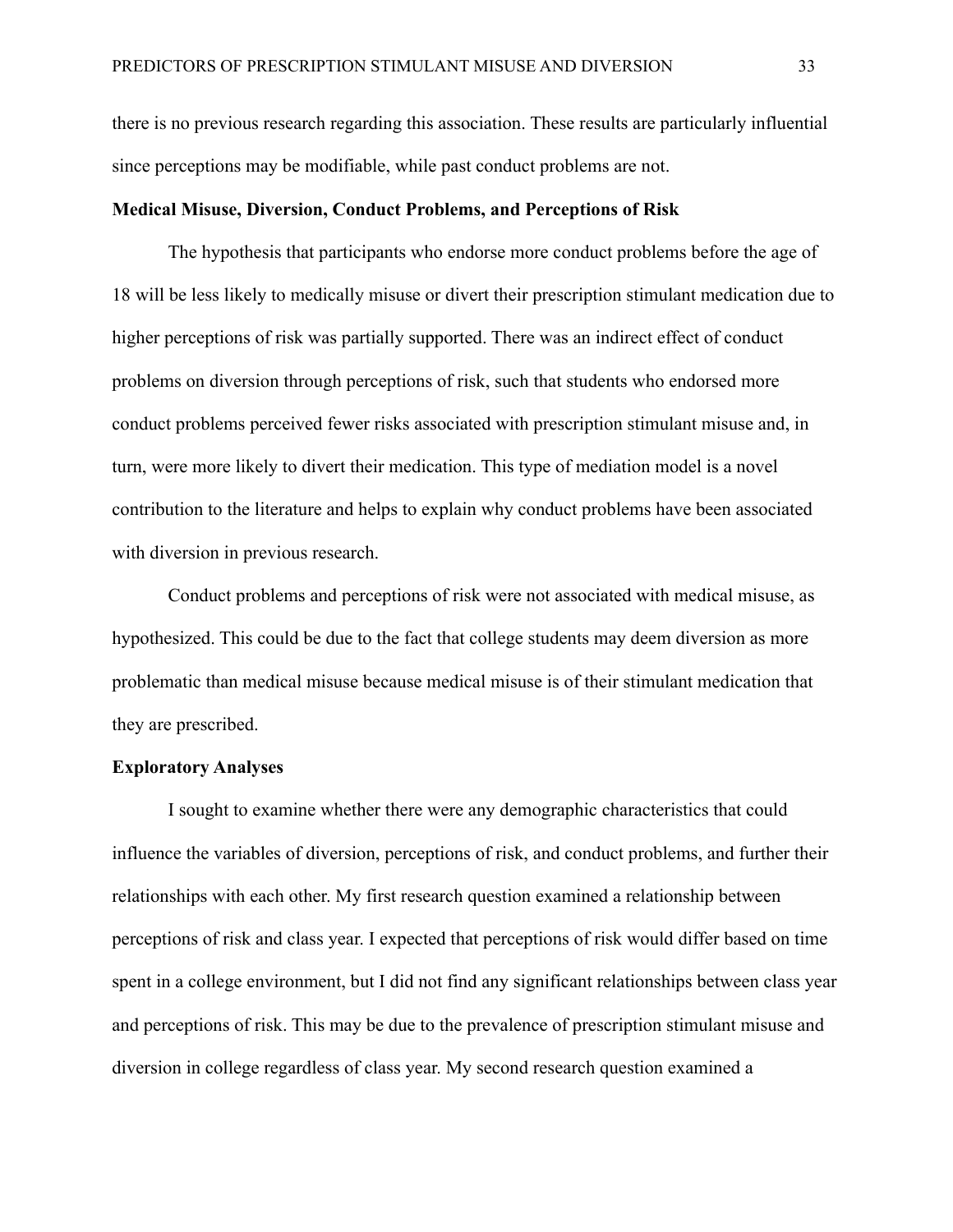relationship between conduct problems and socioeconomic status. I expected that there would be a negative correlation between conduct problems and socioeconomic status, but there was no significant correlation. This may be due to the fact that our sample size is entirely that of a college-attending population. A college-attending population may be of a higher socioeconomic status than those who do not attend college, so we may not have included participants of a lower socioeconomic status. Arria et al. (2008) found that perceived harmfulness differed between those with a 4-year college degree and those who had attended less than 4 years of college. Furthermore, students of a lower socioeconomic status who present with symptoms of ADHD may be less likely to be evaluated and medicated due to the costs associated with these services. My third research question examined a relationship between perceptions of risk and socioeconomic status. Results show a significant positive correlation between perceptions of risk and socioeconomic status, meaning that higher perceptions of risk were associated with a higher socioeconomic status. Those with a higher socioeconomic status could perceive more perceptions of risk due to the environment prior to college. For example, parental education status as well as high school education could play a role. My fourth research question examined a relationship between diversion and socioeconomic status. There was a significant inverse correlation between diversion and socioeconomic status, meaning that higher socioeconomic status was associated with less diversion. This association was present for all methods of diversion, selling or trading, and giving away for free. This could be due to the fact that those with a higher socioeconomic status reported higher perceptions of risk which could prevent them from endorsing behaviors such as diversion.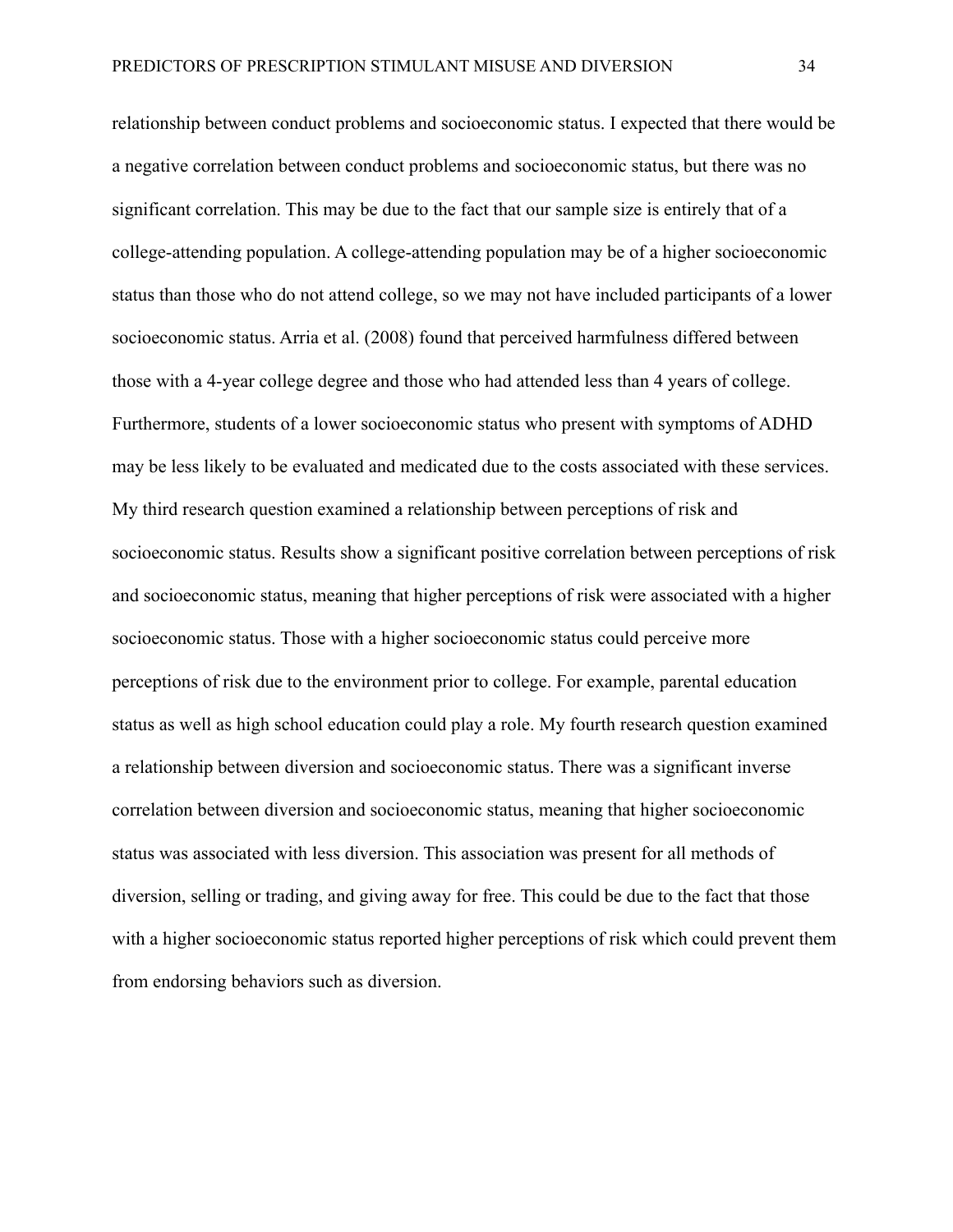#### **Limitations and Future Directions**

Although the current study adds to the literature regarding predictors of medical misuse and diversion, there are several limitations that must be addressed. Our sample size was relatively small (*N*=91) in comparison to previous studies. Further research should be performed to replicate our findings. Furthermore, our sample was mostly White. Previous research has acknowledged the limited generalizability of findings that are performed on smaller sample sizes of white middle-class students (Weyandt & DuPaul, 201; Wilens et al. 2006 ). However, previous research has predominantly focused on male populations, whereas the current study was majority female. Although having more female participants addresses gaps in the previous literature, which has predominantly focused on males, an overrepresentation of females can also present limitations. Females may be less likely to present with conduct problems and more likely to report higher perceptions of risks. Further research should be performed in an attempt to replicate findings with less variability regarding gender.

Our sample was also majority from Trinity College (43%) in comparison to Texas State University (37%) and University of Wyoming (20%). This could skew some of the results due to differences in perceptions of risk based on geographic locations. In geographic locations where rates of substance use are higher, perceptions of risk may be lower. Therefore, if medical misuse and diversion differ by geographic area such as a particular college campus, then perceptions of risk may differ as well.

Our study focused on medical misuse rather than prescription stimulant misuse as a whole. Thus, we only focused on those who have a prescription rather than those who may misuse or divert without a prescription. Previous research has found that "diversion was not limited to students with a current prescription" (Lam et al., 2020, p. 337). Thus, there may be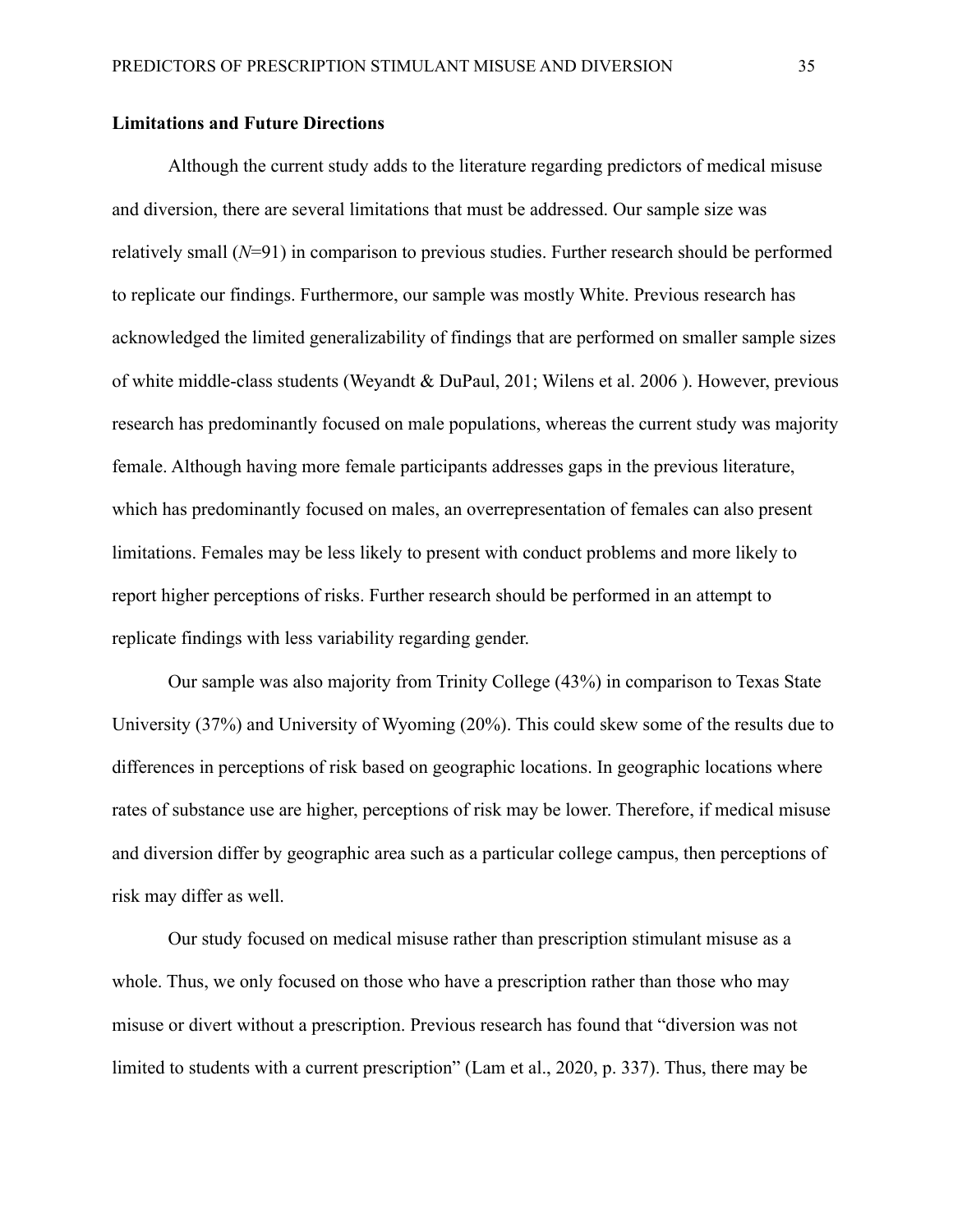another population of diverters who we are not addressing in this study due to the inclusion criteria of needing to be prescribed stimulant medication. Although it is important to include medical misuse findings to the literature, this could also explain variability in results in comparison to previous studies that had a more generalizable definition of misuse. This demonstrates the challenge of defining misuse. Within our definition of misuse, we included the measure of "taking less than the recommended dose". Many may not consider this to be a form of medical misuse as participants could be taking less of their prescription stimulant due to side effects or being prescribed too high of a dose. To account for this limitation, we measured medical misuse with and without the participants who endorsed taking less than their recommended dose. Furthermore, those who medically misuse and divert their medications may be less likely to participate in a longitudinal study regarding their experiences with their medication

When looking at conduct problems, it is important to note that our sample was college students. This population of emerging adults may be less prone to conduct problems because they are enrolled in a 4 year college. Furthermore, we looked at self reported conduct problems from before the age of 18. Students may be biased in their self report of behaviors, and/or may not remember the accurate number of times that they may have endorsed specific behaviors. Future research regarding conduct problems is imperative as intervention strategies may be designed for individuals who present with conduct problems and are also diagnosed with ADHD or prescribed a stimulant medication. Lastly, those who misuse and divert their medications may be less likely to participate in a longitudinal study regarding their experiences with their medication.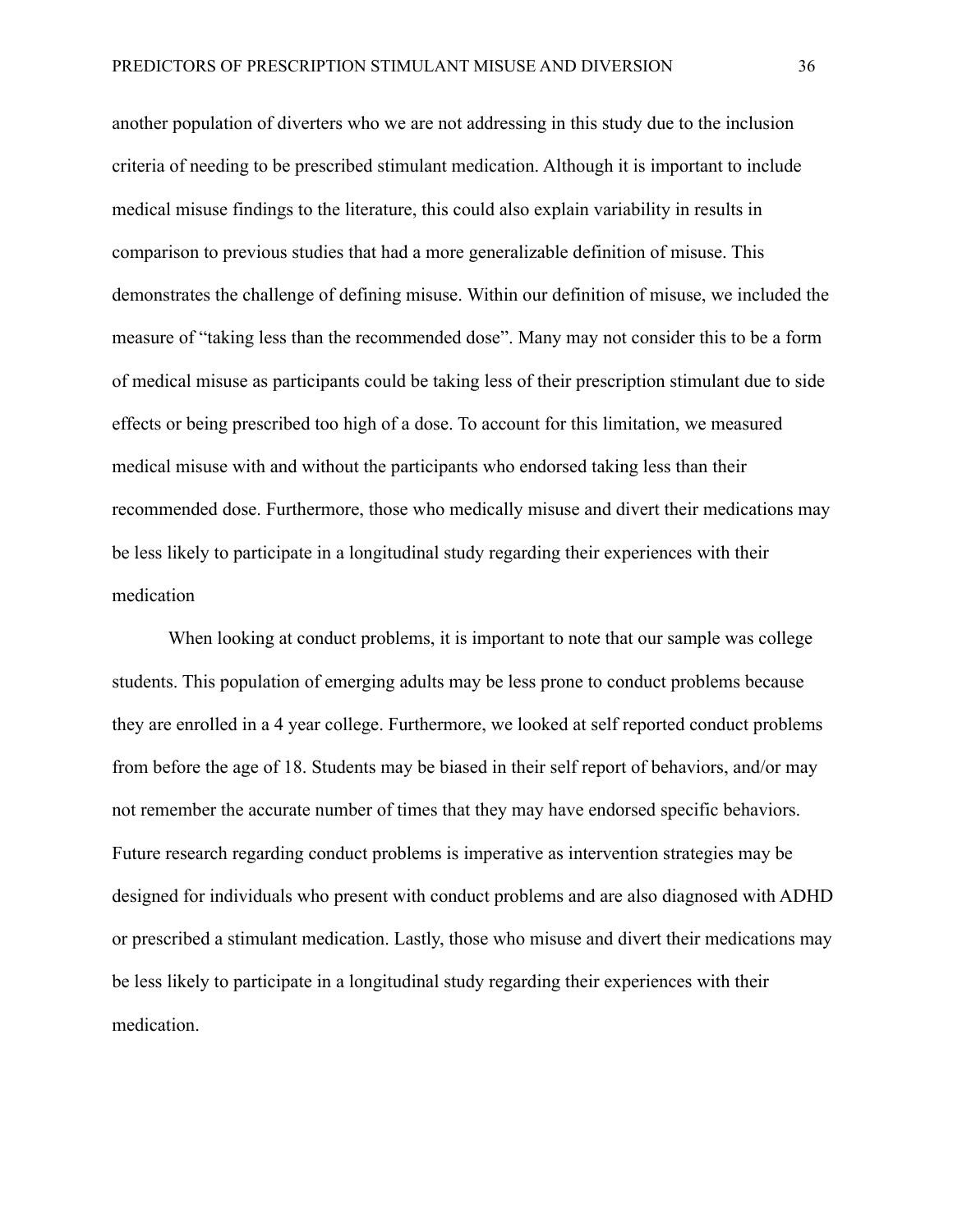### **Implications**

This research could help inform interventions for individuals who present with conduct problems in their adolescence. Especially if they are diagnosed with ADHD or prescribed a stimulant medication, then prescribers and counselors could make sure to educate them on the legal, physical and disciplinary risks. Prescribers and clinicians should take into account other risk factors and potential problems that may arise from the prescription of a stimulant medication. The perceptions of physical and disciplinary risk were lower than legal risks, so raising awareness about these is crucial. It is still imperative to educate about legal risks since those might be the most compelling way to change behavior among students with pre-existing conduct problems. For example, those who present with conduct problems in adolescence could be provided with an intervention prior to integrating into a college environment. This intervention could provide these students with information regarding the legal, physical and disciplinary risks associated with medical misuse and diversion, as well as techniques for avoiding these behaviors. By attempting to shape these perceptions of risks, those who are at risk for medical misuse and diversion may have more protective factors to prevent these behaviors.

### **Conclusion**

The current study adds to the previous literature regarding prevalence rates of prescription stimulant misuse and diversion. Furthermore, we sought to understand more about predictors of these behaviors. Previous literature is not focused as heavily on conduct problems and perceptions of risk in comparison to other predictors, but this research establishes an association between conduct problems, perceived risk, and medical misuse and diversion of prescription stimulants.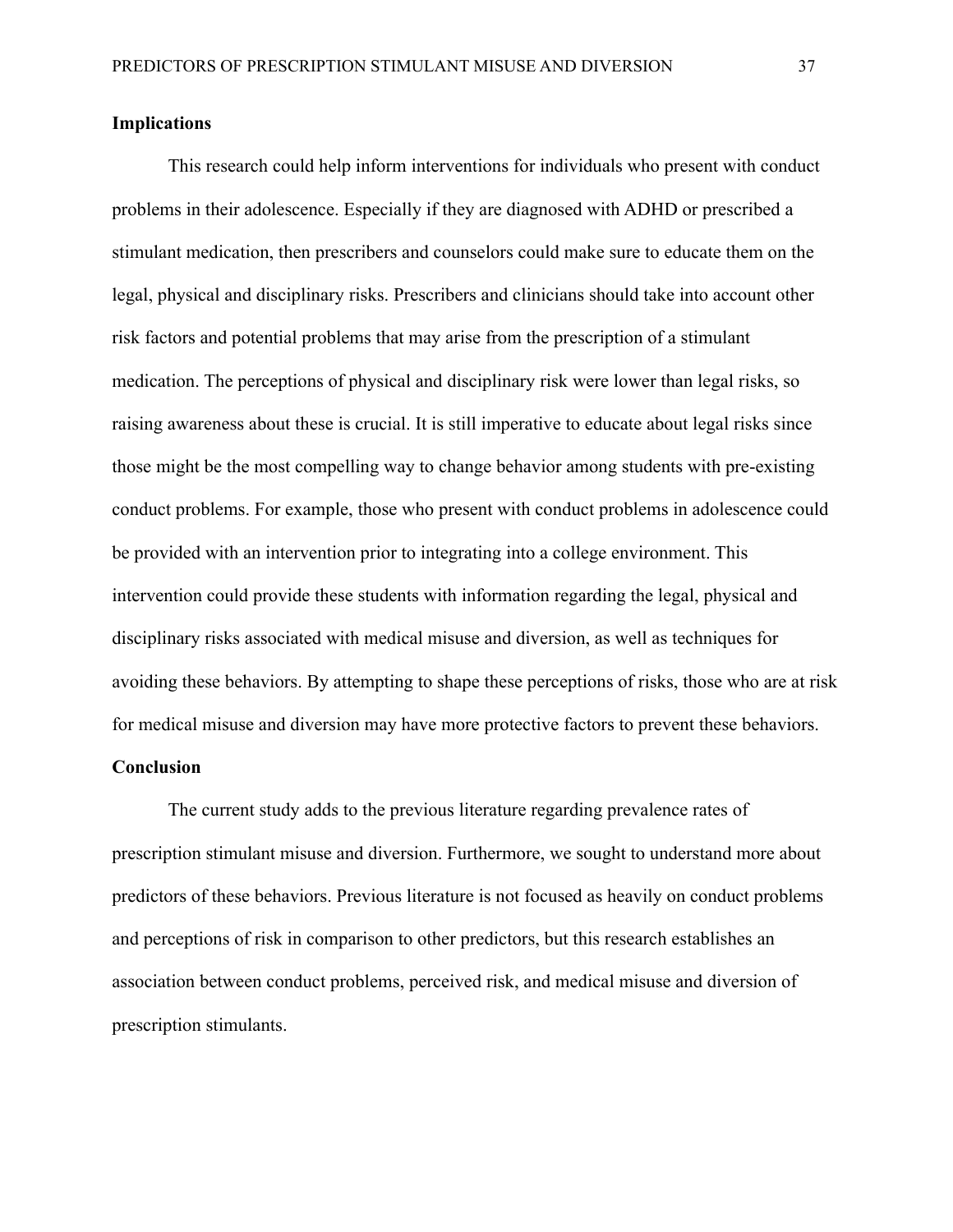#### **References**

- Aikins, R. D. (2011). Academic performance enhancement: a qualitative study of the perceptions and habits of prescription stimulant–using college students. *Journal of College Student Development*, *52*(5), 560–576. https://muse.jhu.edu/article/450828/summary
- American Psychiatric Association. (2013). *Diagnostic and statistical manual of mental disorders* (5th ed.). https://doi.org/10.1176/appi.books.9780890425596
- Arria, A. M., Caldeira, K. M., Vincent, K. B., O'Grady, K. E., & Wish, E. D. (2008). Perceived Harmfulness Predicts Nonmedical Use of Prescription Drugs Among College Students: Interactions with Sensation-Seeking. *Prevention Science*, *9*(3), 191. https://doi.org/10.1007/s11121-008-0095-8
- Benson, K., Flory, K., Humphreys, K. L., & Lee, S. S. (2015). Misuse of stimulant medication among college students: a comprehensive review and meta-analysis. *Clinical Child and Family Psychology Review*, *18*(1), 50–76. http://link.springer.com/article/10.1007/s10567-014-0177-z
- Boyd, C. J., Young, A., Grey, M., & McCabe, S. E. (2009). Adolescents' nonmedical use of prescription medications and other problem behaviors. *The Journal of Adolescent Health: Official Publication of the Society for Adolescent Medicine*, *45*(6), 543–550. https://doi.org/10.1016/j.jadohealth.2009.03.023
- Darredeau, C., Barrett, S. P., Jardin, B., & Pihl, R. O. (2007). Patterns and predictors of medication compliance, diversion, and misuse in adult prescribed methylphenidate users. *Human Psychopharmacology: Clinical & Experimental*, *22*(8), 529–536. https://doi.org/10.1002/hup.883

DeSantis, A. D., Anthony, K. E., & Cohen, E. L. (2013). Illegal College ADHD Stimulant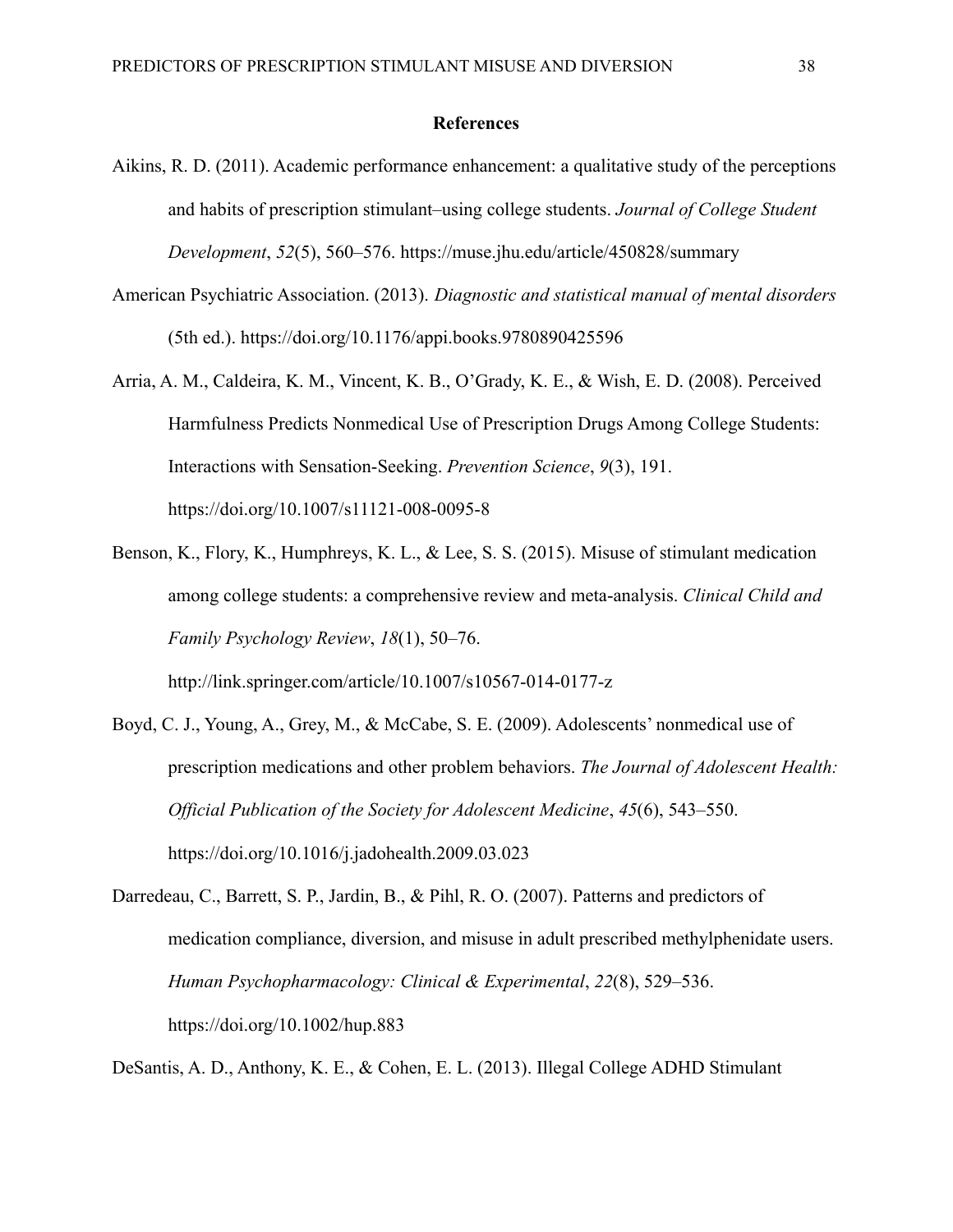Distributors: Characteristics and Potential Areas of Intervention. *Substance Use & Misuse*, *48*(6), 446–456. https://doi.org/10.3109/10826084.2013.778281

- DeSantis, A. D., & Hane, A. C. (2010). "Adderall is definitely not a drug": justifications for the illegal use of ADHD stimulants. *Substance Use & Misuse*, *45*(1–2), 31–46. http://www.tandfonline.com/doi/abs/10.3109/10826080902858334
- Eisenberg, L. (2007). Commentary with a Historical Perspective by a Child Psychiatrist: When "ADHD" Was the "Brain-Damaged Child." *Journal of Child and Adolescent Psychopharmacology*, *17*(3), 279–283. https://doi.org/10.1089/cap.2006.0139
- Faraone, S. V., Rostain, A. L., Montano, C. B., Mason, O., Antshel, K. M., & Newcorn, J. H. (2020). Systematic review: nonmedical use of prescription stimulants: risk factors, outcomes, and risk reduction strategies. *Journal of the American Academy of Child & Adolescent Psychiatry*, *59*(1), 100–112.
- Fortuna, R. J., Robbins, B. W., Caiola, E., Joynt, M., & Halterman, J. S. (2010). Prescribing of controlled medications to adolescents and young adults in the United States. *Pediatrics*, *126*(6), 1108–1116.
- Garnier, L. M., Arria, A. M., Caldeira, K. M., Vincent, K. B., O'Grady, K. E., & Wish, E. D. (2010). Sharing and selling of prescription medications in a college student sample. *The Journal of Clinical Psychiatry*, *71*(3), 262–269. https://doi.org/10.4088/JCP.09m05189ecr
- Garnier-Dykstra, L. M., Caldeira, K. M., Vincent, K. B., O'Grady, K. E., & Arria, A. M. (2012). Nonmedical use of prescription stimulants during college: four-year trends in exposure opportunity, use, motives, and sources. *Journal of American college health : J of ACH*, *60*(3), 226–234. https://doi.org/10.1080/07448481.2011.589876

Hall, K. M., Irwin, M. M., Bowman, K. A., Frankenberger, W., & Jewett, D. C. (2005). Illicit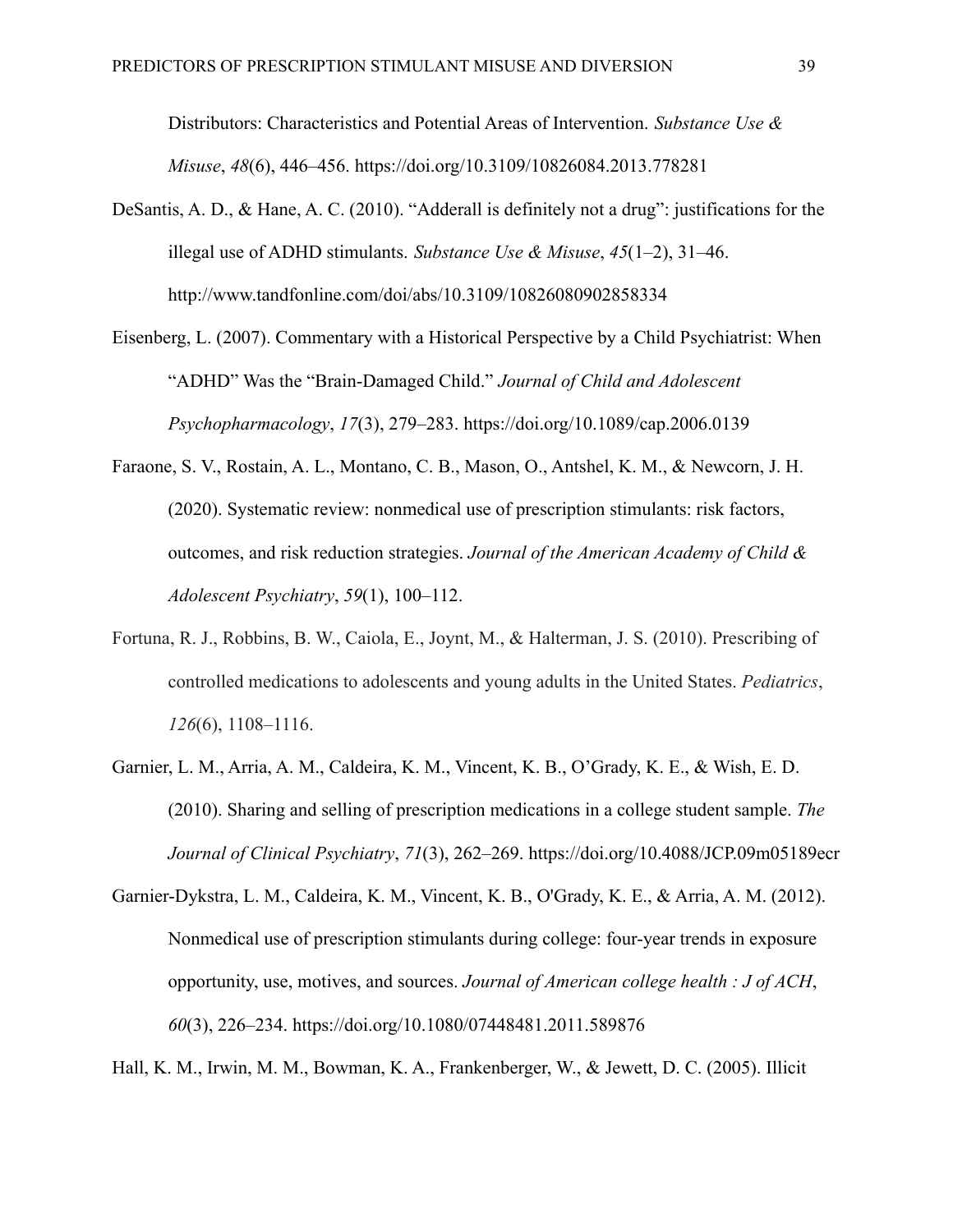Use of Prescribed Stimulant Medication Among College Students. *Journal of American College Health*, *53*(4), 167–174. http://search.ebscohost.com/login.aspx?direct=true&db=aph&AN=15533163&site=ehos -live&scope=site

- Harris, S., Nikulina, V., Gelpí-Acosta, C., Morton, C., Newsome, V., Gunn, A., Hoefinger, H., Aikins, R., Smith, V., Barry, V., & Downing, M. J. (2015). Prescription Drug Diversion: Predictors of Illicit Acquisition and Redistribution in Three U.S. Metropolitan Areas. *AIMS Public Health*, *2*(4), 762–783. https://doi.org/10.3934/publichealth.2015.4.762
- Hayes, A. (2013). *Introduction to Mediation, Moderation, and Conditional Process Analysis*. Guilford Publications.
- Holt, L. J., & Looby, A. (2018). Factors that differentiate prescription stimulant misusers from those at-risk for misuse: expectancies, perceived safety, and diversion. *Substance Use & Misuse*, *53*(7), 1068–1075.
- Holt, L. J., Marut, P. N., & Schepis, T. S. (2018). Pursued for their prescription: Exposure to compliance-gaining strategies predicts stimulant diversion in emerging adults. *Psychology of Addictive Behaviors*, *32*(1), 122.
- Johnson, E. O., Arria, A. M., Borges, G., Ialongo, N., & Anthony, J. C. (1995). The growth of conduct problem behaviors from middle childhood to early adolescence: sex differences and the suspected influence of early alcohol use. *Journal of Studies on Alcohol*, *56*(6), 661–671. https://doi.org/10.15288/jsa.1995.56.661
- Khoddam, R., & Leventhal, A. M. (2016). Alternative and complementary reinforcers as mechanisms linking adolescent conduct problems and substance use. *Experimental and Clinical Psychopharmacology*, *24*(5), 376–389. https://doi.org/10.1037/pha0000088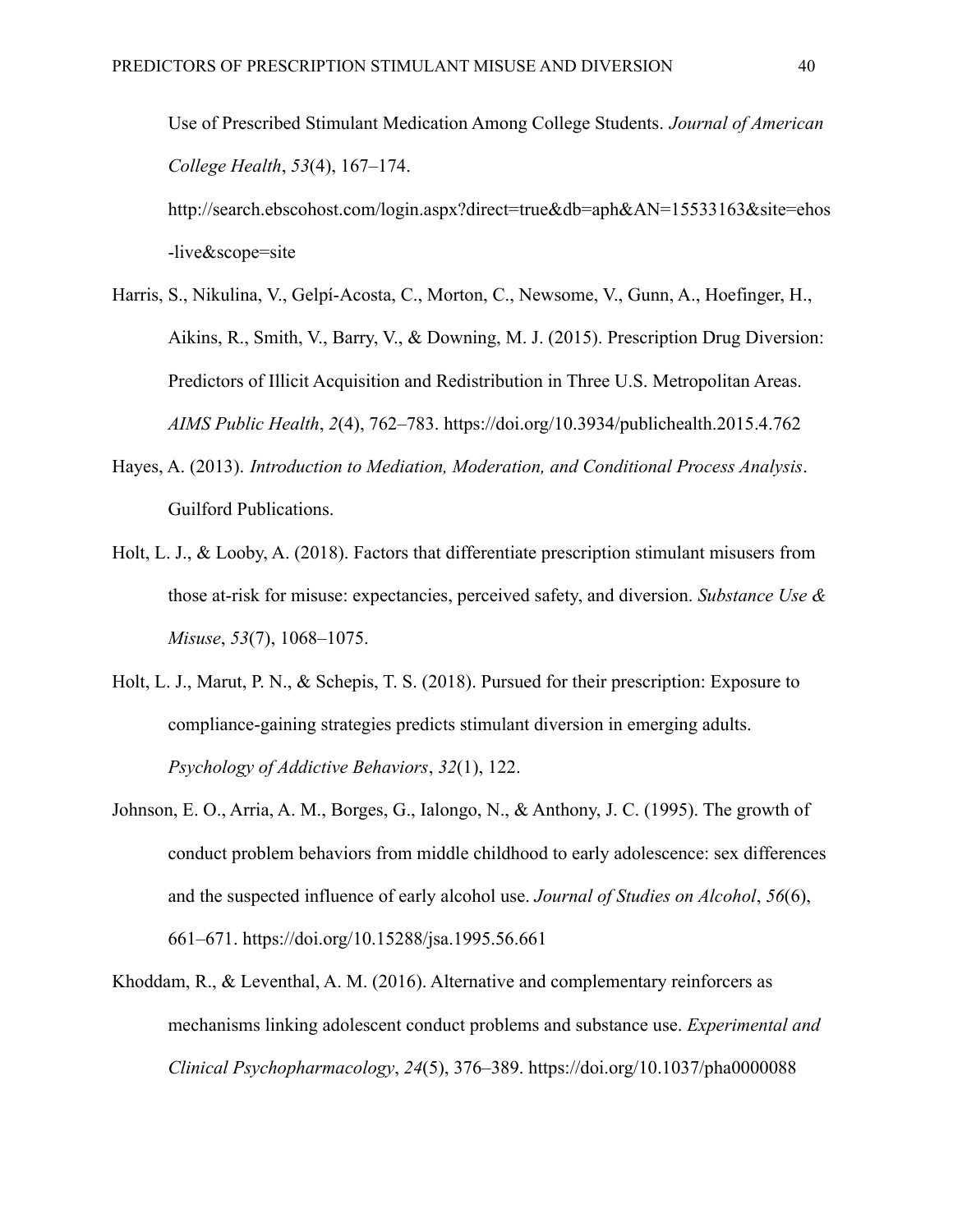- Kilmer, J. R., Geisner, I. M., Gasser, M. L., & Lindgren, K. P. (2015). Normative perceptions of non-medical stimulant use: Associations with actual use and hazardous drinking. *Addictive Behaviors*, *42*, 51–56. https://doi.org/10.1016/j.addbeh.2014.11.005
- Kinman, B. A., Armstrong, K. J., & Hood, K. B. (2017). Perceptions of Risks and Benefits Among Nonprescription Stimulant Consumers, Diverters, and Non-Users. *Substance Use & Misuse*, *52*(10), 1256–1265.
- Lam, C., Figueroa, W., Yomogida, K., & Bavarian, N. (2020). Prescription Stimulant Diversion on a College Campus: Intrapersonal, Interpersonal, and Environmental Correlates. *Journal of Drug Issues*, *50*(3), 329–340.
- McCabe, S. E. (2008). Misperceptions of non-medical prescription drug use: A web survey of college students. *Addictive Behaviors*, *33*(5), 713–724. https://doi.org/10.1016/j.addbeh.2007.12.008
- McCabe, S. E., West, B. T., Teter, C. J., & Boyd, C. J. (2014). Trends in medical use, diversion, and nonmedical use of prescription medications among college students from 2003 to 2013: Connecting the dots. *Addictive Behaviors*, *39*(7), 1176–1182. http://www.sciencedirect.com/science/article/pii/S0306460314000732
- Meisel, M. K., & Goodie, A. S. (2015). Predicting prescription drug misuse in college students' social networks. *Addictive Behaviors*, *45*, 110–112. https://doi.org/10.1016/j.addbeh.2015.01.025
- Pastor, P. N., & Reuben, C. A. (2008). Diagnosed attention deficit hyperactivity disorder and learning disability: United States, 2004-2006. *Vital and Health Statistics. Series 10, Data from the National Health Survey*, *237*, 1–14.

Pérez-Marfil, M. N., Fernández-Alcántara, M., Fasfous, A. F., Burneo-Garcés, C., Pérez-García,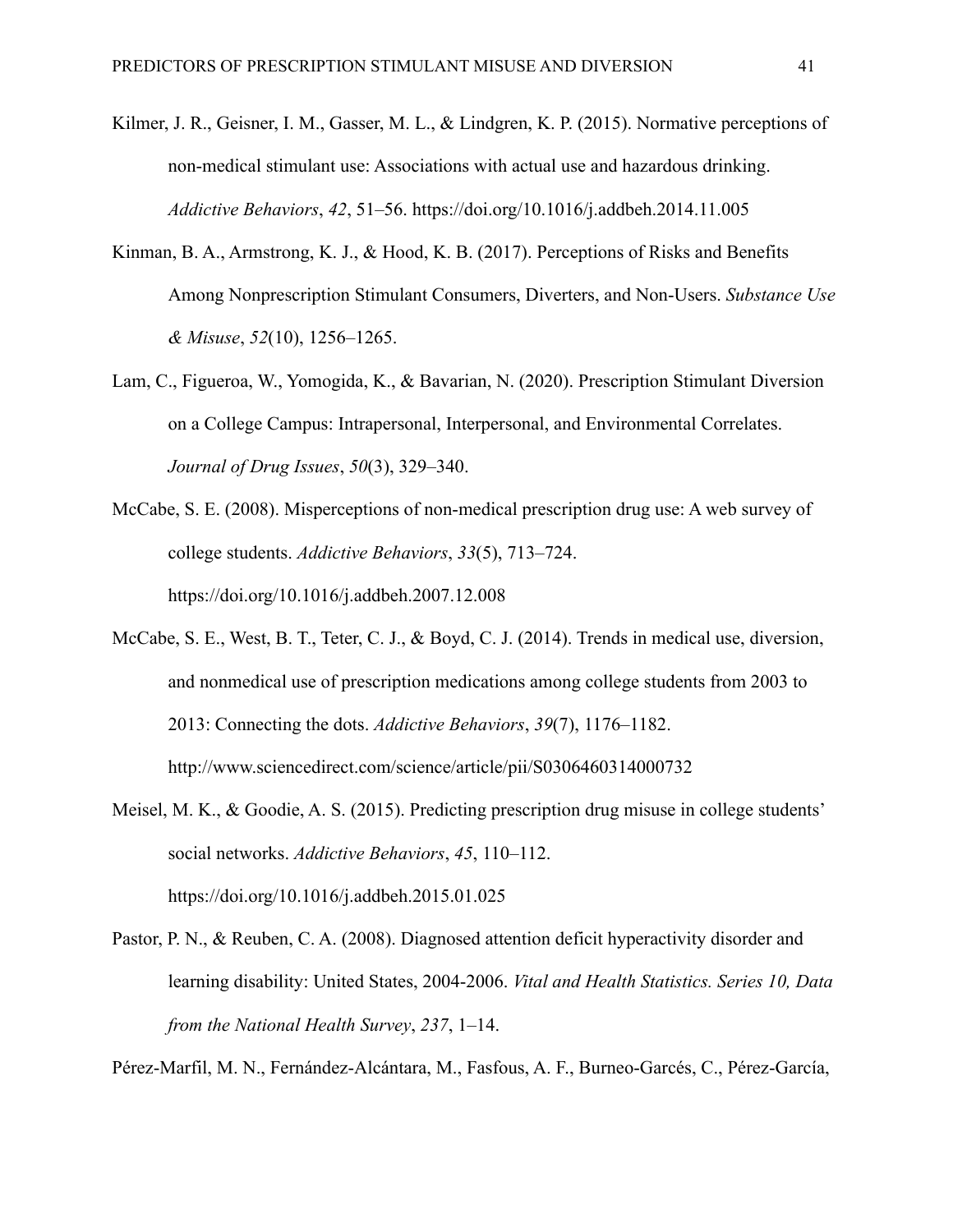M., & Cruz-Quintana, F. (2020). Influence of Socio-Economic Status on Psychopathology in Ecuadorian Children. *Frontiers in Psychiatry*, *11*. https://www.frontiersin.org/article/10.3389/fpsyt.2020.00043

- Ponnet, K., Wouters, E., Walrave, M., Heirman, W., & Hal, G. V. (2015). Predicting Students' Intention to use Stimulants for Academic Performance Enhancement. *Substance Use & Misuse*, *50*(3), 275–282. https://doi.org/10.3109/10826084.2014.952446
- Rabiner, D. L., Anastopoulos, A. D., Costello, E. J., Hoyle, R. H., McCabe, S. E., & Swartzwelder, H. S. (2009). The Misuse and Diversion of Prescribed ADHD Medications by College Students. *Journal of Attention Disorders*, *13*(2), 144–153. https://doi.org/10.1177/1087054708320414
- Rey, J. M., & Sawyer, M. G. (2003). Are psychostimulant drugs being used appropriately to treat child and adolescent disorders? *The British Journal of Psychiatry*, *182*(4), 284–286. https://doi.org/10.1192/bjp.182.4.284
- Ross, M. M., Arria, A. M., Brown, J. P., Mullins, C. D., Schiffman, J., & Simoni-Wastila, L. (2017). College students' perceived benefit-to-risk tradeoffs for nonmedical use of prescription stimulants: Implications for intervention designs. *Addictive Behaviors*.
- Schepis, T. S., Teter, C. J., & McCabe, S. E. (2018). Prescription drug use, misuse and related substance use disorder symptoms vary by educational status and attainment in US adolescents and young adults. *Drug and Alcohol Dependence*, *189*, 172–177.
- Sepúlveda, D. R., Thomas, L. M., McCabe, S. E., Cranford, J. A., Boyd, C. J., & Teter, C. J. (2011). Misuse of Prescribed Stimulant Medication for ADHD and Associated Patterns of Substance Use: Preliminary Analysis Among College Students. *Journal of Pharmacy Practice*, *24*(6), 551–560. https://doi.org/10.1177/0897190011426558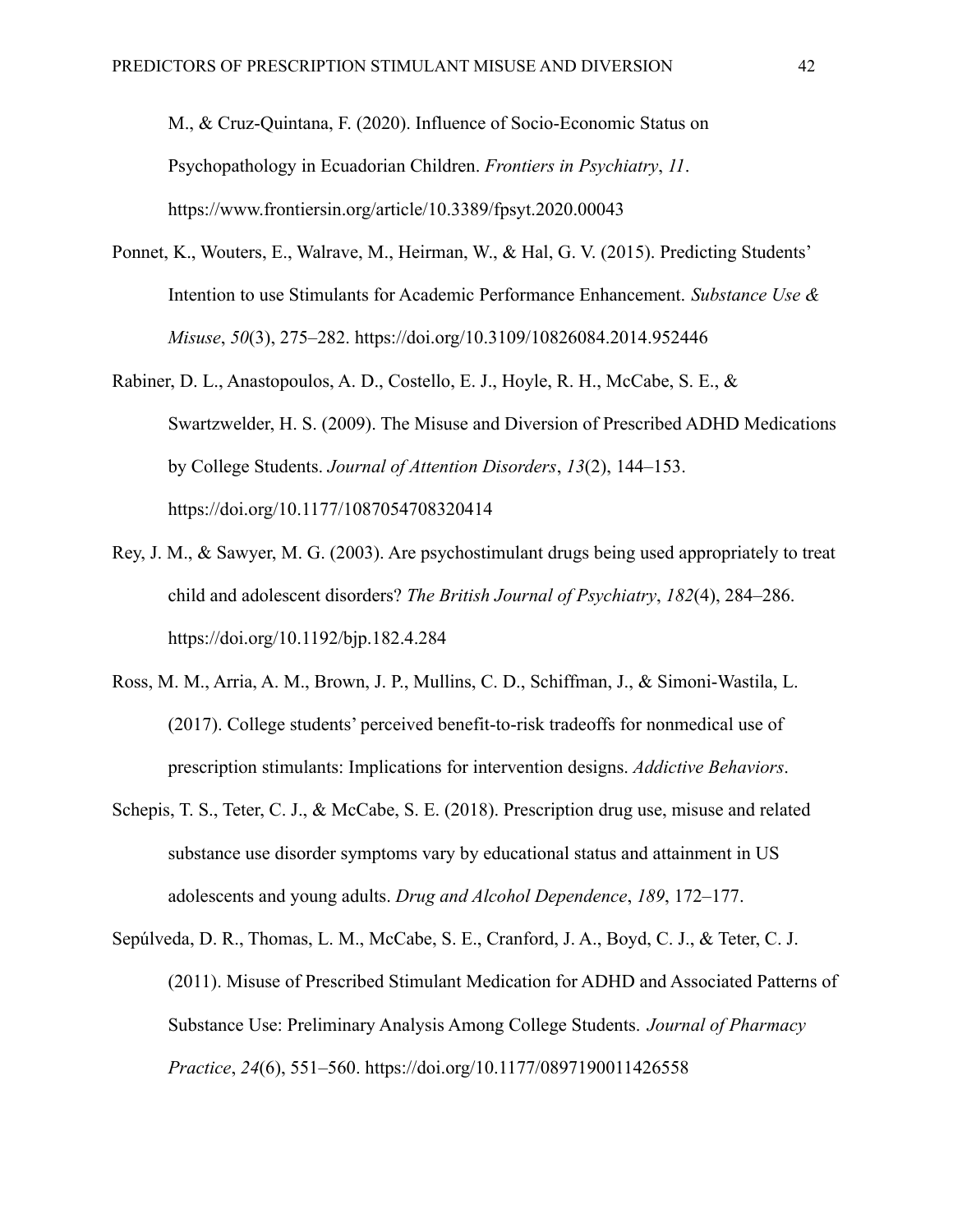- Silvestri, M. M., & Correia, C. J. (2016). Normative influences on the nonmedical use of prescription stimulants among college students. *Psychology of Addictive Behaviors*, *30*(4), 516.
- Van Eck, K., Markle, R. S., & Flory, K. (2012). Do conduct problems and sensation seeking moderate the association between ADHD and three types of stimulant use in a college population? *Psychology of Addictive Behaviors*, *26*(4), 939–947. https://doi.org/10.1037/a0027431
- Weyandt, L. L., & DuPaul, G. J. (2013). *College Students with ADHD*. Springer New York. https://doi.org/10.1007/978-1-4614-5345-1
- Wilens, T. E., Adler, L. A., Adams, J., Sgambati, S., Rotrosen, J., Sawtelle, R., Utzinger, L., & Fusillo, S. (2008). Misuse and Diversion of Stimulants Prescribed for ADHD: A Systematic Review of the Literature. *Journal of the American Academy of Child & Adolescent Psychiatry*, *47*(1), 21–31. https://doi.org/10.1097/chi.0b013e31815a56f1
- Wilens, T. E., Biederman, J., & Spencer, T. J. (1998). Pharmacotherapy of attention deficit hyperactivity disorder in adults. CNS Drugs, 9 (5), 347–356.
- Wilens, T. E., Gignac, M., Swezey, A., Monuteaux, M. C., & Biederman, J. (2006). Characteristics of Adolescents and Young Adults With ADHD Who Divert or Misuse Their Prescribed Medications. *Journal of the American Academy of Child & Adolescent Psychiatry*, *45*(4), 408–414. https://doi.org/10.1097/01.chi.0000199027.68828.b3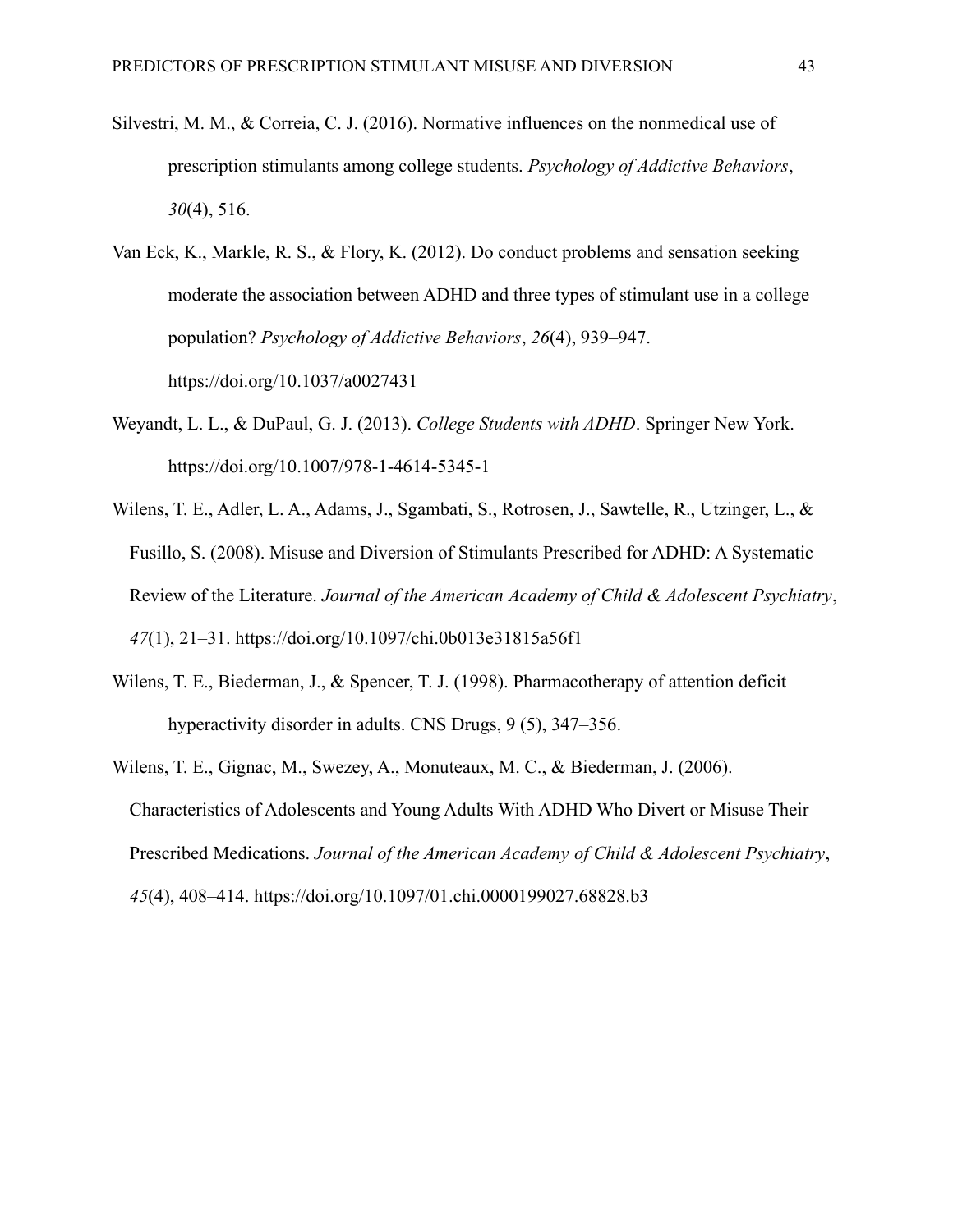# Table 1

# *Demographic Characteristics*

| <b>Study Variable</b>                 | Sample $(N=91)$ |  |  |  |  |
|---------------------------------------|-----------------|--|--|--|--|
| Age $(M, SD)$                         | 20.31 (1.74)    |  |  |  |  |
| Socioeconomic status (M, SD)          | 4.98(1.81)      |  |  |  |  |
| Sex assigned at birth                 |                 |  |  |  |  |
| Male                                  | 21%             |  |  |  |  |
| Female                                | 79%             |  |  |  |  |
| Gender                                |                 |  |  |  |  |
| Man                                   | 21%             |  |  |  |  |
| Woman                                 | 67%             |  |  |  |  |
| Genderqueer                           | $1\%$           |  |  |  |  |
| Gender Variant, Gender Non-conforming | 7%              |  |  |  |  |
| Transgender Man                       | $1\%$           |  |  |  |  |
| Other (nonbinary)                     | 2%              |  |  |  |  |
| Decline to answer                     | $1\%$           |  |  |  |  |
| Race/Ethnicity                        |                 |  |  |  |  |
| Asian or Asian American               | $1\%$           |  |  |  |  |
| <b>Black of African American</b>      | 2%              |  |  |  |  |
| White                                 | 87%             |  |  |  |  |
| Other or Multicultural                | 10%             |  |  |  |  |
| College/University                    |                 |  |  |  |  |
| Texas State University                | 37%             |  |  |  |  |
| <b>Trinity College</b>                | 43%             |  |  |  |  |
| University of Wyoming                 | 20%             |  |  |  |  |
| Undergraduate Student                 | 99%             |  |  |  |  |
| Graduate Student                      | $1\%$           |  |  |  |  |
| Class Year                            |                 |  |  |  |  |
| Freshman                              | 21%             |  |  |  |  |
| Sophomore                             | 26%             |  |  |  |  |
| Junior                                | 25%             |  |  |  |  |
| Senior, 5th, or 6th year              | 26%             |  |  |  |  |
| Member of a Greek organization        | 20%             |  |  |  |  |
| Not a member of a Greek organization  | 80%             |  |  |  |  |
| Type of High School                   |                 |  |  |  |  |
| Public                                | 71%             |  |  |  |  |
| Private                               | 25%             |  |  |  |  |
| Parochial (religious)                 | $1\%$           |  |  |  |  |
| Homeschool                            | $2\%$           |  |  |  |  |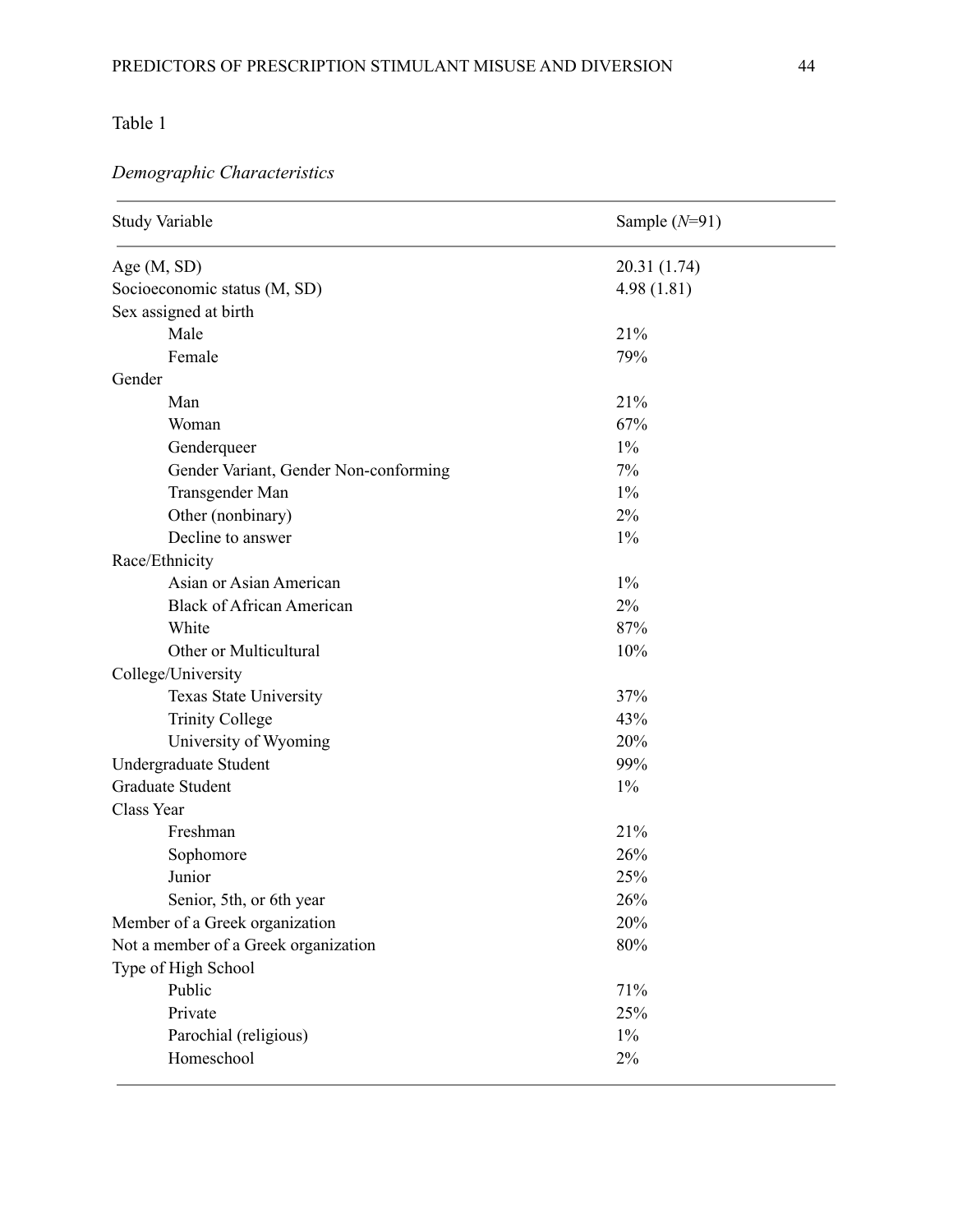# Table 2

# *Model Coefficients for Hypothesized Mediation Model Predicting Diversion*

| Independent             | Dependent                    |           |           |                            |           |                  |  |
|-------------------------|------------------------------|-----------|-----------|----------------------------|-----------|------------------|--|
|                         | M (perceptions of risk)      |           |           | Y (diversion)              |           |                  |  |
|                         | Coeff.                       | <b>SE</b> | p         | Coeff.                     | <b>SE</b> | $\boldsymbol{p}$ |  |
| X (conduct problems)    | $-.0785$                     | .0310     | .0132     | .1134                      | .1546     | .4633            |  |
| M (perceptions of risk) |                              |           |           | $-1.4718$                  | .5411     | .0065            |  |
| <b>Sex</b>              | .4568                        | .1280     | $.0006**$ | .7982                      | .7346     | .2772            |  |
| Class year              | $-.0015$                     | .0480     | .9745     | .7111                      | .2603     | $.0063*$         |  |
|                         | $R^2 = .1829$                |           |           | Nagelkerke $R^2$ = .2438   |           |                  |  |
|                         | $F(3, 86) = 6.417, p < .001$ |           |           | $-2LL = 91.3776, p < 0.01$ |           |                  |  |
|                         |                              |           |           |                            |           |                  |  |

Note. \* *p* <.01, \*\* *p* < .001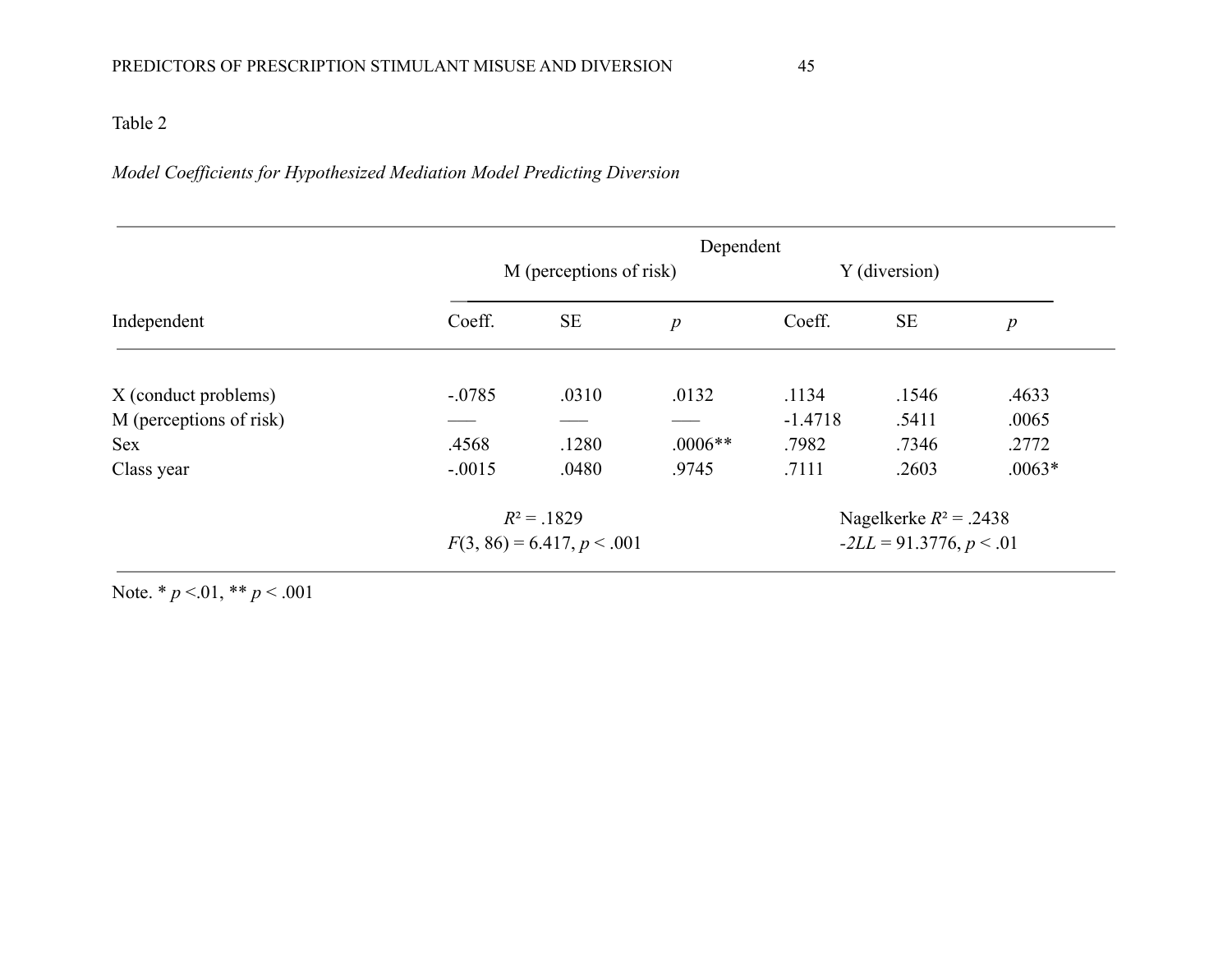

*Figure 1. Frequencies of different types of medical misuse of prescription stimulants.*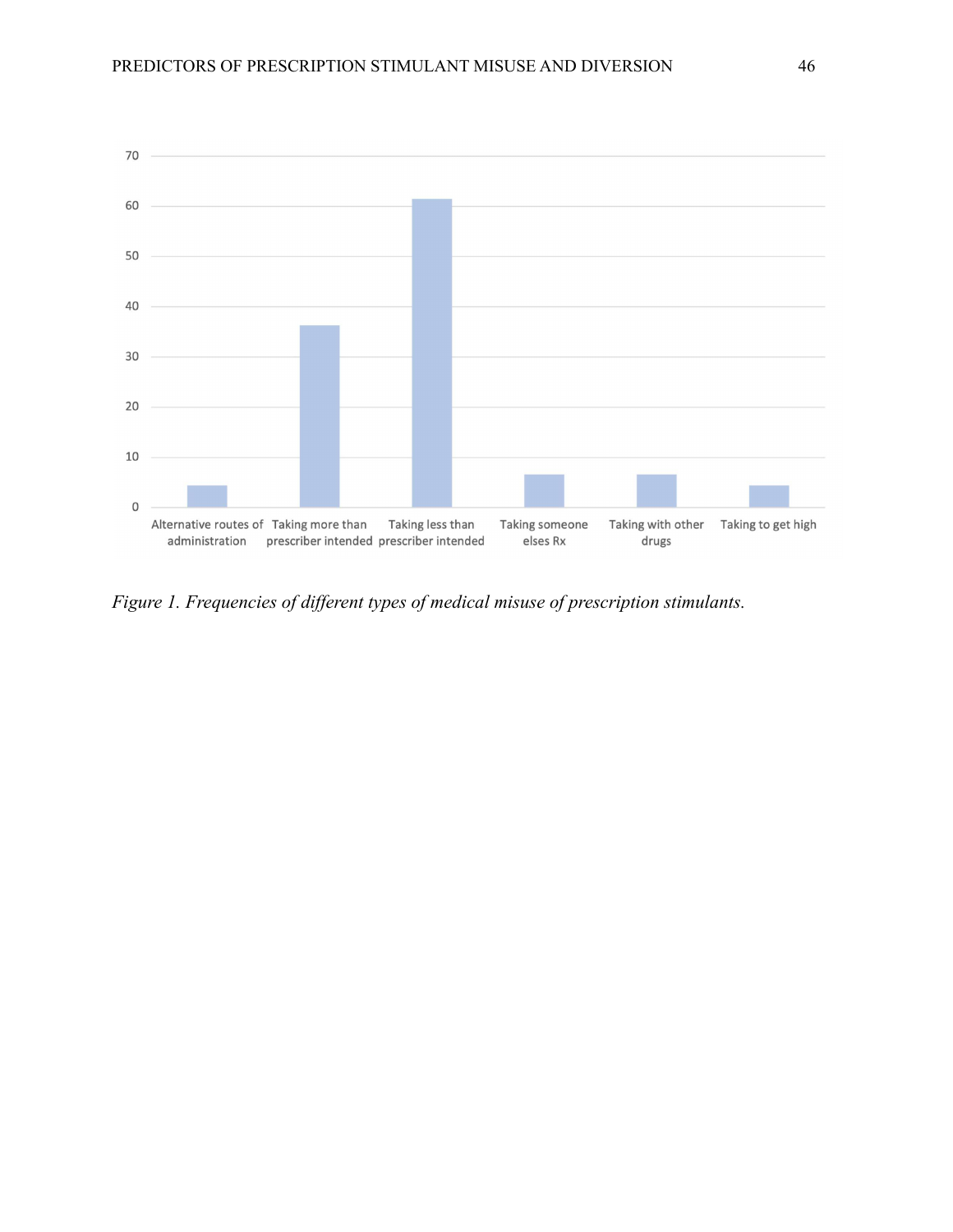

*Figure 2. Differences in conduct problems by misuse.* Number of participants who reported conduct problem behaviors by group of all misuse (except taking less than the recommended dose) and no misuse. A significantly greater number of participants who misused reported that they broke rules than the number of participants who reported no misuse.  $\ast p < .05$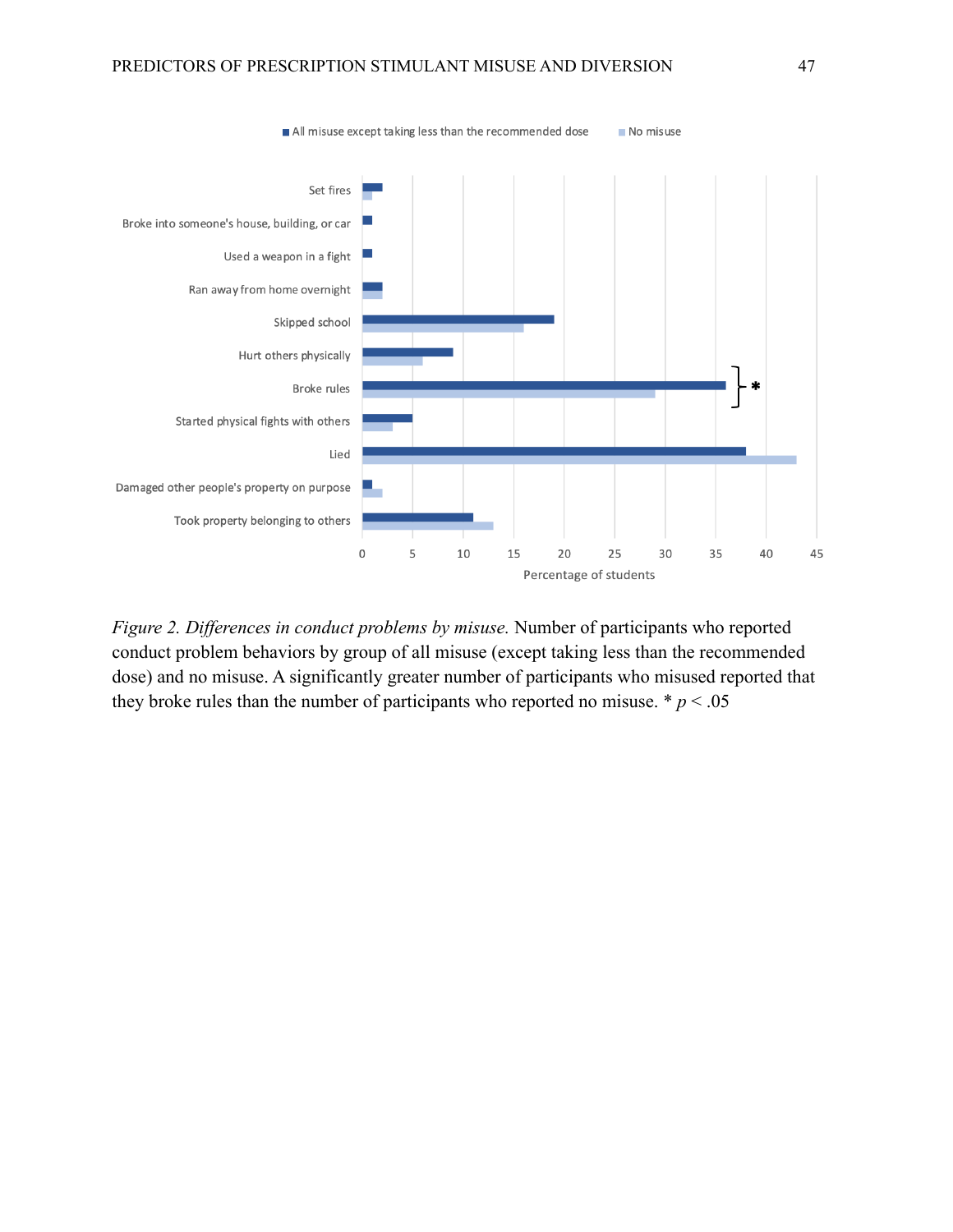

*Figure 3. Mean of each item on the risk scale (legal, physical, disciplinary).*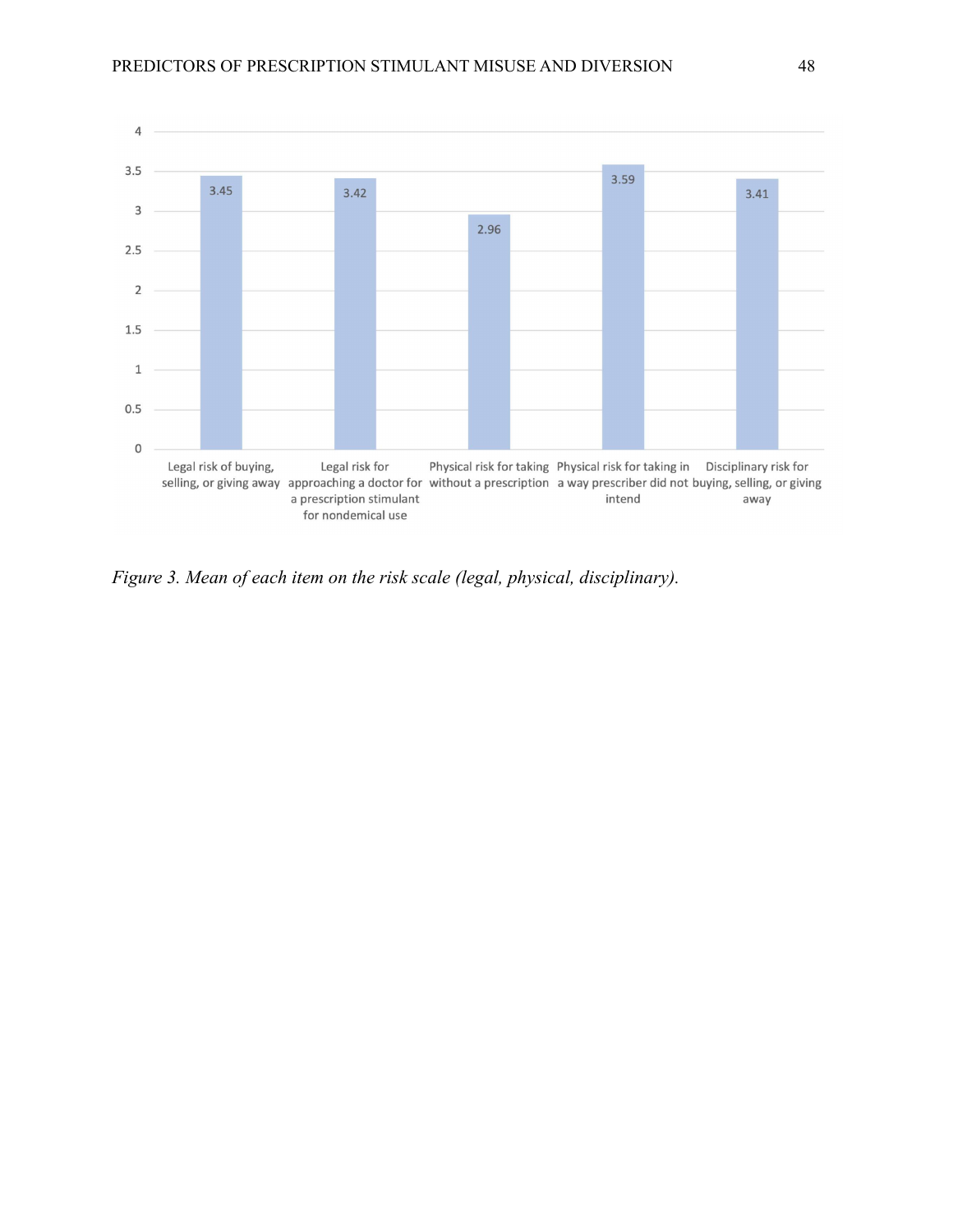

*Figure 4. Differences in Perceptions of Risk by Diversion.* Differences in perceptions of legal, physical, and disciplinary risk by groups of no diversion and any diversion. There was a significant difference in the perceptions of legal risk regarding buying, selling, or giving away prescription stimulant medications between those who reported no diversion and those who reported any diversion.  $* p = 5.05$